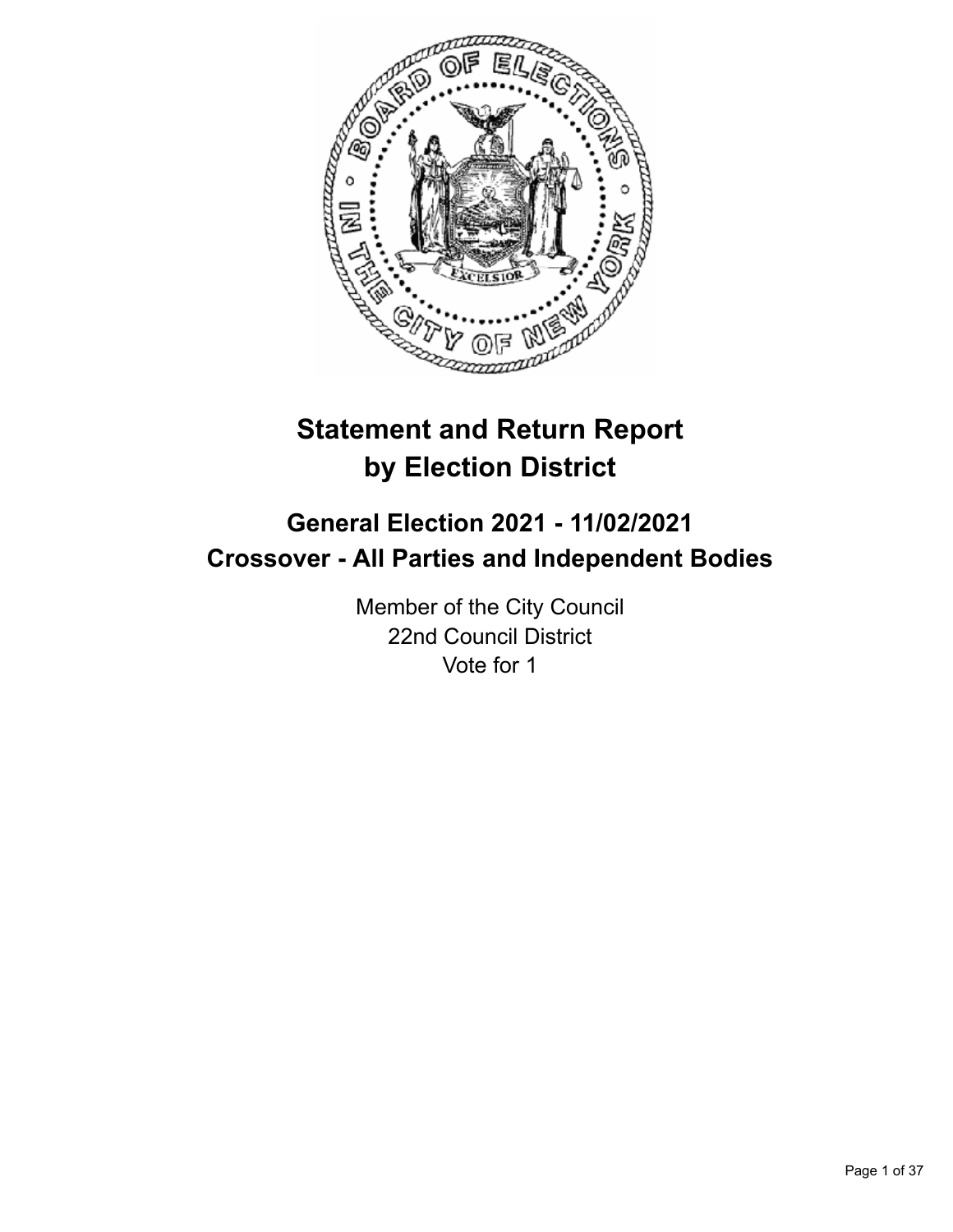

| <b>PUBLIC COUNTER</b>                                    | 0 |
|----------------------------------------------------------|---|
| MANUALLY COUNTED EMERGENCY                               | 0 |
| ABSENTEE / MILITARY                                      |   |
| <b>AFFIDAVIT</b>                                         | 0 |
| <b>Total Ballots</b>                                     |   |
| Less - Inapplicable Federal/Special Presidential Ballots | 0 |
| <b>Total Applicable Ballots</b>                          |   |
| TIFFANY CABAN (DEMOCRATIC)                               |   |
| FELICIA R. KALAN (REPUBLICAN)                            | 0 |
| FELICIA R. KALAN (CONSERVATIVE/SAVE OUR CITY)            | 0 |
| EDWIN DEJESUS (GREEN)                                    | 0 |
| <b>Total Votes</b>                                       |   |

| 079/85 COMBINED into: 073/85                             |              |
|----------------------------------------------------------|--------------|
| <b>Total Votes</b>                                       | $\mathbf{0}$ |
| EDWIN DEJESUS (GREEN)                                    | $\Omega$     |
| FELICIA R. KALAN (CONSERVATIVE/SAVE OUR CITY)            | $\Omega$     |
| FELICIA R. KALAN (REPUBLICAN)                            | 0            |
| TIFFANY CABAN (DEMOCRATIC)                               | 0            |
| <b>Total Applicable Ballots</b>                          | 0            |
| Less - Inapplicable Federal/Special Presidential Ballots | $\Omega$     |
| <b>Total Ballots</b>                                     | 0            |
| AFFIDAVIT                                                | 0            |
| ABSENTEE / MILITARY                                      | $\Omega$     |
| <b>MANUALLY COUNTED EMERGENCY</b>                        | 0            |
| PUBLIC COUNTER                                           | 0            |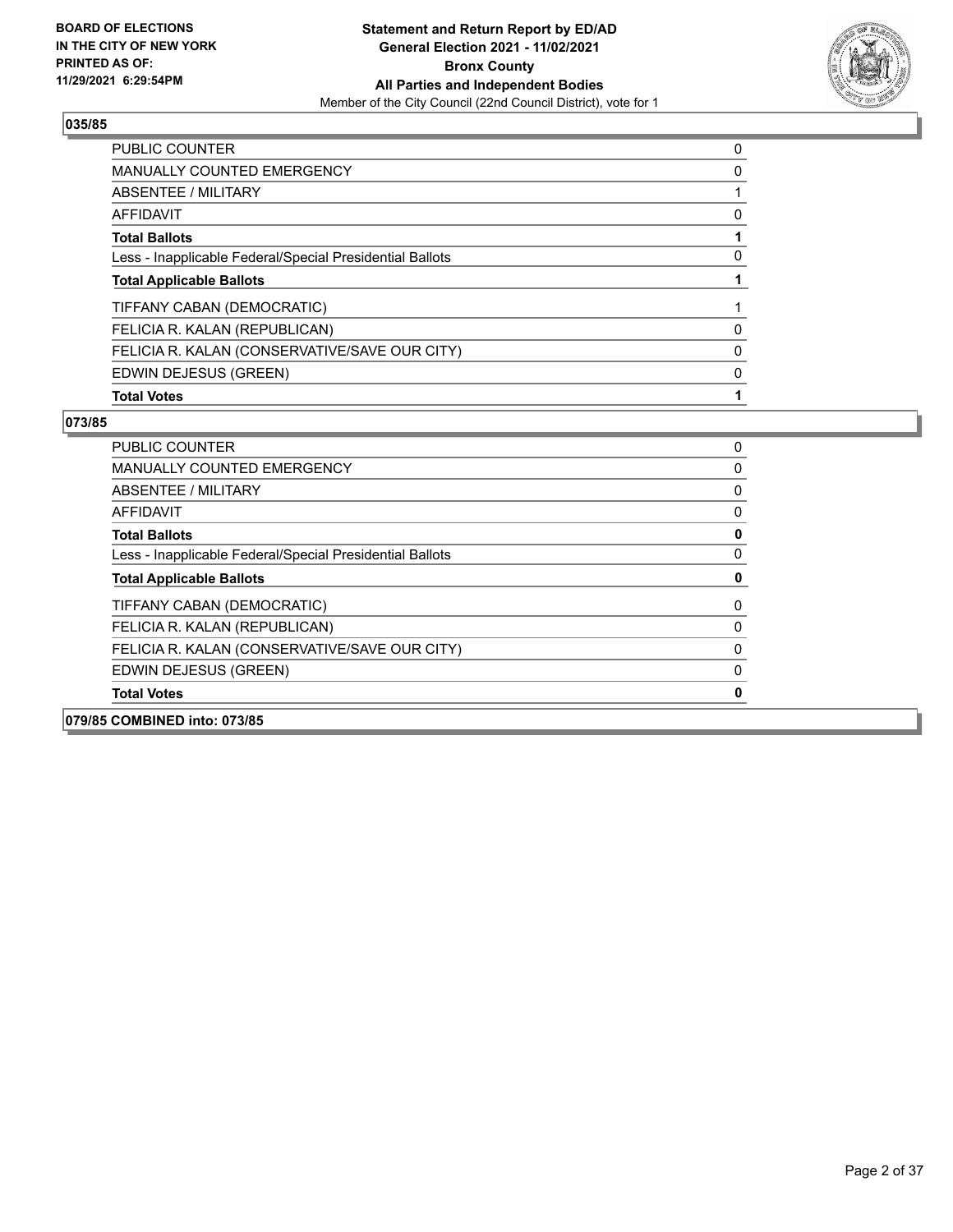

# **035/30 COMBINED into: 043/36**

# **060/30**

| PUBLIC COUNTER                                           | 275      |
|----------------------------------------------------------|----------|
| <b>MANUALLY COUNTED EMERGENCY</b>                        | 0        |
| ABSENTEE / MILITARY                                      | 25       |
| AFFIDAVIT                                                | $\Omega$ |
| <b>Total Ballots</b>                                     | 300      |
| Less - Inapplicable Federal/Special Presidential Ballots | 0        |
| <b>Total Applicable Ballots</b>                          | 300      |
| TIFFANY CABAN (DEMOCRATIC)                               | 149      |
| FELICIA R. KALAN (REPUBLICAN)                            | 104      |
| FELICIA R. KALAN (CONSERVATIVE/SAVE OUR CITY)            | 14       |
| EDWIN DEJESUS (GREEN)                                    | 16       |
| ELIZABETH BATHORY JONES (WRITE-IN)                       | 1        |
| <b>Total Votes</b>                                       | 284      |
| Unrecorded                                               | 16       |

#### **061/30**

| <b>PUBLIC COUNTER</b>                                    | 238 |
|----------------------------------------------------------|-----|
| <b>MANUALLY COUNTED EMERGENCY</b>                        | 0   |
| ABSENTEE / MILITARY                                      | 9   |
| <b>AFFIDAVIT</b>                                         |     |
| <b>Total Ballots</b>                                     | 248 |
| Less - Inapplicable Federal/Special Presidential Ballots | 0   |
| <b>Total Applicable Ballots</b>                          | 248 |
| TIFFANY CABAN (DEMOCRATIC)                               | 145 |
| FELICIA R. KALAN (REPUBLICAN)                            | 63  |
| FELICIA R. KALAN (CONSERVATIVE/SAVE OUR CITY)            | 9   |
| EDWIN DEJESUS (GREEN)                                    | 18  |
| <b>Total Votes</b>                                       | 235 |
| Unrecorded                                               | 13  |

| <b>PUBLIC COUNTER</b>                                    | 127 |
|----------------------------------------------------------|-----|
| <b>MANUALLY COUNTED EMERGENCY</b>                        | 0   |
| ABSENTEE / MILITARY                                      | 7   |
| AFFIDAVIT                                                | 1   |
| <b>Total Ballots</b>                                     | 135 |
| Less - Inapplicable Federal/Special Presidential Ballots | 0   |
| <b>Total Applicable Ballots</b>                          | 135 |
| TIFFANY CABAN (DEMOCRATIC)                               | 99  |
| FELICIA R. KALAN (REPUBLICAN)                            | 24  |
| FELICIA R. KALAN (CONSERVATIVE/SAVE OUR CITY)            |     |
| EDWIN DEJESUS (GREEN)                                    | 9   |
| <b>Total Votes</b>                                       | 133 |
| Unrecorded                                               | 2   |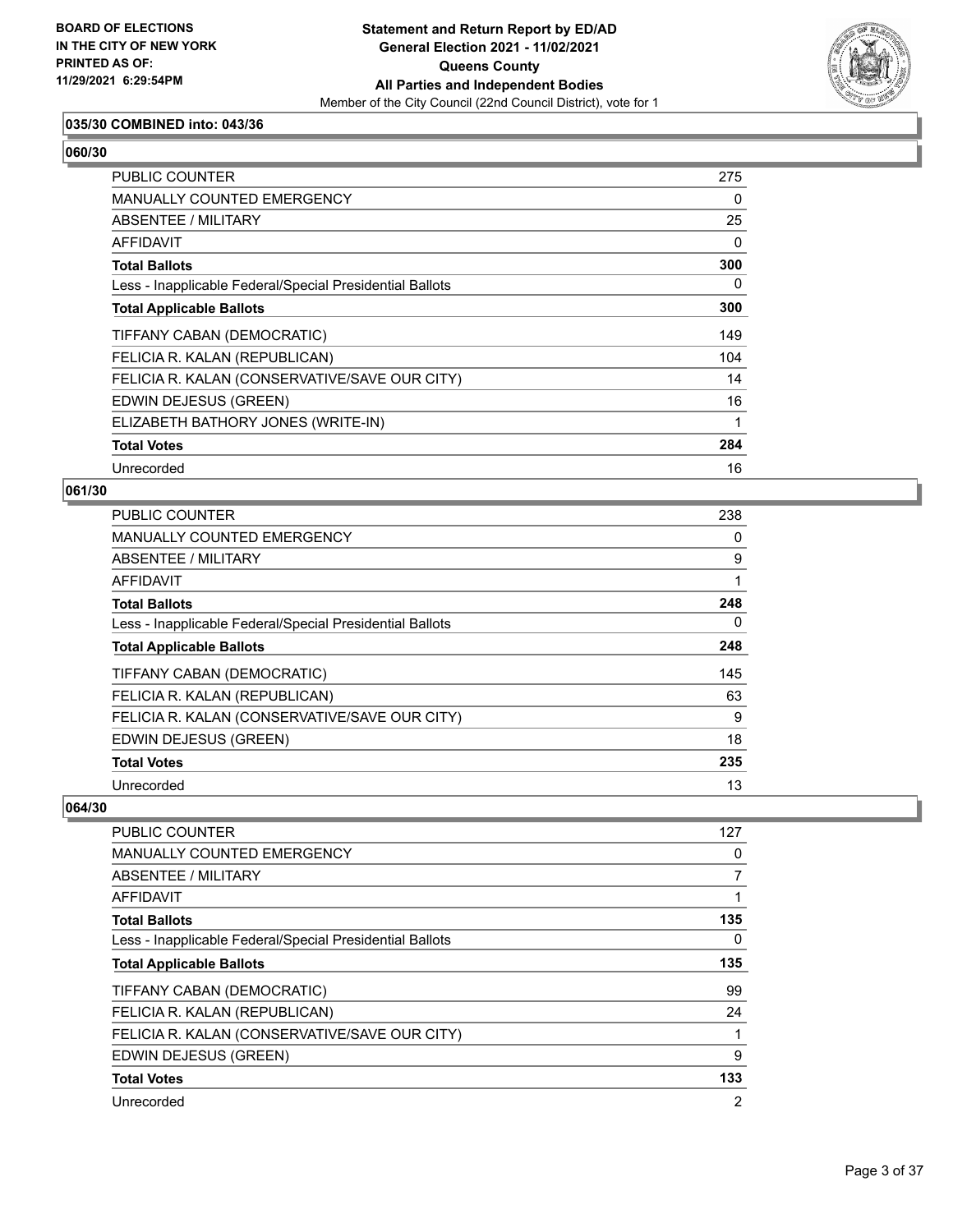

| PUBLIC COUNTER                                           | 162 |
|----------------------------------------------------------|-----|
| <b>MANUALLY COUNTED EMERGENCY</b>                        | 0   |
| <b>ABSENTEE / MILITARY</b>                               | 3   |
| AFFIDAVIT                                                | 0   |
| <b>Total Ballots</b>                                     | 165 |
| Less - Inapplicable Federal/Special Presidential Ballots | 0   |
| <b>Total Applicable Ballots</b>                          | 165 |
| TIFFANY CABAN (DEMOCRATIC)                               | 122 |
| FELICIA R. KALAN (REPUBLICAN)                            | 24  |
| FELICIA R. KALAN (CONSERVATIVE/SAVE OUR CITY)            | 6   |
| EDWIN DEJESUS (GREEN)                                    | 5   |
| EVIE HANTZOPOULOS (WRITE-IN)                             | 1   |
| JOHN CIAFONE (WRITE-IN)                                  | 1   |
| <b>Total Votes</b>                                       | 159 |
| Unrecorded                                               | 6   |

| PUBLIC COUNTER                                           | 243 |
|----------------------------------------------------------|-----|
| <b>MANUALLY COUNTED EMERGENCY</b>                        | 0   |
| <b>ABSENTEE / MILITARY</b>                               | 9   |
| <b>AFFIDAVIT</b>                                         | 0   |
| <b>Total Ballots</b>                                     | 252 |
| Less - Inapplicable Federal/Special Presidential Ballots | 0   |
| <b>Total Applicable Ballots</b>                          | 252 |
| TIFFANY CABAN (DEMOCRATIC)                               | 154 |
| FELICIA R. KALAN (REPUBLICAN)                            | 61  |
| FELICIA R. KALAN (CONSERVATIVE/SAVE OUR CITY)            | 4   |
| EDWIN DEJESUS (GREEN)                                    | 11  |
| LEONARDO BULLARO (WRITE-IN)                              | 1   |
| PETER VALLONE (WRITE-IN)                                 | 1   |
| <b>Total Votes</b>                                       | 232 |
| Unrecorded                                               | 20  |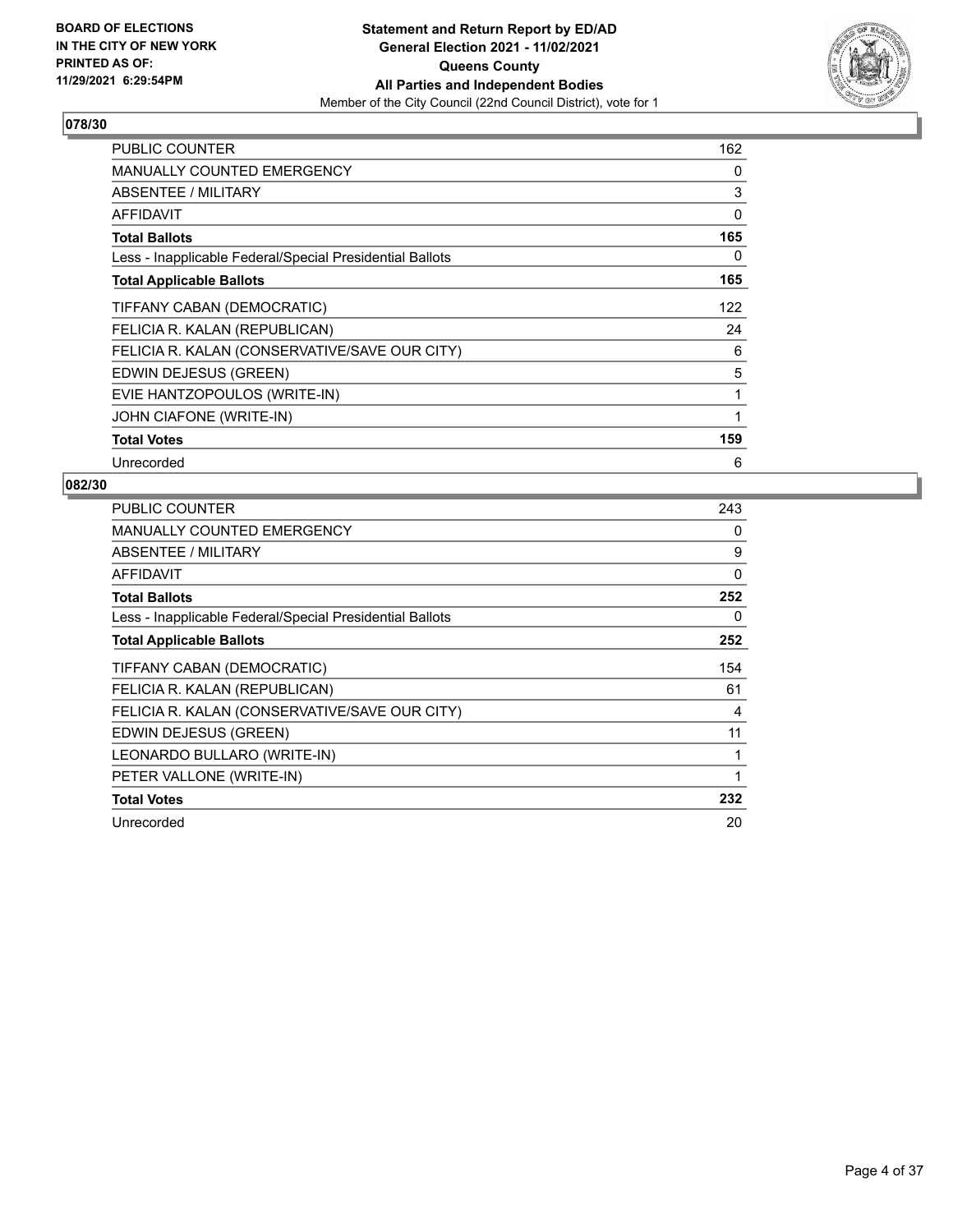

| <b>PUBLIC COUNTER</b>                                    | 115 |
|----------------------------------------------------------|-----|
| <b>MANUALLY COUNTED EMERGENCY</b>                        | 0   |
| ABSENTEE / MILITARY                                      | 7   |
| AFFIDAVIT                                                | 0   |
| <b>Total Ballots</b>                                     | 122 |
| Less - Inapplicable Federal/Special Presidential Ballots | 0   |
| <b>Total Applicable Ballots</b>                          | 122 |
| TIFFANY CABAN (DEMOCRATIC)                               | 76  |
| FELICIA R. KALAN (REPUBLICAN)                            | 34  |
| FELICIA R. KALAN (CONSERVATIVE/SAVE OUR CITY)            | 5   |
| EDWIN DEJESUS (GREEN)                                    | 1   |
| <b>Total Votes</b>                                       | 116 |
| Unrecorded                                               | 6   |

# **011/34**

| PUBLIC COUNTER                                           | 106 |
|----------------------------------------------------------|-----|
| <b>MANUALLY COUNTED EMERGENCY</b>                        | 0   |
| ABSENTEE / MILITARY                                      | 5   |
| AFFIDAVIT                                                | 1   |
| <b>Total Ballots</b>                                     | 112 |
| Less - Inapplicable Federal/Special Presidential Ballots | 0   |
| <b>Total Applicable Ballots</b>                          | 112 |
| TIFFANY CABAN (DEMOCRATIC)                               | 69  |
| FELICIA R. KALAN (REPUBLICAN)                            | 27  |
| FELICIA R. KALAN (CONSERVATIVE/SAVE OUR CITY)            | 5   |
| EDWIN DEJESUS (GREEN)                                    | 5   |
| UNATTRIBUTABLE WRITE-IN (WRITE-IN)                       |     |
| <b>Total Votes</b>                                       | 107 |
| Unrecorded                                               | 5   |

| <b>PUBLIC COUNTER</b>                                    | 167 |
|----------------------------------------------------------|-----|
| <b>MANUALLY COUNTED EMERGENCY</b>                        | 0   |
| ABSENTEE / MILITARY                                      | 11  |
| AFFIDAVIT                                                | 5   |
| <b>Total Ballots</b>                                     | 183 |
| Less - Inapplicable Federal/Special Presidential Ballots | 0   |
| <b>Total Applicable Ballots</b>                          | 183 |
| TIFFANY CABAN (DEMOCRATIC)                               | 104 |
| FELICIA R. KALAN (REPUBLICAN)                            | 62  |
| FELICIA R. KALAN (CONSERVATIVE/SAVE OUR CITY)            | 6   |
| EDWIN DEJESUS (GREEN)                                    | 3   |
| UNATTRIBUTABLE WRITE-IN (WRITE-IN)                       | 1   |
| <b>Total Votes</b>                                       | 176 |
| Unrecorded                                               | 7   |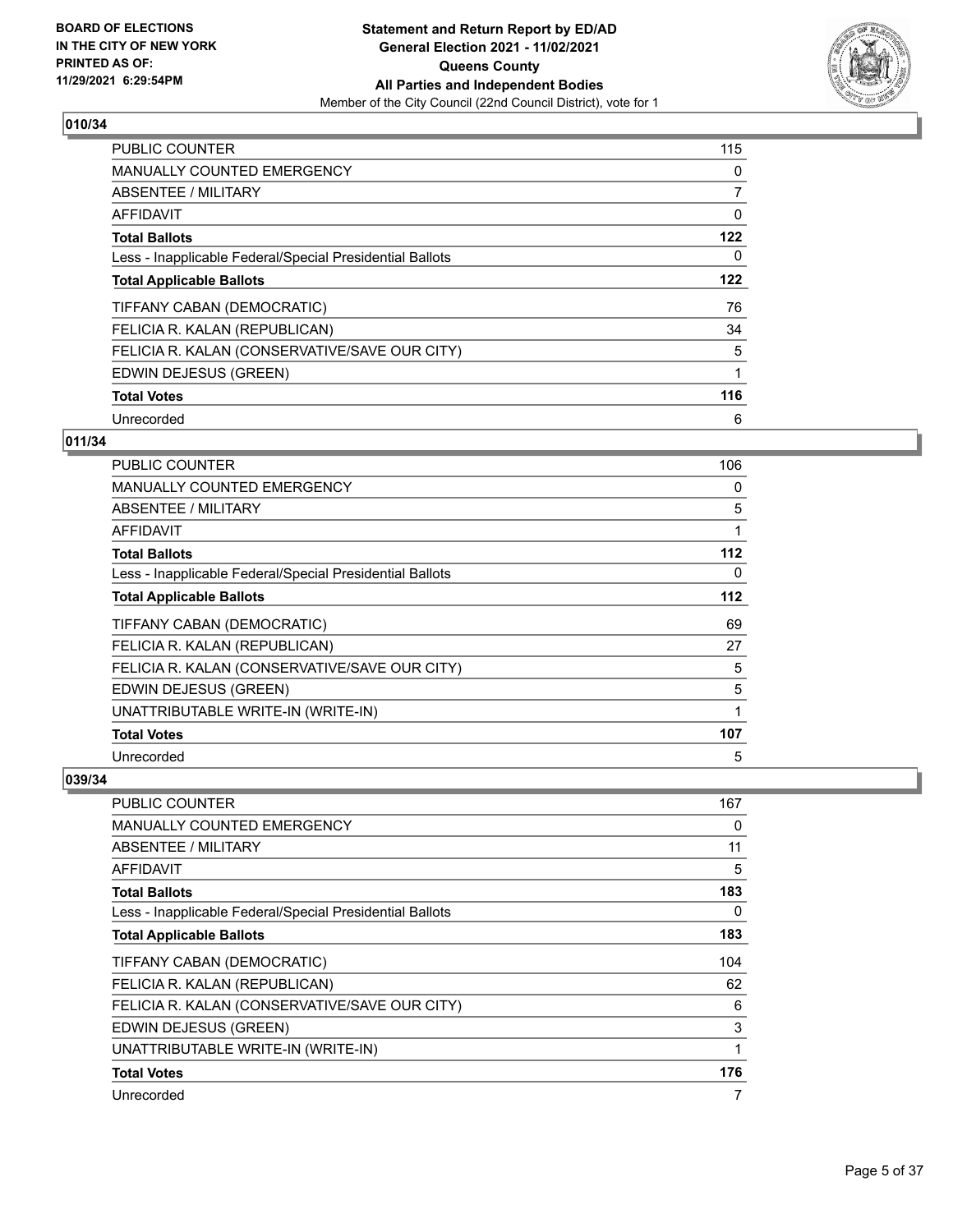

| <b>PUBLIC COUNTER</b>                                    | 207      |
|----------------------------------------------------------|----------|
| <b>MANUALLY COUNTED EMERGENCY</b>                        | 0        |
| ABSENTEE / MILITARY                                      | 9        |
| AFFIDAVIT                                                | 2        |
| <b>Total Ballots</b>                                     | 218      |
| Less - Inapplicable Federal/Special Presidential Ballots | $\Omega$ |
| <b>Total Applicable Ballots</b>                          | 218      |
| TIFFANY CABAN (DEMOCRATIC)                               | 93       |
| FELICIA R. KALAN (REPUBLICAN)                            | 90       |
| FELICIA R. KALAN (CONSERVATIVE/SAVE OUR CITY)            | 10       |
| EDWIN DEJESUS (GREEN)                                    | 10       |
| <b>Total Votes</b>                                       | 203      |
| Unrecorded                                               | 15       |

## **041/34**

| <b>PUBLIC COUNTER</b>                                    | 180 |
|----------------------------------------------------------|-----|
| <b>MANUALLY COUNTED EMERGENCY</b>                        | 0   |
| ABSENTEE / MILITARY                                      | 4   |
| AFFIDAVIT                                                |     |
| <b>Total Ballots</b>                                     | 185 |
| Less - Inapplicable Federal/Special Presidential Ballots | 0   |
| <b>Total Applicable Ballots</b>                          | 185 |
| TIFFANY CABAN (DEMOCRATIC)                               | 92  |
| FELICIA R. KALAN (REPUBLICAN)                            | 62  |
| FELICIA R. KALAN (CONSERVATIVE/SAVE OUR CITY)            | 8   |
| EDWIN DEJESUS (GREEN)                                    | 4   |
| <b>Total Votes</b>                                       | 166 |
| Unrecorded                                               | 19  |

| <b>PUBLIC COUNTER</b>                                    | 111            |
|----------------------------------------------------------|----------------|
| MANUALLY COUNTED EMERGENCY                               | 0              |
| ABSENTEE / MILITARY                                      |                |
| AFFIDAVIT                                                | 0              |
| <b>Total Ballots</b>                                     | 112            |
| Less - Inapplicable Federal/Special Presidential Ballots | 0              |
| <b>Total Applicable Ballots</b>                          | 112            |
| TIFFANY CABAN (DEMOCRATIC)                               | 61             |
| FELICIA R. KALAN (REPUBLICAN)                            | 40             |
| FELICIA R. KALAN (CONSERVATIVE/SAVE OUR CITY)            | 3              |
| EDWIN DEJESUS (GREEN)                                    | $\overline{2}$ |
| <b>Total Votes</b>                                       | 106            |
| Unrecorded                                               | 6              |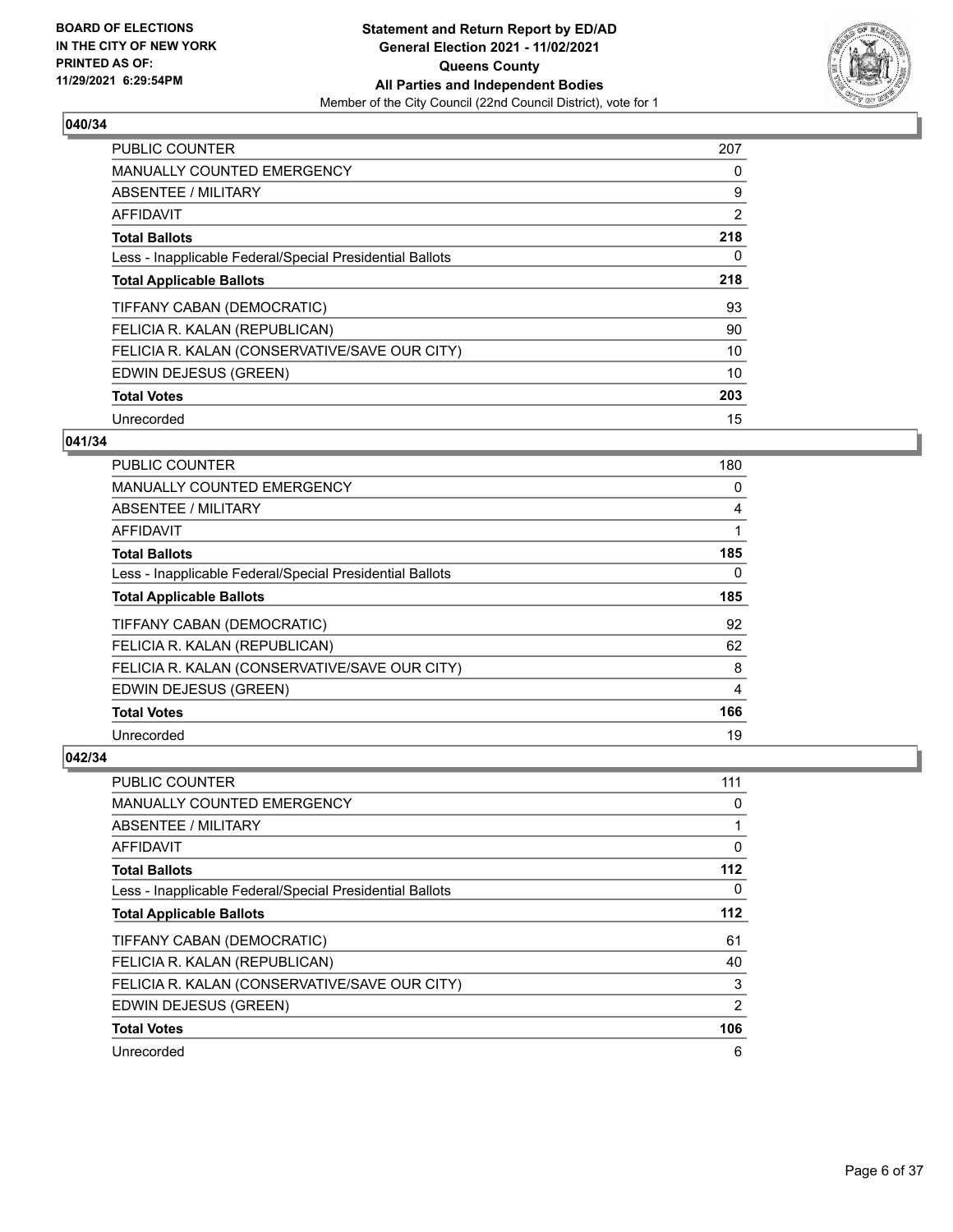

| <b>PUBLIC COUNTER</b>                                    | 112 |
|----------------------------------------------------------|-----|
| <b>MANUALLY COUNTED EMERGENCY</b>                        | 0   |
| ABSENTEE / MILITARY                                      | 9   |
| AFFIDAVIT                                                | 0   |
| <b>Total Ballots</b>                                     | 121 |
| Less - Inapplicable Federal/Special Presidential Ballots | 0   |
| <b>Total Applicable Ballots</b>                          | 121 |
| TIFFANY CABAN (DEMOCRATIC)                               | 52  |
| FELICIA R. KALAN (REPUBLICAN)                            | 47  |
| FELICIA R. KALAN (CONSERVATIVE/SAVE OUR CITY)            | 6   |
| EDWIN DEJESUS (GREEN)                                    | 7   |
| <b>Total Votes</b>                                       | 112 |
| Unrecorded                                               | 9   |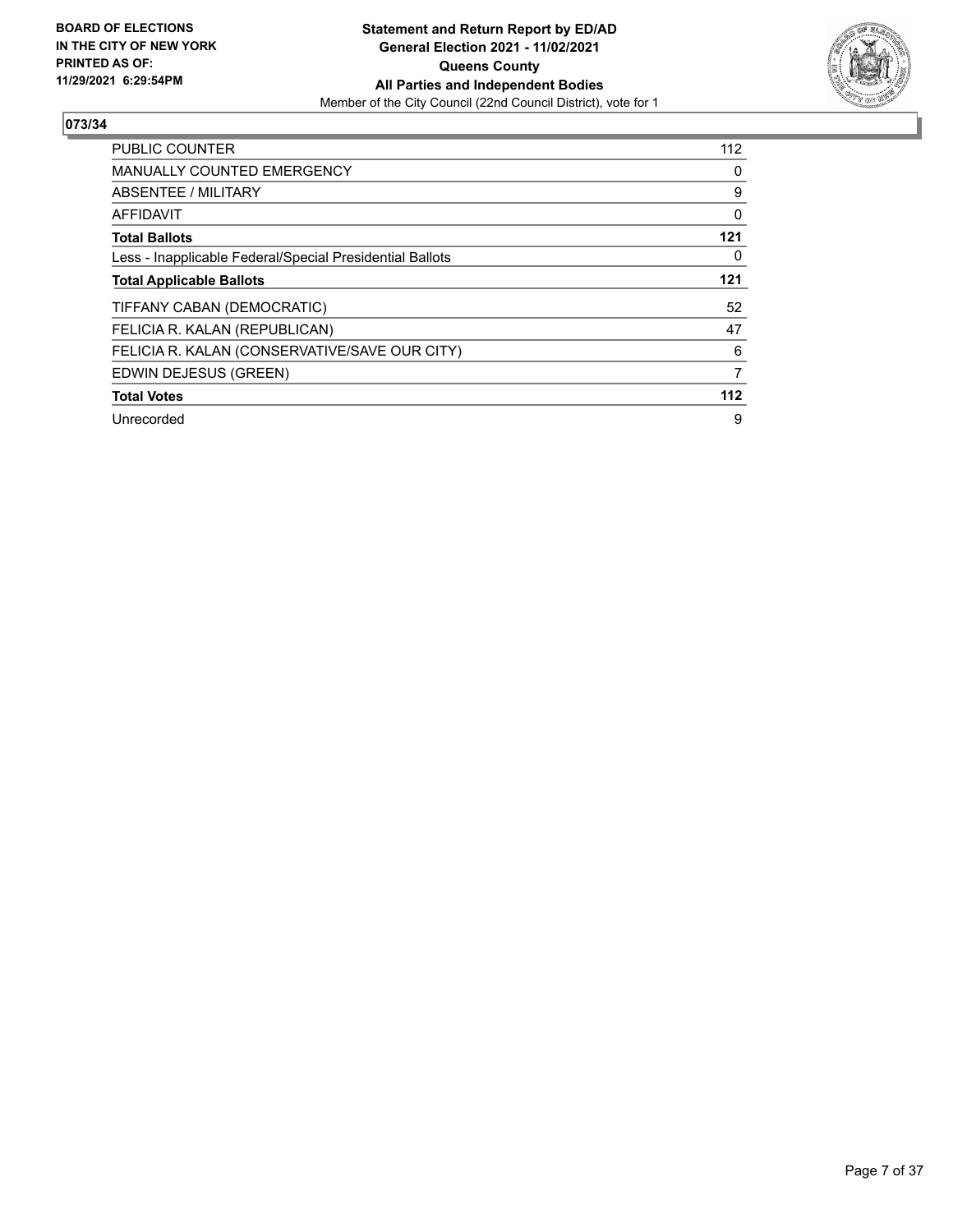

| <b>PUBLIC COUNTER</b>                                    | 123 |
|----------------------------------------------------------|-----|
| <b>MANUALLY COUNTED EMERGENCY</b>                        | 0   |
| ABSENTEE / MILITARY                                      | 11  |
| AFFIDAVIT                                                | 0   |
| <b>Total Ballots</b>                                     | 134 |
| Less - Inapplicable Federal/Special Presidential Ballots | 0   |
| <b>Total Applicable Ballots</b>                          | 134 |
| TIFFANY CABAN (DEMOCRATIC)                               | 78  |
| FELICIA R. KALAN (REPUBLICAN)                            | 36  |
| FELICIA R. KALAN (CONSERVATIVE/SAVE OUR CITY)            | 5   |
| EDWIN DEJESUS (GREEN)                                    | 9   |
| <b>Total Votes</b>                                       | 128 |
| Unrecorded                                               | 6   |

## **050/35**

| <b>PUBLIC COUNTER</b>                                    | 137 |
|----------------------------------------------------------|-----|
| <b>MANUALLY COUNTED EMERGENCY</b>                        | 0   |
| ABSENTEE / MILITARY                                      | 8   |
| AFFIDAVIT                                                | 3   |
| <b>Total Ballots</b>                                     | 148 |
| Less - Inapplicable Federal/Special Presidential Ballots | 0   |
| <b>Total Applicable Ballots</b>                          | 148 |
| TIFFANY CABAN (DEMOCRATIC)                               | 83  |
| FELICIA R. KALAN (REPUBLICAN)                            | 40  |
| FELICIA R. KALAN (CONSERVATIVE/SAVE OUR CITY)            | 9   |
| EDWIN DEJESUS (GREEN)                                    | 6   |
| <b>Total Votes</b>                                       | 138 |
| Unrecorded                                               | 10  |

| PUBLIC COUNTER                                           | 0 |
|----------------------------------------------------------|---|
| <b>MANUALLY COUNTED EMERGENCY</b>                        | 0 |
| ABSENTEE / MILITARY                                      | 0 |
| AFFIDAVIT                                                | 0 |
| <b>Total Ballots</b>                                     | 0 |
| Less - Inapplicable Federal/Special Presidential Ballots | 0 |
| <b>Total Applicable Ballots</b>                          | 0 |
|                                                          |   |
| TIFFANY CABAN (DEMOCRATIC)                               | 0 |
| FELICIA R. KALAN (REPUBLICAN)                            | 0 |
| FELICIA R. KALAN (CONSERVATIVE/SAVE OUR CITY)            | 0 |
| EDWIN DEJESUS (GREEN)                                    | 0 |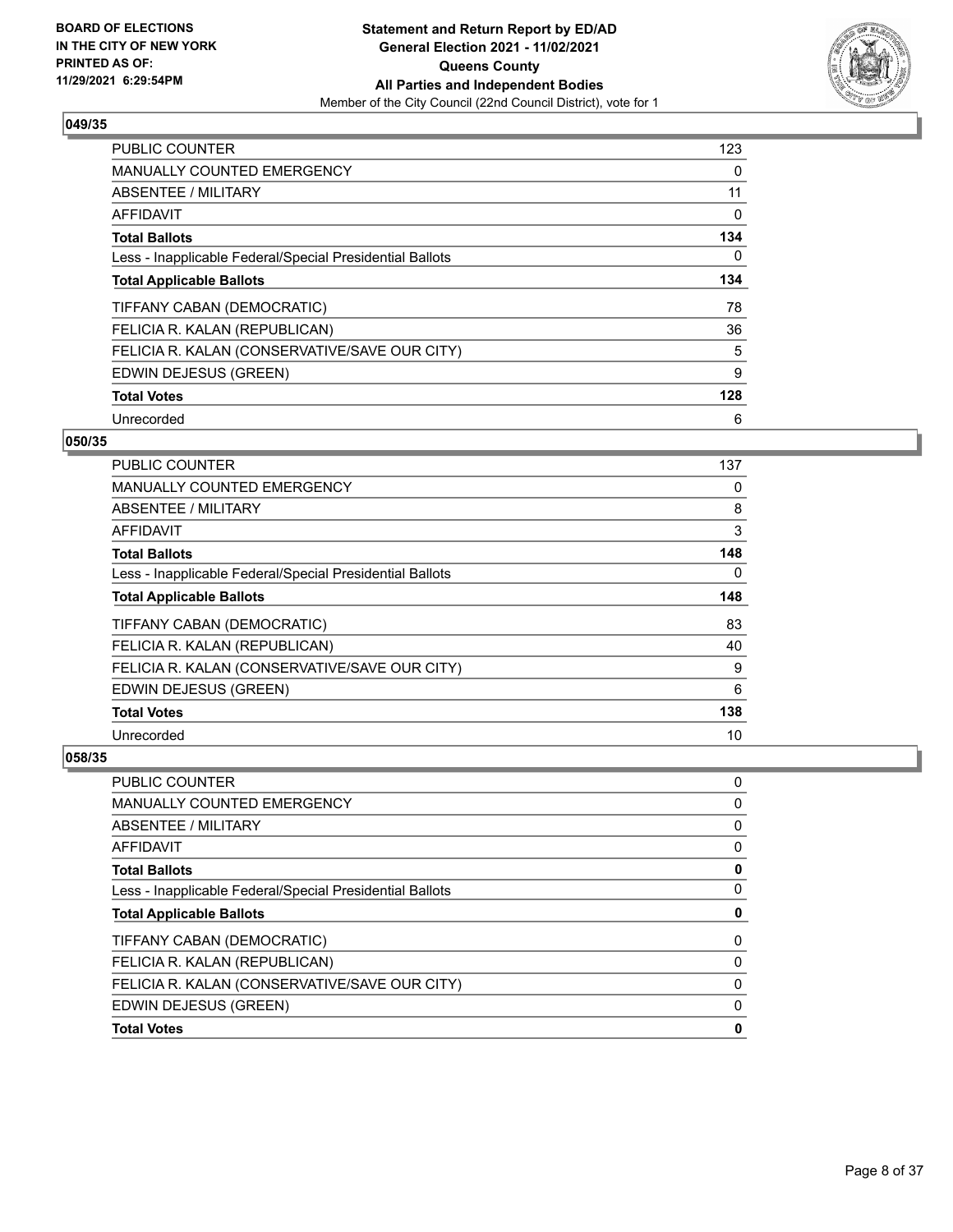

| <b>PUBLIC COUNTER</b>                                    | 0        |
|----------------------------------------------------------|----------|
| <b>MANUALLY COUNTED EMERGENCY</b>                        | 0        |
| ABSENTEE / MILITARY                                      | 0        |
| AFFIDAVIT                                                | $\Omega$ |
| <b>Total Ballots</b>                                     | 0        |
| Less - Inapplicable Federal/Special Presidential Ballots | 0        |
| <b>Total Applicable Ballots</b>                          |          |
| TIFFANY CABAN (DEMOCRATIC)                               | 0        |
| FELICIA R. KALAN (REPUBLICAN)                            | $\Omega$ |
| FELICIA R. KALAN (CONSERVATIVE/SAVE OUR CITY)            | 0        |
| EDWIN DEJESUS (GREEN)                                    | 0        |
| <b>Total Votes</b>                                       | 0        |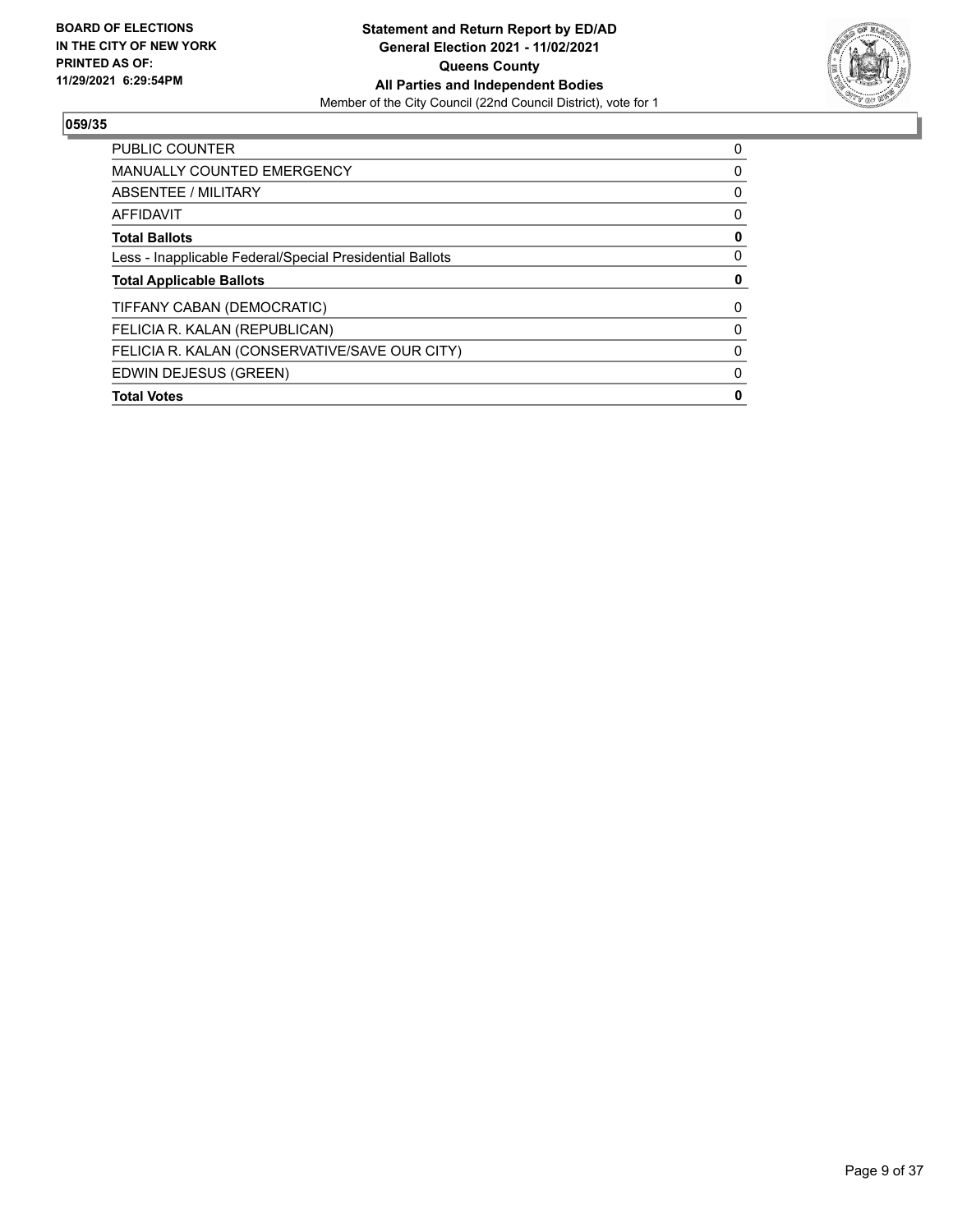

| <b>PUBLIC COUNTER</b>                                    | 448      |
|----------------------------------------------------------|----------|
| <b>MANUALLY COUNTED EMERGENCY</b>                        | 0        |
| ABSENTEE / MILITARY                                      | 29       |
| <b>AFFIDAVIT</b>                                         | 3        |
| <b>Total Ballots</b>                                     | 480      |
| Less - Inapplicable Federal/Special Presidential Ballots | $\Omega$ |
| <b>Total Applicable Ballots</b>                          | 480      |
| TIFFANY CABAN (DEMOCRATIC)                               | 312      |
| FELICIA R. KALAN (REPUBLICAN)                            | 103      |
| FELICIA R. KALAN (CONSERVATIVE/SAVE OUR CITY)            | 16       |
| EDWIN DEJESUS (GREEN)                                    | 29       |
| <b>Total Votes</b>                                       | 460      |
| Unrecorded                                               | 20       |

## **002/36**

| <b>PUBLIC COUNTER</b>                                    | 258 |
|----------------------------------------------------------|-----|
| <b>MANUALLY COUNTED EMERGENCY</b>                        | 0   |
| ABSENTEE / MILITARY                                      | 21  |
| AFFIDAVIT                                                | 0   |
| <b>Total Ballots</b>                                     | 279 |
| Less - Inapplicable Federal/Special Presidential Ballots | 0   |
| <b>Total Applicable Ballots</b>                          | 279 |
| TIFFANY CABAN (DEMOCRATIC)                               | 159 |
| FELICIA R. KALAN (REPUBLICAN)                            | 82  |
| FELICIA R. KALAN (CONSERVATIVE/SAVE OUR CITY)            | 6   |
| EDWIN DEJESUS (GREEN)                                    | 15  |
| UNATTRIBUTABLE WRITE-IN (WRITE-IN)                       | 1   |
| <b>Total Votes</b>                                       | 263 |
| Unrecorded                                               | 16  |

| <b>PUBLIC COUNTER</b>                                    | 138 |
|----------------------------------------------------------|-----|
| <b>MANUALLY COUNTED EMERGENCY</b>                        | 0   |
| ABSENTEE / MILITARY                                      | 3   |
| AFFIDAVIT                                                |     |
| <b>Total Ballots</b>                                     | 142 |
| Less - Inapplicable Federal/Special Presidential Ballots | 0   |
| <b>Total Applicable Ballots</b>                          | 142 |
| TIFFANY CABAN (DEMOCRATIC)                               | 99  |
| FELICIA R. KALAN (REPUBLICAN)                            | 31  |
| FELICIA R. KALAN (CONSERVATIVE/SAVE OUR CITY)            |     |
| EDWIN DEJESUS (GREEN)                                    | 8   |
| <b>Total Votes</b>                                       | 139 |
| Unrecorded                                               | 3   |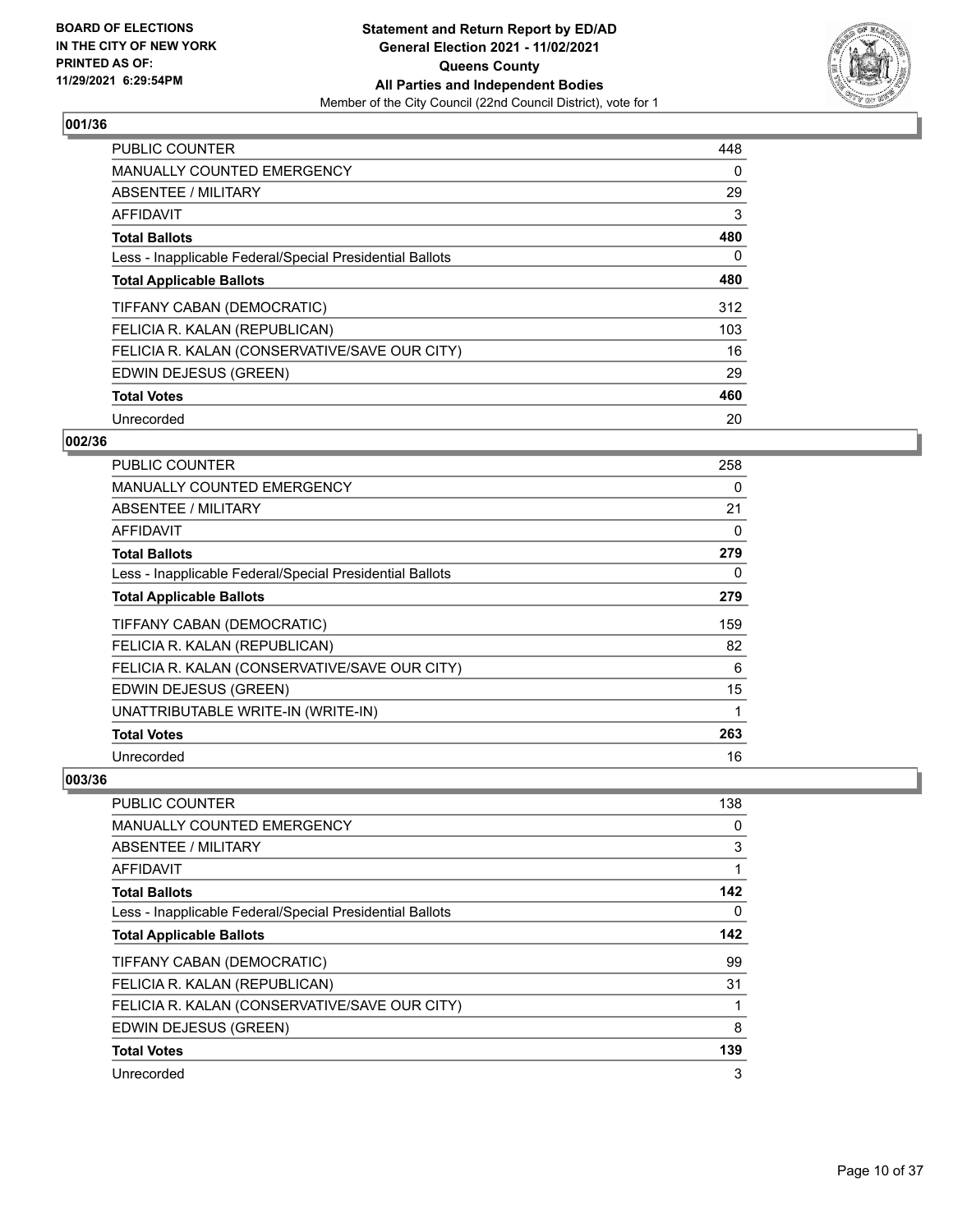

| <b>PUBLIC COUNTER</b>                                    | 262      |
|----------------------------------------------------------|----------|
| MANUALLY COUNTED EMERGENCY                               | 0        |
| ABSENTEE / MILITARY                                      | 12       |
| AFFIDAVIT                                                | 2        |
| <b>Total Ballots</b>                                     | 276      |
| Less - Inapplicable Federal/Special Presidential Ballots | $\Omega$ |
| <b>Total Applicable Ballots</b>                          | 276      |
| TIFFANY CABAN (DEMOCRATIC)                               | 160      |
| FELICIA R. KALAN (REPUBLICAN)                            | 84       |
| FELICIA R. KALAN (CONSERVATIVE/SAVE OUR CITY)            | 11       |
| EDWIN DEJESUS (GREEN)                                    | 7        |
| <b>Total Votes</b>                                       | 262      |
| Unrecorded                                               | 14       |

## **005/36**

| <b>PUBLIC COUNTER</b>                                    | 174 |
|----------------------------------------------------------|-----|
| <b>MANUALLY COUNTED EMERGENCY</b>                        | 0   |
| <b>ABSENTEE / MILITARY</b>                               | 13  |
| <b>AFFIDAVIT</b>                                         | 3   |
| <b>Total Ballots</b>                                     | 190 |
| Less - Inapplicable Federal/Special Presidential Ballots | 0   |
| <b>Total Applicable Ballots</b>                          | 190 |
| TIFFANY CABAN (DEMOCRATIC)                               | 123 |
| FELICIA R. KALAN (REPUBLICAN)                            | 43  |
| FELICIA R. KALAN (CONSERVATIVE/SAVE OUR CITY)            | 5   |
| EDWIN DEJESUS (GREEN)                                    | 8   |
| EVIE HANTZOPOLOUS (WRITE-IN)                             | 1   |
| EVIE HANTZOPOULOS (WRITE-IN)                             | 1   |
| <b>Total Votes</b>                                       | 181 |
| Unrecorded                                               | 9   |

| PUBLIC COUNTER                                           | 236          |
|----------------------------------------------------------|--------------|
| <b>MANUALLY COUNTED EMERGENCY</b>                        | 0            |
| <b>ABSENTEE / MILITARY</b>                               | 18           |
| <b>AFFIDAVIT</b>                                         | 3            |
| <b>Total Ballots</b>                                     | 257          |
| Less - Inapplicable Federal/Special Presidential Ballots | 0            |
| <b>Total Applicable Ballots</b>                          | 257          |
| TIFFANY CABAN (DEMOCRATIC)                               | 183          |
| FELICIA R. KALAN (REPUBLICAN)                            | 56           |
| FELICIA R. KALAN (CONSERVATIVE/SAVE OUR CITY)            | 7            |
| EDWIN DEJESUS (GREEN)                                    | 3            |
| JOHN J CIAFONE (WRITE-IN)                                | 1            |
| UNATTRIBUTABLE WRITE-IN (WRITE-IN)                       | $\mathbf{1}$ |
| <b>Total Votes</b>                                       | 251          |
| Unrecorded                                               | 6            |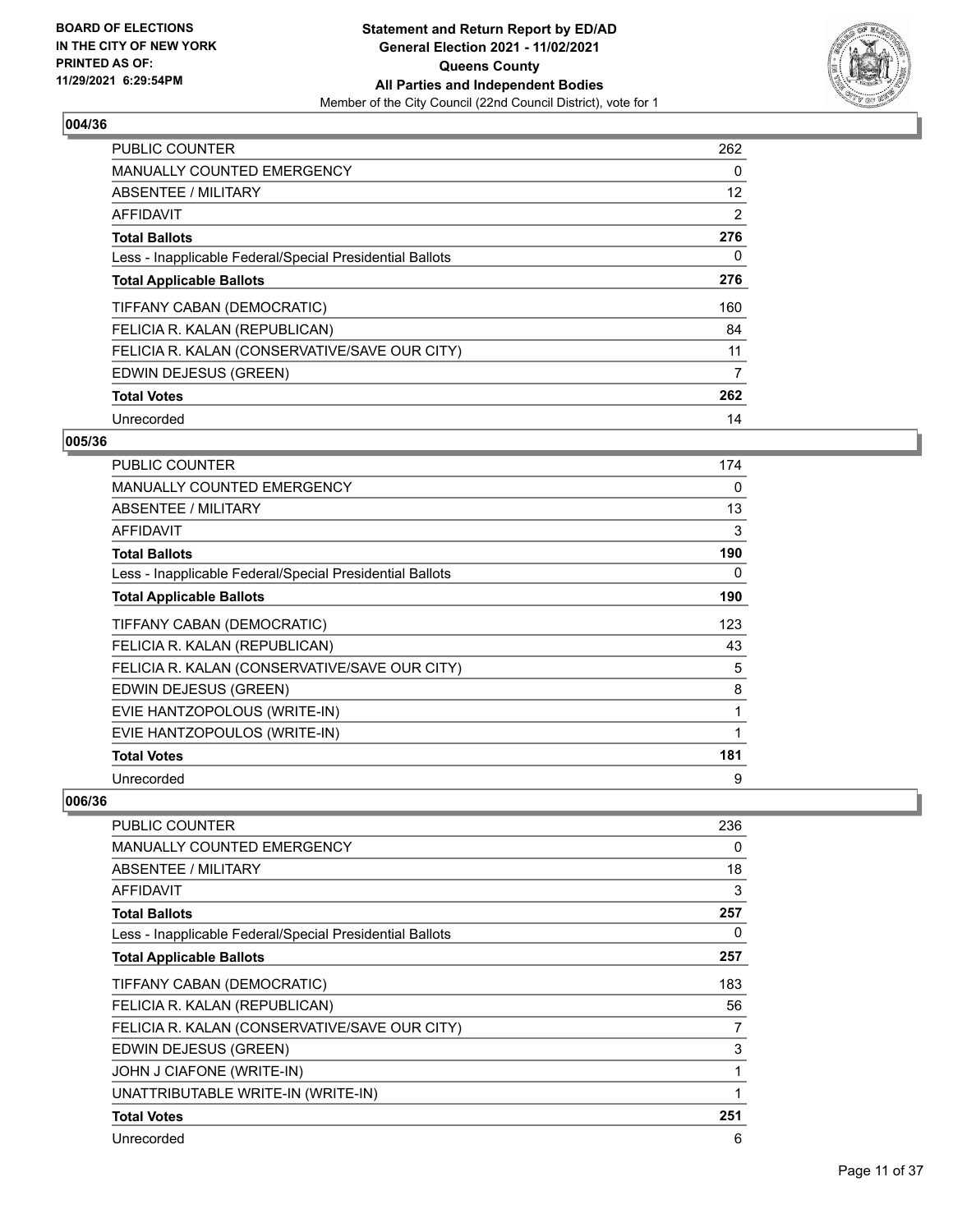

| <b>PUBLIC COUNTER</b>                                    | 131 |
|----------------------------------------------------------|-----|
| <b>MANUALLY COUNTED EMERGENCY</b>                        | 0   |
| ABSENTEE / MILITARY                                      | 10  |
| <b>AFFIDAVIT</b>                                         | 3   |
| <b>Total Ballots</b>                                     | 144 |
| Less - Inapplicable Federal/Special Presidential Ballots | 0   |
| <b>Total Applicable Ballots</b>                          | 144 |
| TIFFANY CABAN (DEMOCRATIC)                               | 111 |
| FELICIA R. KALAN (REPUBLICAN)                            | 21  |
| FELICIA R. KALAN (CONSERVATIVE/SAVE OUR CITY)            | 3   |
| EDWIN DEJESUS (GREEN)                                    | 3   |
| UNATTRIBUTABLE WRITE-IN (WRITE-IN)                       | 1   |
| <b>Total Votes</b>                                       | 139 |
| Unrecorded                                               | 5   |

## **008/36**

| PUBLIC COUNTER                                           | 257 |
|----------------------------------------------------------|-----|
| <b>MANUALLY COUNTED EMERGENCY</b>                        | 0   |
| ABSENTEE / MILITARY                                      | 26  |
| AFFIDAVIT                                                | 3   |
| <b>Total Ballots</b>                                     | 286 |
| Less - Inapplicable Federal/Special Presidential Ballots | 0   |
| <b>Total Applicable Ballots</b>                          | 286 |
| TIFFANY CABAN (DEMOCRATIC)                               | 209 |
| FELICIA R. KALAN (REPUBLICAN)                            | 44  |
| FELICIA R. KALAN (CONSERVATIVE/SAVE OUR CITY)            | 7   |
| EDWIN DEJESUS (GREEN)                                    | 13  |
| <b>Total Votes</b>                                       | 273 |
| Unrecorded                                               | 13  |

| PUBLIC COUNTER                                           | 134 |
|----------------------------------------------------------|-----|
| <b>MANUALLY COUNTED EMERGENCY</b>                        | 0   |
| ABSENTEE / MILITARY                                      | 10  |
| AFFIDAVIT                                                |     |
| <b>Total Ballots</b>                                     | 145 |
| Less - Inapplicable Federal/Special Presidential Ballots | 0   |
| <b>Total Applicable Ballots</b>                          | 145 |
| TIFFANY CABAN (DEMOCRATIC)                               | 99  |
| FELICIA R. KALAN (REPUBLICAN)                            | 35  |
| FELICIA R. KALAN (CONSERVATIVE/SAVE OUR CITY)            | 2   |
| EDWIN DEJESUS (GREEN)                                    | 5   |
| <b>Total Votes</b>                                       | 141 |
| Unrecorded                                               | 4   |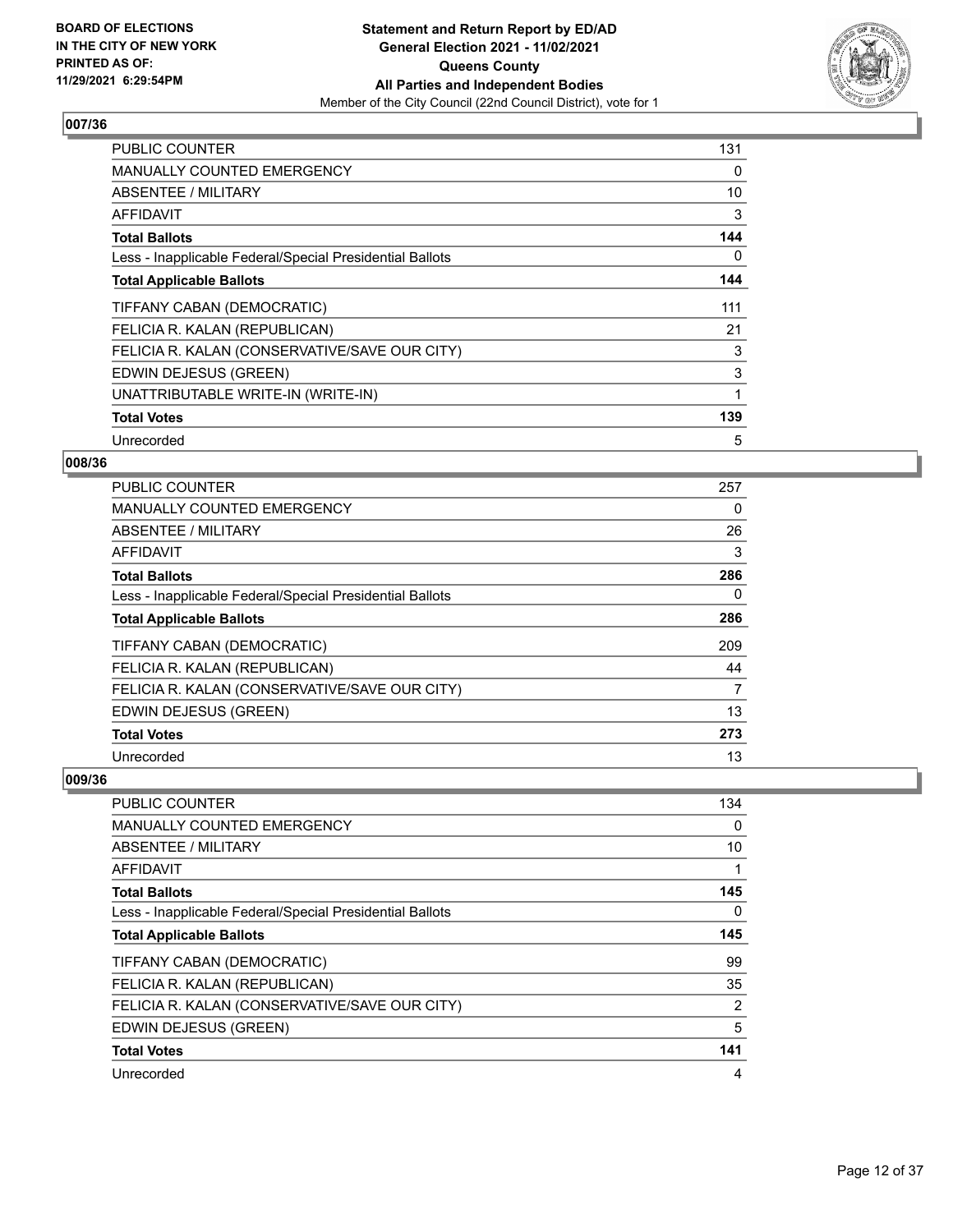

| <b>PUBLIC COUNTER</b>                                    | 216      |
|----------------------------------------------------------|----------|
| <b>MANUALLY COUNTED EMERGENCY</b>                        | 0        |
| ABSENTEE / MILITARY                                      | 9        |
| <b>AFFIDAVIT</b>                                         | 3        |
| <b>Total Ballots</b>                                     | 228      |
| Less - Inapplicable Federal/Special Presidential Ballots | $\Omega$ |
| <b>Total Applicable Ballots</b>                          | 228      |
| TIFFANY CABAN (DEMOCRATIC)                               | 163      |
| FELICIA R. KALAN (REPUBLICAN)                            | 47       |
| FELICIA R. KALAN (CONSERVATIVE/SAVE OUR CITY)            | 4        |
| EDWIN DEJESUS (GREEN)                                    | 10       |
| <b>Total Votes</b>                                       | 224      |
| Unrecorded                                               | 4        |

## **011/36**

| PUBLIC COUNTER                                           | 193 |
|----------------------------------------------------------|-----|
| <b>MANUALLY COUNTED EMERGENCY</b>                        | 0   |
| ABSENTEE / MILITARY                                      | 11  |
| <b>AFFIDAVIT</b>                                         | 2   |
| <b>Total Ballots</b>                                     | 206 |
| Less - Inapplicable Federal/Special Presidential Ballots | 0   |
| <b>Total Applicable Ballots</b>                          | 206 |
| TIFFANY CABAN (DEMOCRATIC)                               | 152 |
| FELICIA R. KALAN (REPUBLICAN)                            | 35  |
| FELICIA R. KALAN (CONSERVATIVE/SAVE OUR CITY)            | 3   |
| EDWIN DEJESUS (GREEN)                                    | 8   |
| <b>Total Votes</b>                                       | 198 |
| Unrecorded                                               | 8   |

| <b>PUBLIC COUNTER</b>                                    | 222 |
|----------------------------------------------------------|-----|
| <b>MANUALLY COUNTED EMERGENCY</b>                        | 0   |
| <b>ABSENTEE / MILITARY</b>                               | 19  |
| AFFIDAVIT                                                | 6   |
| <b>Total Ballots</b>                                     | 247 |
| Less - Inapplicable Federal/Special Presidential Ballots | 0   |
| <b>Total Applicable Ballots</b>                          | 247 |
| TIFFANY CABAN (DEMOCRATIC)                               | 160 |
| FELICIA R. KALAN (REPUBLICAN)                            | 57  |
| FELICIA R. KALAN (CONSERVATIVE/SAVE OUR CITY)            | 7   |
| EDWIN DEJESUS (GREEN)                                    | 14  |
| MAUD MARON (WRITE-IN)                                    |     |
| UNATTRIBUTABLE WRITE-IN (WRITE-IN)                       |     |
| <b>Total Votes</b>                                       | 240 |
| Unrecorded                                               | 7   |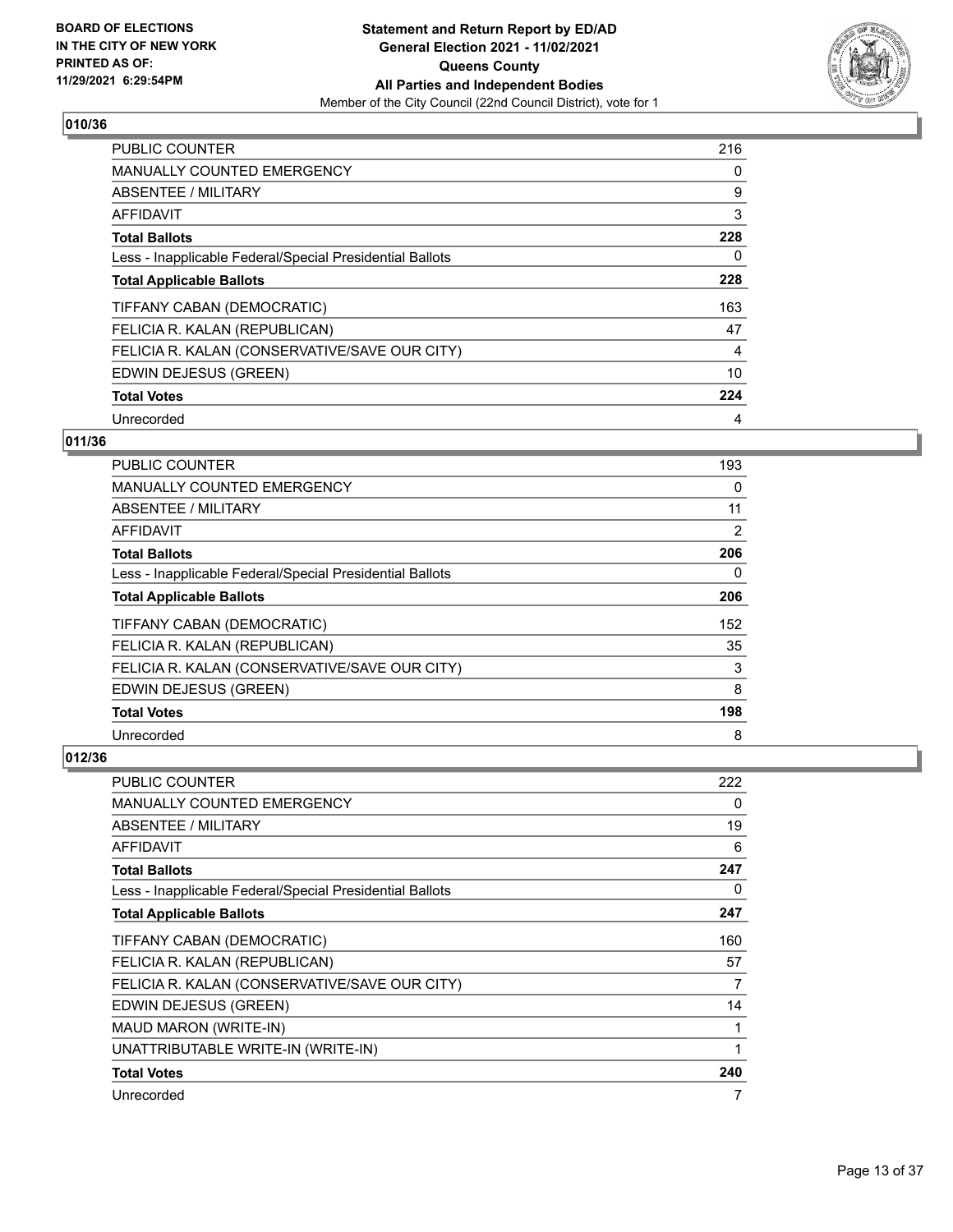

| <b>PUBLIC COUNTER</b>                                    | 233      |
|----------------------------------------------------------|----------|
| <b>MANUALLY COUNTED EMERGENCY</b>                        | 0        |
| ABSENTEE / MILITARY                                      | 6        |
| AFFIDAVIT                                                | 4        |
| <b>Total Ballots</b>                                     | 243      |
| Less - Inapplicable Federal/Special Presidential Ballots | $\Omega$ |
| <b>Total Applicable Ballots</b>                          | 243      |
| TIFFANY CABAN (DEMOCRATIC)                               | 160      |
| FELICIA R. KALAN (REPUBLICAN)                            | 38       |
| FELICIA R. KALAN (CONSERVATIVE/SAVE OUR CITY)            | 8        |
| EDWIN DEJESUS (GREEN)                                    | 22       |
| <b>Total Votes</b>                                       | 228      |
| Unrecorded                                               | 15       |

## **014/36**

| PUBLIC COUNTER                                           | 219 |
|----------------------------------------------------------|-----|
| <b>MANUALLY COUNTED EMERGENCY</b>                        | 0   |
| ABSENTEE / MILITARY                                      | 18  |
| <b>AFFIDAVIT</b>                                         | 3   |
| <b>Total Ballots</b>                                     | 240 |
| Less - Inapplicable Federal/Special Presidential Ballots | 0   |
| <b>Total Applicable Ballots</b>                          | 240 |
| TIFFANY CABAN (DEMOCRATIC)                               | 127 |
| FELICIA R. KALAN (REPUBLICAN)                            | 84  |
| FELICIA R. KALAN (CONSERVATIVE/SAVE OUR CITY)            | 5   |
| EDWIN DEJESUS (GREEN)                                    | 16  |
| <b>Total Votes</b>                                       | 232 |
| Unrecorded                                               | 8   |

| PUBLIC COUNTER                                           | 237      |
|----------------------------------------------------------|----------|
| <b>MANUALLY COUNTED EMERGENCY</b>                        | 0        |
| ABSENTEE / MILITARY                                      | 14       |
| AFFIDAVIT                                                | 3        |
| <b>Total Ballots</b>                                     | 254      |
| Less - Inapplicable Federal/Special Presidential Ballots | $\Omega$ |
| <b>Total Applicable Ballots</b>                          | 254      |
| TIFFANY CABAN (DEMOCRATIC)                               | 173      |
| FELICIA R. KALAN (REPUBLICAN)                            | 54       |
| FELICIA R. KALAN (CONSERVATIVE/SAVE OUR CITY)            | 10       |
| EDWIN DEJESUS (GREEN)                                    | 14       |
| <b>Total Votes</b>                                       | 251      |
| Unrecorded                                               | 3        |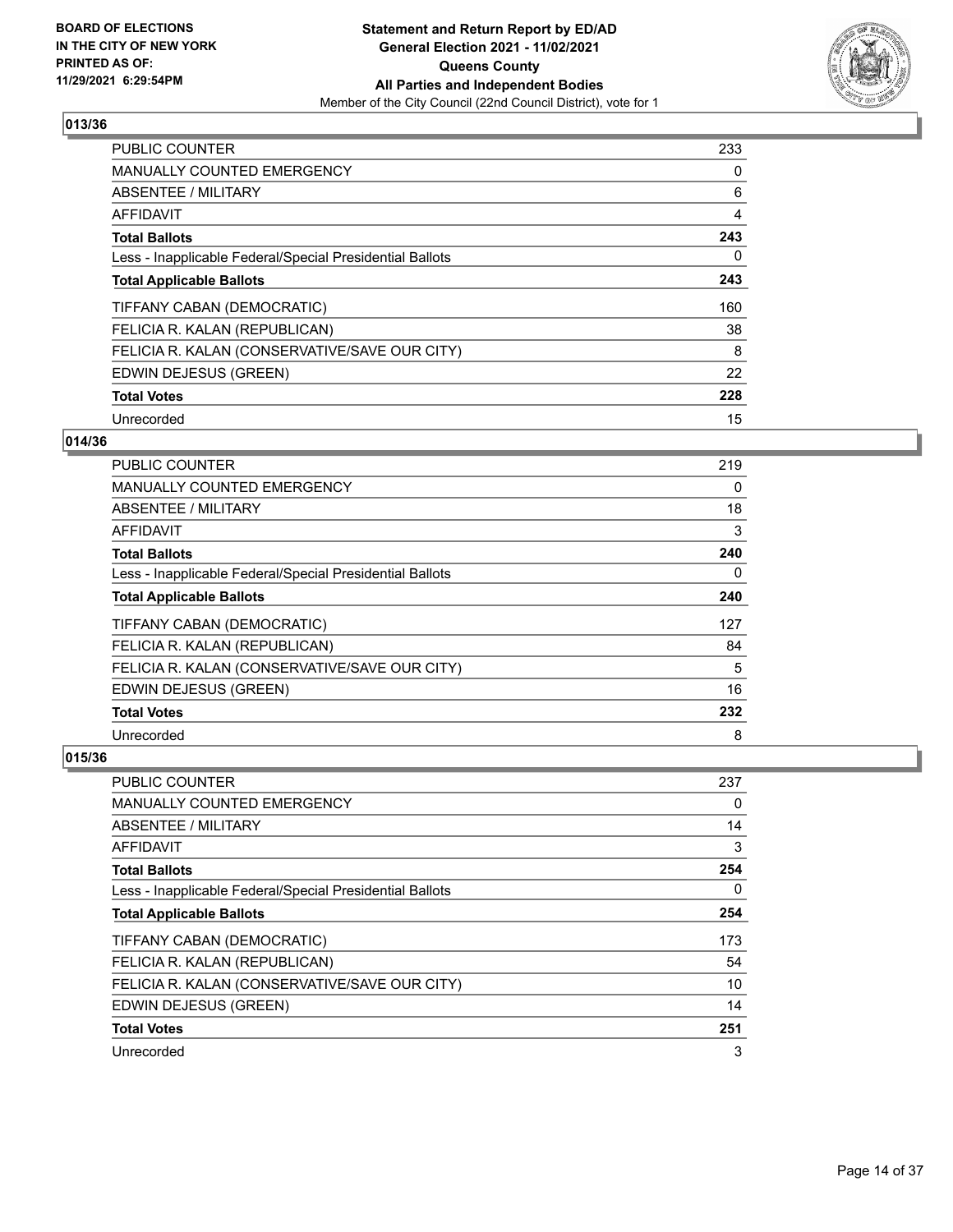

| <b>PUBLIC COUNTER</b>                                    | 226 |
|----------------------------------------------------------|-----|
| <b>MANUALLY COUNTED EMERGENCY</b>                        | 0   |
| ABSENTEE / MILITARY                                      | 19  |
| AFFIDAVIT                                                | 0   |
| <b>Total Ballots</b>                                     | 245 |
| Less - Inapplicable Federal/Special Presidential Ballots | 0   |
| <b>Total Applicable Ballots</b>                          | 245 |
| TIFFANY CABAN (DEMOCRATIC)                               | 171 |
| FELICIA R. KALAN (REPUBLICAN)                            | 45  |
| FELICIA R. KALAN (CONSERVATIVE/SAVE OUR CITY)            | 6   |
| EDWIN DEJESUS (GREEN)                                    | 10  |
|                                                          | 5   |
| EVIE HANTZOPOULOS (WRITE-IN)                             |     |
| <b>Total Votes</b>                                       | 237 |

## **017/36**

| <b>PUBLIC COUNTER</b>                                    | 207 |
|----------------------------------------------------------|-----|
| MANUALLY COUNTED EMERGENCY                               | 0   |
| ABSENTEE / MILITARY                                      | 11  |
| AFFIDAVIT                                                | 5   |
| <b>Total Ballots</b>                                     | 223 |
| Less - Inapplicable Federal/Special Presidential Ballots | 0   |
| <b>Total Applicable Ballots</b>                          | 223 |
| TIFFANY CABAN (DEMOCRATIC)                               | 168 |
| FELICIA R. KALAN (REPUBLICAN)                            | 36  |
| FELICIA R. KALAN (CONSERVATIVE/SAVE OUR CITY)            | 5   |
| EDWIN DEJESUS (GREEN)                                    | 9   |
| <b>Total Votes</b>                                       | 218 |
| Unrecorded                                               | 5   |

| <b>PUBLIC COUNTER</b>                                    | 261 |
|----------------------------------------------------------|-----|
| <b>MANUALLY COUNTED EMERGENCY</b>                        | 0   |
| ABSENTEE / MILITARY                                      | 18  |
| <b>AFFIDAVIT</b>                                         | 1   |
| <b>Total Ballots</b>                                     | 280 |
| Less - Inapplicable Federal/Special Presidential Ballots | 0   |
| <b>Total Applicable Ballots</b>                          | 280 |
| TIFFANY CABAN (DEMOCRATIC)                               | 192 |
| FELICIA R. KALAN (REPUBLICAN)                            | 67  |
| FELICIA R. KALAN (CONSERVATIVE/SAVE OUR CITY)            | 4   |
| EDWIN DEJESUS (GREEN)                                    | 9   |
| EVIE HANTZOPOULOS (WRITE-IN)                             | 1   |
| JOHN CIAFONE (WRITE-IN)                                  | 1   |
| UNATTRIBUTABLE WRITE-IN (WRITE-IN)                       | 1   |
| <b>Total Votes</b>                                       | 275 |
| Unrecorded                                               | 5   |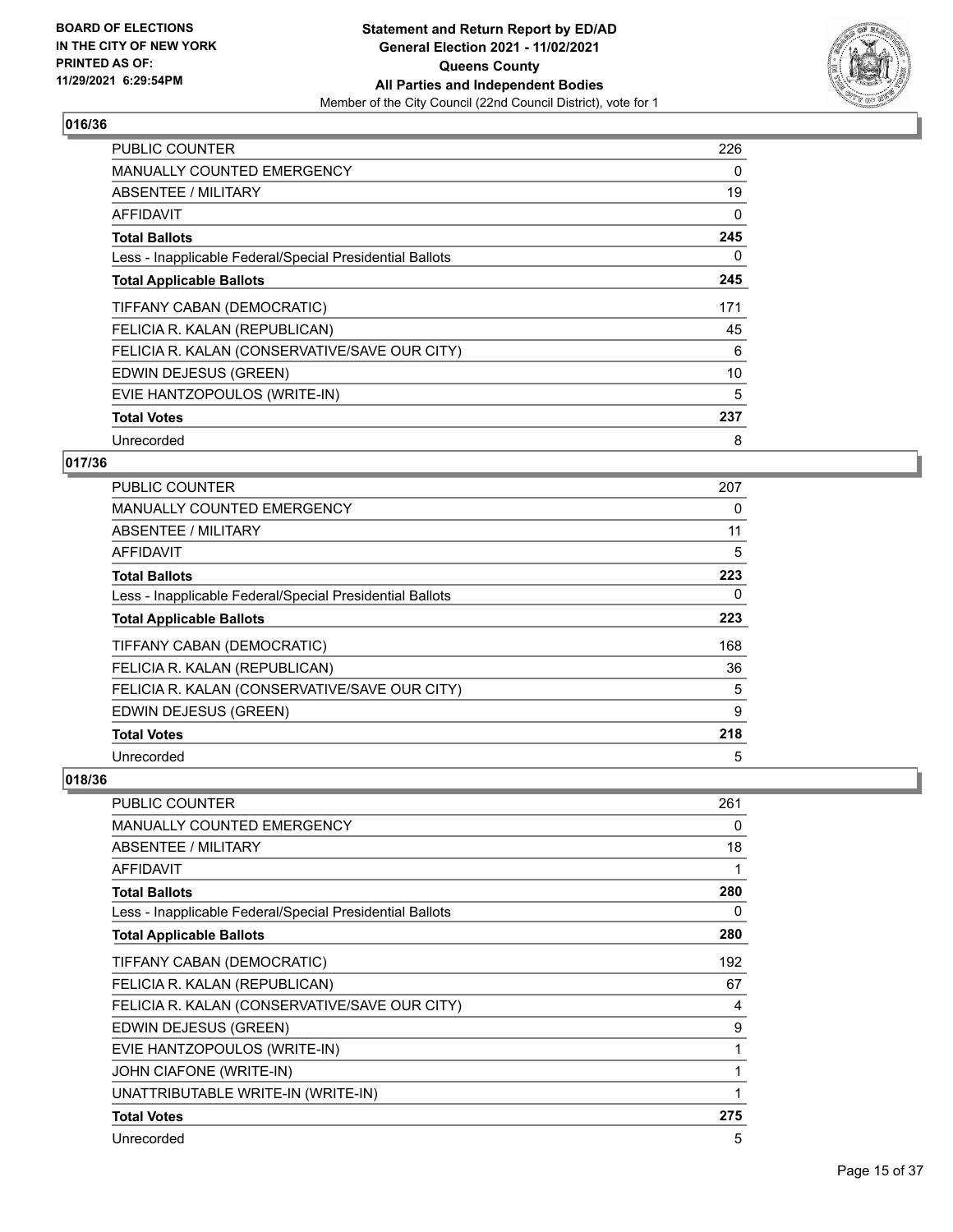

| <b>PUBLIC COUNTER</b>                                    | 221      |
|----------------------------------------------------------|----------|
| <b>MANUALLY COUNTED EMERGENCY</b>                        | 0        |
| ABSENTEE / MILITARY                                      | 25       |
| <b>AFFIDAVIT</b>                                         | 2        |
| <b>Total Ballots</b>                                     | 248      |
| Less - Inapplicable Federal/Special Presidential Ballots | $\Omega$ |
| <b>Total Applicable Ballots</b>                          | 248      |
| TIFFANY CABAN (DEMOCRATIC)                               | 162      |
| FELICIA R. KALAN (REPUBLICAN)                            | 42       |
| FELICIA R. KALAN (CONSERVATIVE/SAVE OUR CITY)            | 13       |
| EDWIN DEJESUS (GREEN)                                    | 20       |
| <b>Total Votes</b>                                       | 237      |
| Unrecorded                                               | 11       |

## **020/36**

| PUBLIC COUNTER                                           | 245 |
|----------------------------------------------------------|-----|
| MANUALLY COUNTED EMERGENCY                               | 0   |
| ABSENTEE / MILITARY                                      | 16  |
| <b>AFFIDAVIT</b>                                         | 1   |
| <b>Total Ballots</b>                                     | 262 |
| Less - Inapplicable Federal/Special Presidential Ballots | 0   |
| <b>Total Applicable Ballots</b>                          | 262 |
| TIFFANY CABAN (DEMOCRATIC)                               | 179 |
| FELICIA R. KALAN (REPUBLICAN)                            | 54  |
| FELICIA R. KALAN (CONSERVATIVE/SAVE OUR CITY)            | 11  |
| EDWIN DEJESUS (GREEN)                                    | 9   |
| WILLIAM BUCKLEY (WRITE-IN)                               | 1   |
| <b>Total Votes</b>                                       | 254 |
| Unrecorded                                               | 8   |

| <b>PUBLIC COUNTER</b>                                    | 263      |
|----------------------------------------------------------|----------|
| <b>MANUALLY COUNTED EMERGENCY</b>                        | 0        |
| ABSENTEE / MILITARY                                      | 28       |
| AFFIDAVIT                                                | 4        |
| <b>Total Ballots</b>                                     | 295      |
| Less - Inapplicable Federal/Special Presidential Ballots | $\Omega$ |
| <b>Total Applicable Ballots</b>                          | 295      |
| TIFFANY CABAN (DEMOCRATIC)                               | 214      |
| FELICIA R. KALAN (REPUBLICAN)                            | 55       |
| FELICIA R. KALAN (CONSERVATIVE/SAVE OUR CITY)            | 4        |
| EDWIN DEJESUS (GREEN)                                    | 12       |
| <b>Total Votes</b>                                       | 285      |
| Unrecorded                                               | 10       |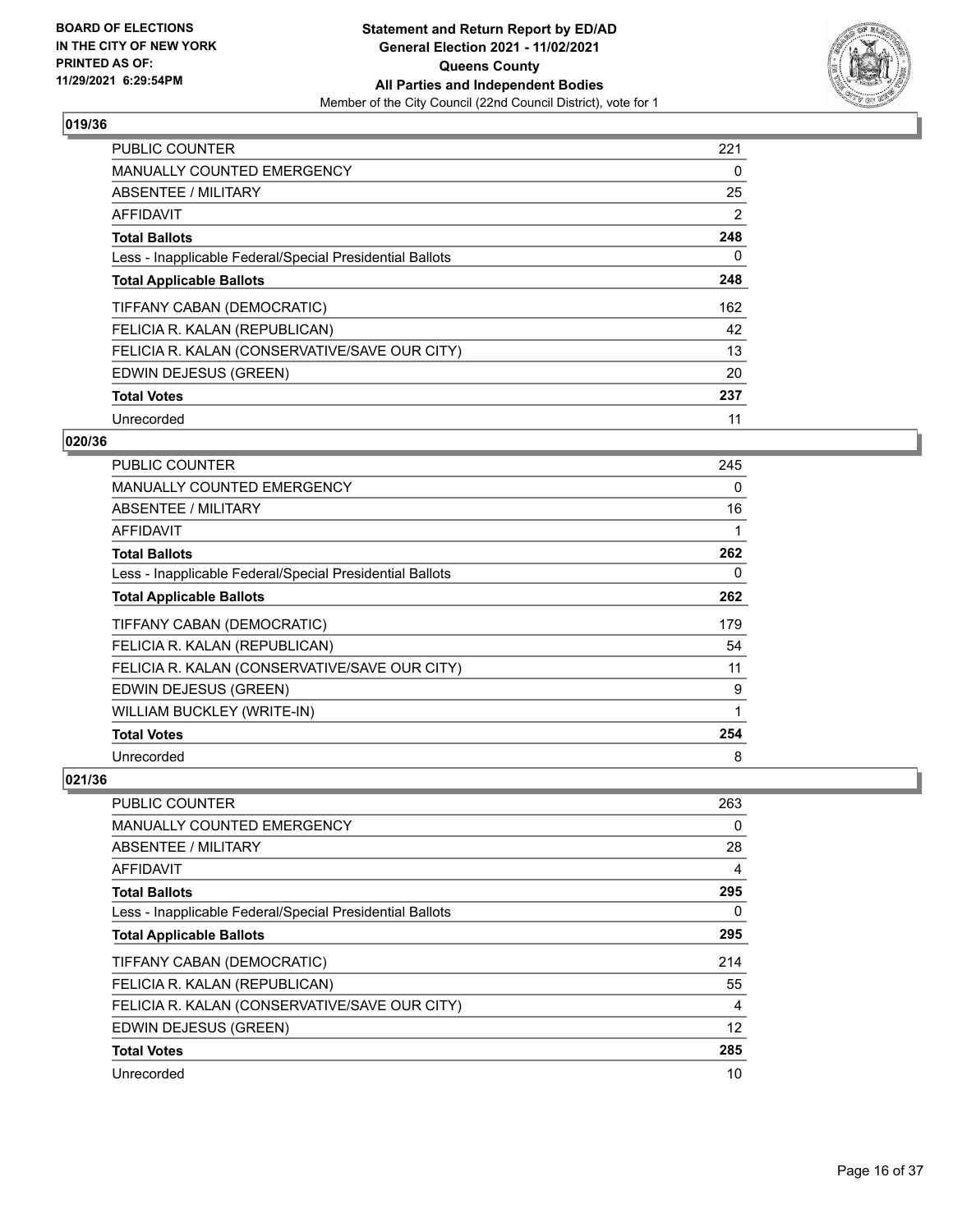

| <b>PUBLIC COUNTER</b>                                    | 270      |
|----------------------------------------------------------|----------|
| <b>MANUALLY COUNTED EMERGENCY</b>                        | 0        |
| ABSENTEE / MILITARY                                      | 20       |
| <b>AFFIDAVIT</b>                                         | 4        |
| <b>Total Ballots</b>                                     | 294      |
| Less - Inapplicable Federal/Special Presidential Ballots | $\Omega$ |
| <b>Total Applicable Ballots</b>                          | 294      |
| TIFFANY CABAN (DEMOCRATIC)                               | 199      |
| FELICIA R. KALAN (REPUBLICAN)                            | 53       |
| FELICIA R. KALAN (CONSERVATIVE/SAVE OUR CITY)            | 11       |
| EDWIN DEJESUS (GREEN)                                    | 22       |
| <b>Total Votes</b>                                       | 285      |
| Unrecorded                                               | 9        |

## **023/36**

| <b>PUBLIC COUNTER</b>                                    | 165      |
|----------------------------------------------------------|----------|
| <b>MANUALLY COUNTED EMERGENCY</b>                        | 0        |
| ABSENTEE / MILITARY                                      | 26       |
| AFFIDAVIT                                                | 3        |
| <b>Total Ballots</b>                                     | 194      |
| Less - Inapplicable Federal/Special Presidential Ballots | $\Omega$ |
| <b>Total Applicable Ballots</b>                          | 194      |
| TIFFANY CABAN (DEMOCRATIC)                               | 117      |
| FELICIA R. KALAN (REPUBLICAN)                            | 51       |
| FELICIA R. KALAN (CONSERVATIVE/SAVE OUR CITY)            | 4        |
| EDWIN DEJESUS (GREEN)                                    | 14       |
| <b>Total Votes</b>                                       | 186      |
| Unrecorded                                               | 8        |

| PUBLIC COUNTER                                           | 217 |
|----------------------------------------------------------|-----|
| <b>MANUALLY COUNTED EMERGENCY</b>                        | 0   |
| ABSENTEE / MILITARY                                      | 9   |
| AFFIDAVIT                                                | 6   |
| <b>Total Ballots</b>                                     | 232 |
| Less - Inapplicable Federal/Special Presidential Ballots | 0   |
| <b>Total Applicable Ballots</b>                          | 232 |
| TIFFANY CABAN (DEMOCRATIC)                               | 152 |
| FELICIA R. KALAN (REPUBLICAN)                            | 46  |
| FELICIA R. KALAN (CONSERVATIVE/SAVE OUR CITY)            | 7   |
| EDWIN DEJESUS (GREEN)                                    | 15  |
| EVIE HANTZOPOULOS (WRITE-IN)                             | 1   |
| <b>Total Votes</b>                                       | 221 |
| Unrecorded                                               | 11  |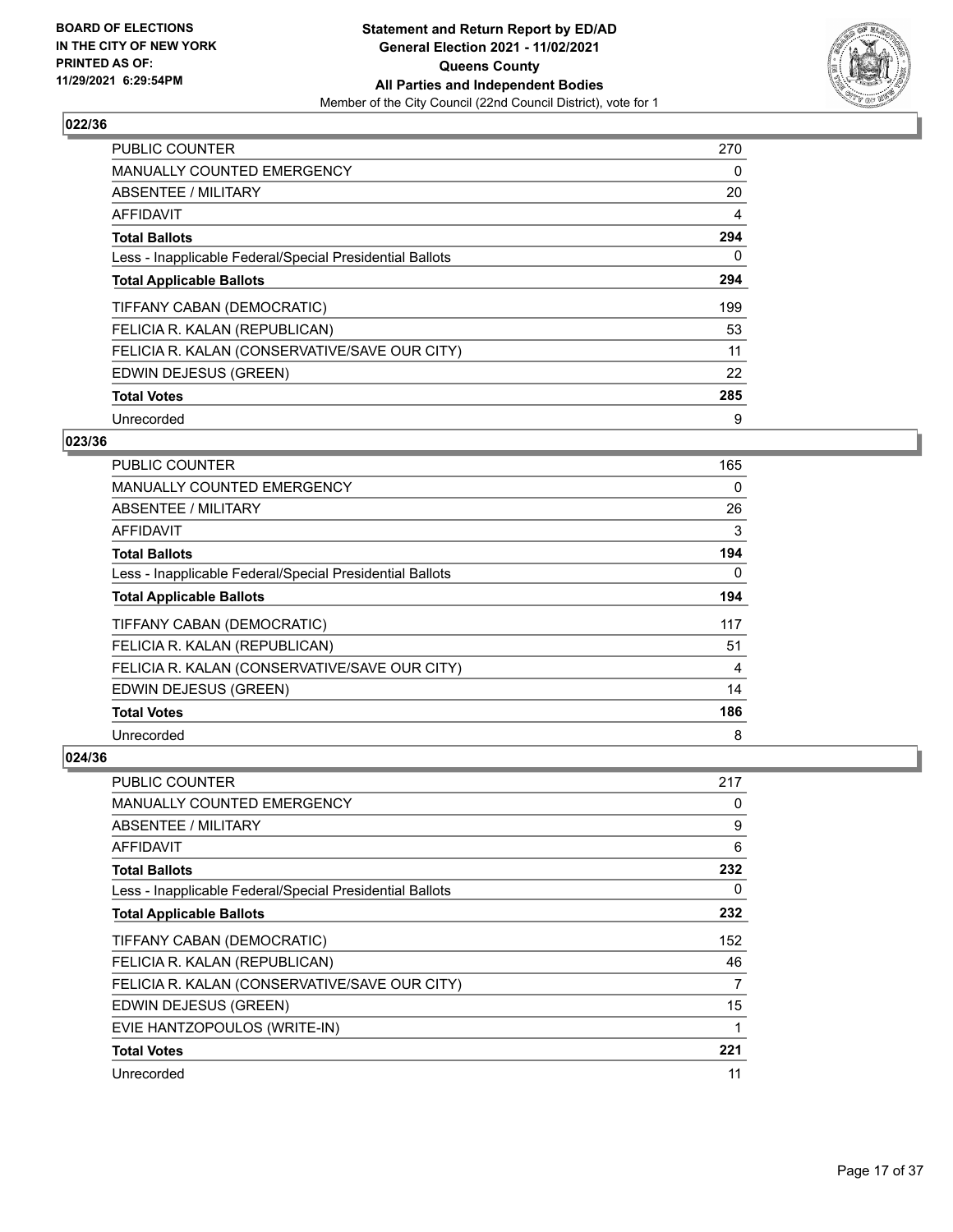

| <b>PUBLIC COUNTER</b>                                    | 173 |
|----------------------------------------------------------|-----|
| <b>MANUALLY COUNTED EMERGENCY</b>                        | 0   |
| <b>ABSENTEE / MILITARY</b>                               | 9   |
| <b>AFFIDAVIT</b>                                         | 2   |
| <b>Total Ballots</b>                                     | 184 |
| Less - Inapplicable Federal/Special Presidential Ballots | 0   |
| <b>Total Applicable Ballots</b>                          | 184 |
| TIFFANY CABAN (DEMOCRATIC)                               | 121 |
| FELICIA R. KALAN (REPUBLICAN)                            | 29  |
| FELICIA R. KALAN (CONSERVATIVE/SAVE OUR CITY)            | 6   |
| EDWIN DEJESUS (GREEN)                                    | 16  |
| <b>JUDITH EXLER (WRITE-IN)</b>                           | 1   |
| UNATTRIBUTABLE WRITE-IN (WRITE-IN)                       | 1   |
| <b>Total Votes</b>                                       | 174 |
| Unrecorded                                               | 10  |

## **027/36**

| <b>PUBLIC COUNTER</b>                                    | 227 |
|----------------------------------------------------------|-----|
| <b>MANUALLY COUNTED EMERGENCY</b>                        | 0   |
| ABSENTEE / MILITARY                                      | 30  |
| <b>AFFIDAVIT</b>                                         | 2   |
| <b>Total Ballots</b>                                     | 259 |
| Less - Inapplicable Federal/Special Presidential Ballots | 0   |
| <b>Total Applicable Ballots</b>                          | 259 |
| TIFFANY CABAN (DEMOCRATIC)                               | 170 |
| FELICIA R. KALAN (REPUBLICAN)                            | 59  |
| FELICIA R. KALAN (CONSERVATIVE/SAVE OUR CITY)            | 5   |
| EDWIN DEJESUS (GREEN)                                    | 16  |
| <b>Total Votes</b>                                       | 250 |
| Unrecorded                                               | 9   |

| <b>PUBLIC COUNTER</b>                                    | 226 |
|----------------------------------------------------------|-----|
| <b>MANUALLY COUNTED EMERGENCY</b>                        | 0   |
| <b>ABSENTEE / MILITARY</b>                               | 29  |
| <b>AFFIDAVIT</b>                                         | 0   |
| <b>Total Ballots</b>                                     | 255 |
| Less - Inapplicable Federal/Special Presidential Ballots | 0   |
| <b>Total Applicable Ballots</b>                          | 255 |
| TIFFANY CABAN (DEMOCRATIC)                               | 105 |
| FELICIA R. KALAN (REPUBLICAN)                            | 107 |
| FELICIA R. KALAN (CONSERVATIVE/SAVE OUR CITY)            | 14  |
| EDWIN DEJESUS (GREEN)                                    | 14  |
| EVIE HANTZOPOULOS (WRITE-IN)                             | 2   |
| <b>Total Votes</b>                                       | 242 |
| Unrecorded                                               | 13  |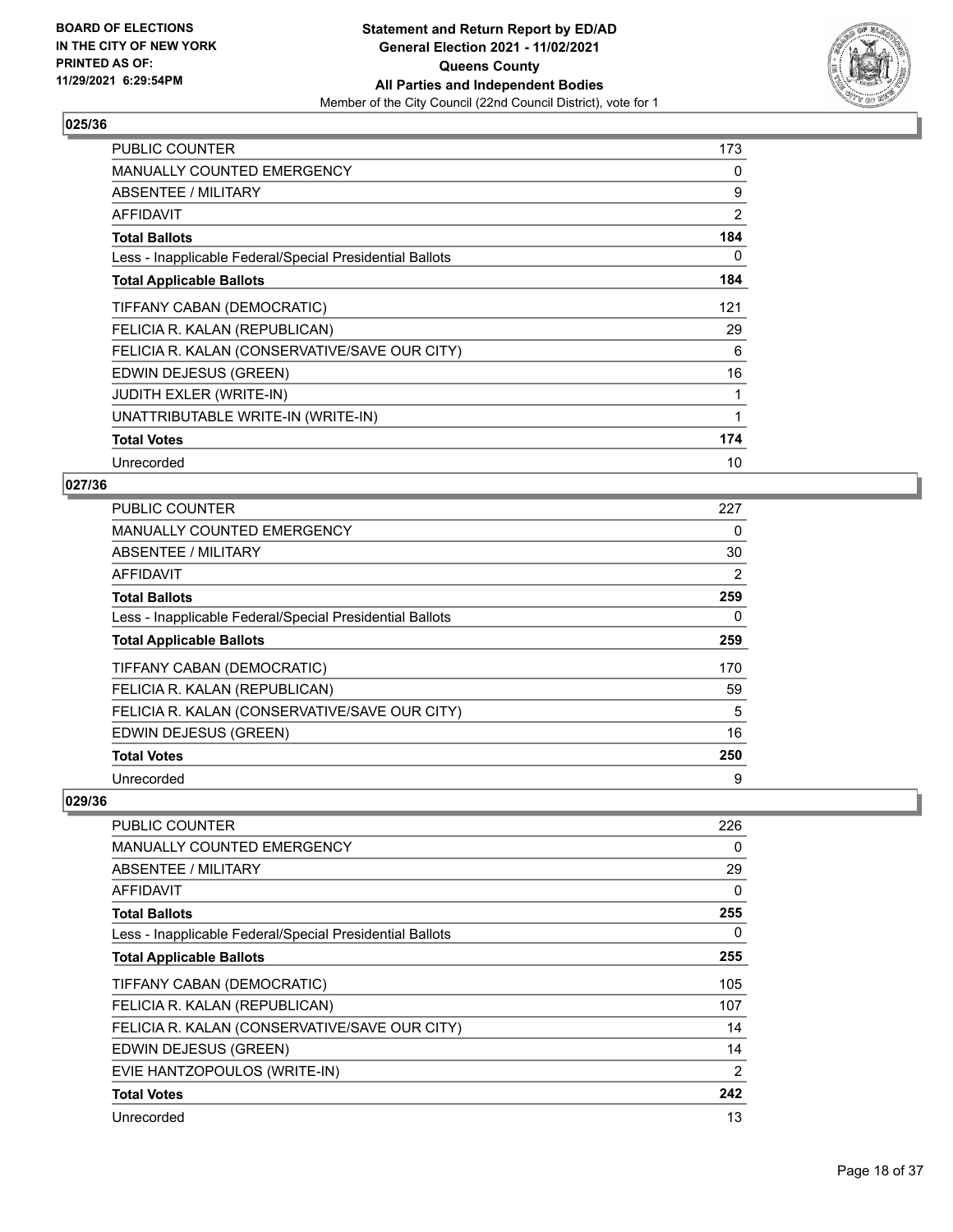

| <b>PUBLIC COUNTER</b>                                    | 235 |
|----------------------------------------------------------|-----|
| <b>MANUALLY COUNTED EMERGENCY</b>                        | 0   |
| ABSENTEE / MILITARY                                      | 18  |
| AFFIDAVIT                                                | 1   |
| <b>Total Ballots</b>                                     | 254 |
| Less - Inapplicable Federal/Special Presidential Ballots | 0   |
| <b>Total Applicable Ballots</b>                          | 254 |
| TIFFANY CABAN (DEMOCRATIC)                               | 139 |
| FELICIA R. KALAN (REPUBLICAN)                            | 79  |
| FELICIA R. KALAN (CONSERVATIVE/SAVE OUR CITY)            | 9   |
| EDWIN DEJESUS (GREEN)                                    | 13  |
| EVIE HANTZOPOULOS (WRITE-IN)                             | 1   |
| <b>Total Votes</b>                                       | 241 |
| Unrecorded                                               | 13  |

## **031/36**

| <b>PUBLIC COUNTER</b>                                    | 204 |
|----------------------------------------------------------|-----|
| <b>MANUALLY COUNTED EMERGENCY</b>                        | 0   |
| ABSENTEE / MILITARY                                      | 19  |
| <b>AFFIDAVIT</b>                                         | 4   |
| <b>Total Ballots</b>                                     | 227 |
| Less - Inapplicable Federal/Special Presidential Ballots | 0   |
| <b>Total Applicable Ballots</b>                          | 227 |
| TIFFANY CABAN (DEMOCRATIC)                               | 129 |
| FELICIA R. KALAN (REPUBLICAN)                            | 68  |
| FELICIA R. KALAN (CONSERVATIVE/SAVE OUR CITY)            | 9   |
| EDWIN DEJESUS (GREEN)                                    | 10  |
| KATHRYN MADIGAN (WRITE-IN)                               | 1   |
| <b>Total Votes</b>                                       | 217 |
| Unrecorded                                               | 10  |

| <b>PUBLIC COUNTER</b>                                    | 222 |
|----------------------------------------------------------|-----|
| <b>MANUALLY COUNTED EMERGENCY</b>                        | 0   |
| ABSENTEE / MILITARY                                      | 12  |
| AFFIDAVIT                                                | 4   |
| <b>Total Ballots</b>                                     | 238 |
| Less - Inapplicable Federal/Special Presidential Ballots | 0   |
| <b>Total Applicable Ballots</b>                          | 238 |
| TIFFANY CABAN (DEMOCRATIC)                               | 130 |
| FELICIA R. KALAN (REPUBLICAN)                            | 56  |
| FELICIA R. KALAN (CONSERVATIVE/SAVE OUR CITY)            | 12  |
| EDWIN DEJESUS (GREEN)                                    | 22  |
| <b>Total Votes</b>                                       | 220 |
| Unrecorded                                               | 18  |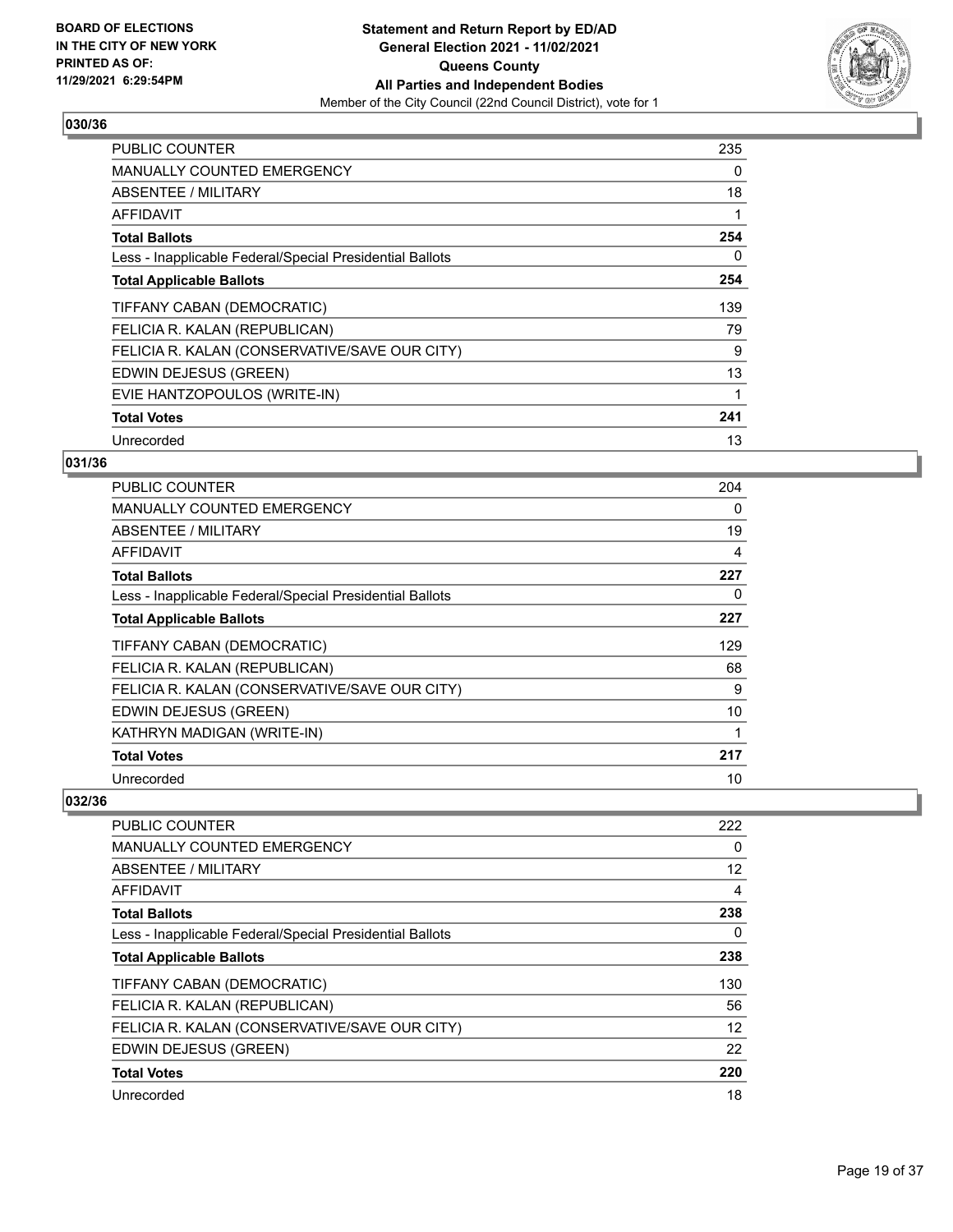

| <b>PUBLIC COUNTER</b>                                    | 184 |
|----------------------------------------------------------|-----|
| <b>MANUALLY COUNTED EMERGENCY</b>                        | 0   |
| <b>ABSENTEE / MILITARY</b>                               | 14  |
| AFFIDAVIT                                                |     |
| <b>Total Ballots</b>                                     | 199 |
| Less - Inapplicable Federal/Special Presidential Ballots | 0   |
| <b>Total Applicable Ballots</b>                          | 199 |
| TIFFANY CABAN (DEMOCRATIC)                               | 109 |
| FELICIA R. KALAN (REPUBLICAN)                            | 59  |
| FELICIA R. KALAN (CONSERVATIVE/SAVE OUR CITY)            | 9   |
| EDWIN DEJESUS (GREEN)                                    | 12  |
| MICHAEL GIANARIS (WRITE-IN)                              | 1   |
| PETER F VALLONE SR (WRITE-IN)                            |     |
| <b>Total Votes</b>                                       | 191 |
| Unrecorded                                               | 8   |

#### **034/36**

| <b>PUBLIC COUNTER</b>                                    | 206            |
|----------------------------------------------------------|----------------|
| MANUALLY COUNTED EMERGENCY                               | 0              |
| ABSENTEE / MILITARY                                      | 17             |
| <b>AFFIDAVIT</b>                                         | 1              |
| <b>Total Ballots</b>                                     | 224            |
| Less - Inapplicable Federal/Special Presidential Ballots | 0              |
| <b>Total Applicable Ballots</b>                          | 224            |
| TIFFANY CABAN (DEMOCRATIC)                               | 158            |
| FELICIA R. KALAN (REPUBLICAN)                            | 42             |
| FELICIA R. KALAN (CONSERVATIVE/SAVE OUR CITY)            | $\overline{2}$ |
| EDWIN DEJESUS (GREEN)                                    | 16             |
| <b>Total Votes</b>                                       | 218            |
| Unrecorded                                               | 6              |

| PUBLIC COUNTER                                           | 278 |
|----------------------------------------------------------|-----|
| <b>MANUALLY COUNTED EMERGENCY</b>                        | 0   |
| <b>ABSENTEE / MILITARY</b>                               | 18  |
| AFFIDAVIT                                                | 2   |
| <b>Total Ballots</b>                                     | 298 |
| Less - Inapplicable Federal/Special Presidential Ballots | 0   |
| <b>Total Applicable Ballots</b>                          | 298 |
| TIFFANY CABAN (DEMOCRATIC)                               | 189 |
| FELICIA R. KALAN (REPUBLICAN)                            | 72  |
| FELICIA R. KALAN (CONSERVATIVE/SAVE OUR CITY)            | 7   |
| EDWIN DEJESUS (GREEN)                                    | 17  |
| JOHN J CIAFONE (WRITE-IN)                                |     |
| <b>Total Votes</b>                                       | 286 |
| Unrecorded                                               | 12  |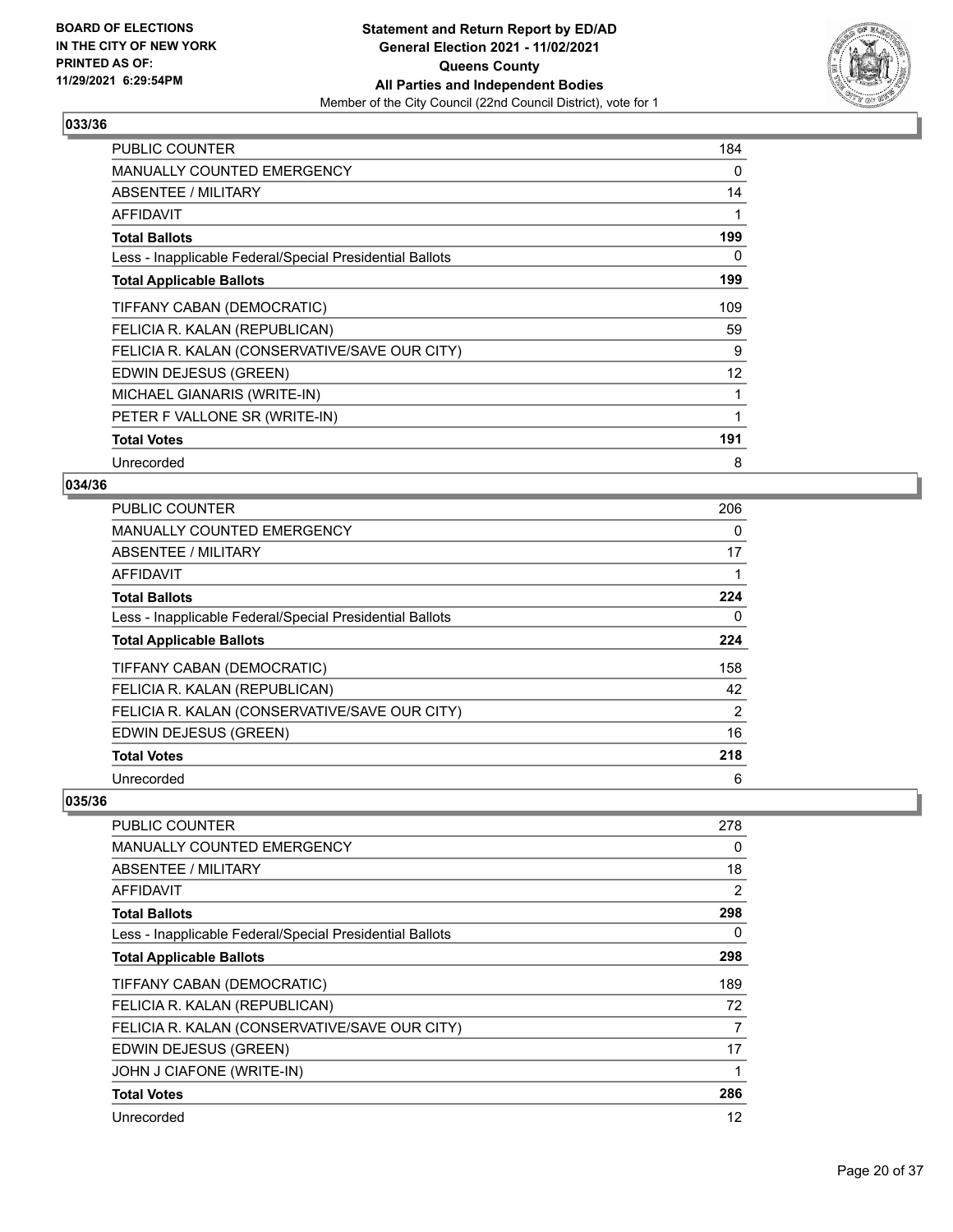

| <b>PUBLIC COUNTER</b>                                    | 277      |
|----------------------------------------------------------|----------|
| <b>MANUALLY COUNTED EMERGENCY</b>                        | 0        |
| ABSENTEE / MILITARY                                      | 20       |
| <b>AFFIDAVIT</b>                                         | 3        |
| <b>Total Ballots</b>                                     | 300      |
| Less - Inapplicable Federal/Special Presidential Ballots | $\Omega$ |
| <b>Total Applicable Ballots</b>                          | 300      |
| TIFFANY CABAN (DEMOCRATIC)                               | 197      |
| FELICIA R. KALAN (REPUBLICAN)                            | 41       |
| FELICIA R. KALAN (CONSERVATIVE/SAVE OUR CITY)            | 10       |
| EDWIN DEJESUS (GREEN)                                    | 41       |
| <b>Total Votes</b>                                       | 289      |
| Unrecorded                                               | 11       |

## **037/36**

| PUBLIC COUNTER                                           | 279 |
|----------------------------------------------------------|-----|
| <b>MANUALLY COUNTED EMERGENCY</b>                        | 0   |
| <b>ABSENTEE / MILITARY</b>                               | 21  |
| AFFIDAVIT                                                |     |
| <b>Total Ballots</b>                                     | 301 |
| Less - Inapplicable Federal/Special Presidential Ballots | 0   |
| <b>Total Applicable Ballots</b>                          | 301 |
| TIFFANY CABAN (DEMOCRATIC)                               | 177 |
| FELICIA R. KALAN (REPUBLICAN)                            | 70  |
| FELICIA R. KALAN (CONSERVATIVE/SAVE OUR CITY)            | 15  |
| EDWIN DEJESUS (GREEN)                                    | 23  |
| EVIE HANTZOPOULOS (WRITE-IN)                             | 1   |
| JONATHAN ALTRIO (WRITE-IN)                               | 1   |
| <b>Total Votes</b>                                       | 287 |
| Unrecorded                                               | 14  |

| <b>PUBLIC COUNTER</b>                                    | 274 |
|----------------------------------------------------------|-----|
| <b>MANUALLY COUNTED EMERGENCY</b>                        | 0   |
| ABSENTEE / MILITARY                                      | 14  |
| AFFIDAVIT                                                |     |
| <b>Total Ballots</b>                                     | 289 |
| Less - Inapplicable Federal/Special Presidential Ballots | 0   |
| <b>Total Applicable Ballots</b>                          | 289 |
| TIFFANY CABAN (DEMOCRATIC)                               | 160 |
| FELICIA R. KALAN (REPUBLICAN)                            | 82  |
| FELICIA R. KALAN (CONSERVATIVE/SAVE OUR CITY)            | 11  |
| EDWIN DEJESUS (GREEN)                                    | 27  |
| <b>Total Votes</b>                                       | 280 |
| Unrecorded                                               | 9   |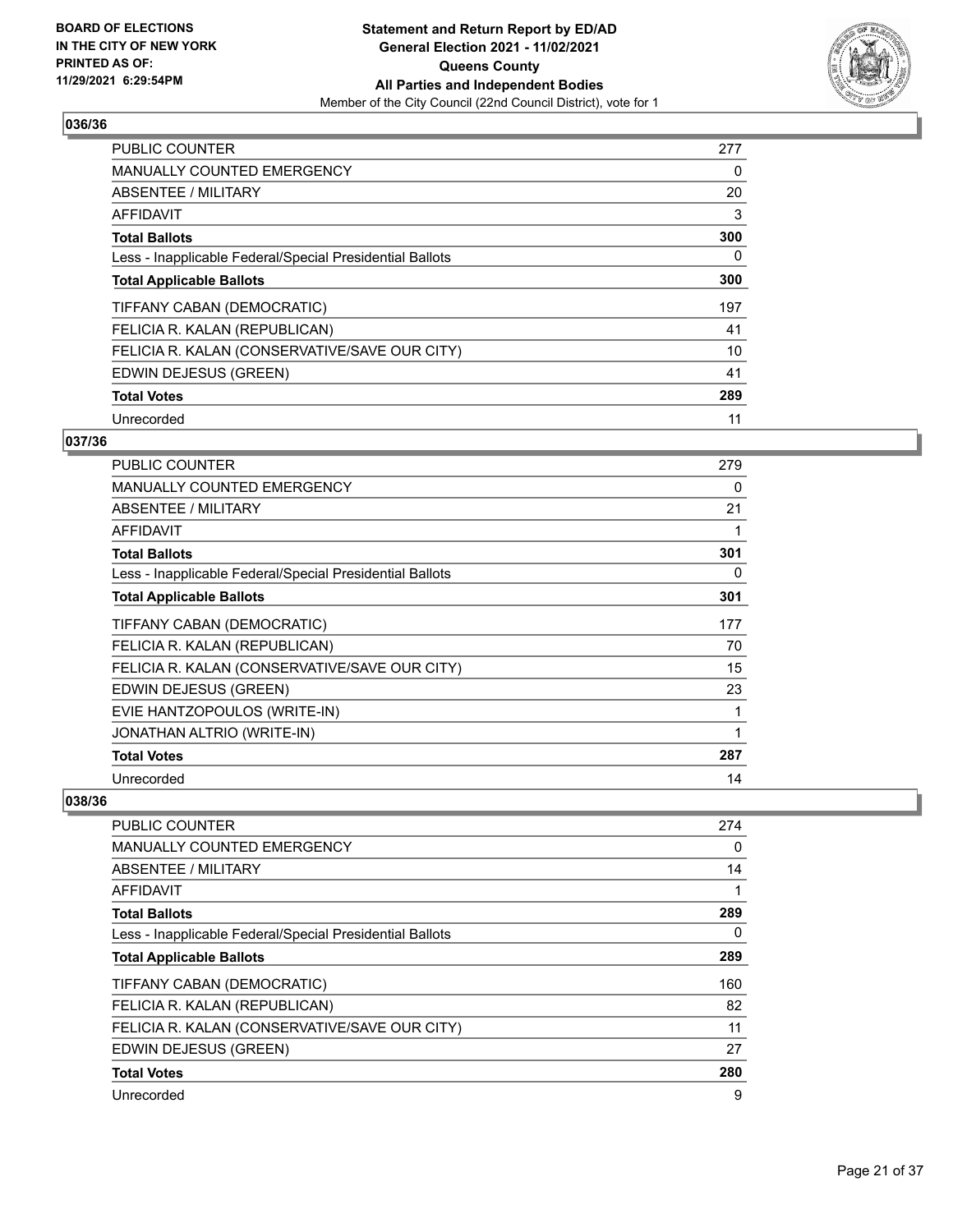

| <b>PUBLIC COUNTER</b>                                    | 249 |
|----------------------------------------------------------|-----|
| <b>MANUALLY COUNTED EMERGENCY</b>                        | 0   |
| ABSENTEE / MILITARY                                      | 19  |
| <b>AFFIDAVIT</b>                                         | 3   |
| <b>Total Ballots</b>                                     | 271 |
| Less - Inapplicable Federal/Special Presidential Ballots | 0   |
| <b>Total Applicable Ballots</b>                          | 271 |
| TIFFANY CABAN (DEMOCRATIC)                               | 160 |
| FELICIA R. KALAN (REPUBLICAN)                            | 77  |
| FELICIA R. KALAN (CONSERVATIVE/SAVE OUR CITY)            | 5   |
| EDWIN DEJESUS (GREEN)                                    | 22  |
| <b>Total Votes</b>                                       | 264 |
| Unrecorded                                               | 7   |

## **040/36**

| <b>PUBLIC COUNTER</b>                                    | 342      |
|----------------------------------------------------------|----------|
| <b>MANUALLY COUNTED EMERGENCY</b>                        | $\Omega$ |
| ABSENTEE / MILITARY                                      | 16       |
| AFFIDAVIT                                                | 2        |
| <b>Total Ballots</b>                                     | 360      |
| Less - Inapplicable Federal/Special Presidential Ballots | 0        |
| <b>Total Applicable Ballots</b>                          | 360      |
| TIFFANY CABAN (DEMOCRATIC)                               | 201      |
| FELICIA R. KALAN (REPUBLICAN)                            | 113      |
| FELICIA R. KALAN (CONSERVATIVE/SAVE OUR CITY)            | 6        |
| EDWIN DEJESUS (GREEN)                                    | 18       |
| <b>Total Votes</b>                                       | 338      |
| Unrecorded                                               | 22       |

| PUBLIC COUNTER                                           | 385      |
|----------------------------------------------------------|----------|
| <b>MANUALLY COUNTED EMERGENCY</b>                        | $\Omega$ |
| ABSENTEE / MILITARY                                      | 15       |
| AFFIDAVIT                                                | 2        |
| <b>Total Ballots</b>                                     | 402      |
| Less - Inapplicable Federal/Special Presidential Ballots | 0        |
| <b>Total Applicable Ballots</b>                          | 402      |
| TIFFANY CABAN (DEMOCRATIC)                               | 208      |
| FELICIA R. KALAN (REPUBLICAN)                            | 139      |
| FELICIA R. KALAN (CONSERVATIVE/SAVE OUR CITY)            | 21       |
| EDWIN DEJESUS (GREEN)                                    | 23       |
| <b>Total Votes</b>                                       | 391      |
| Unrecorded                                               | 11       |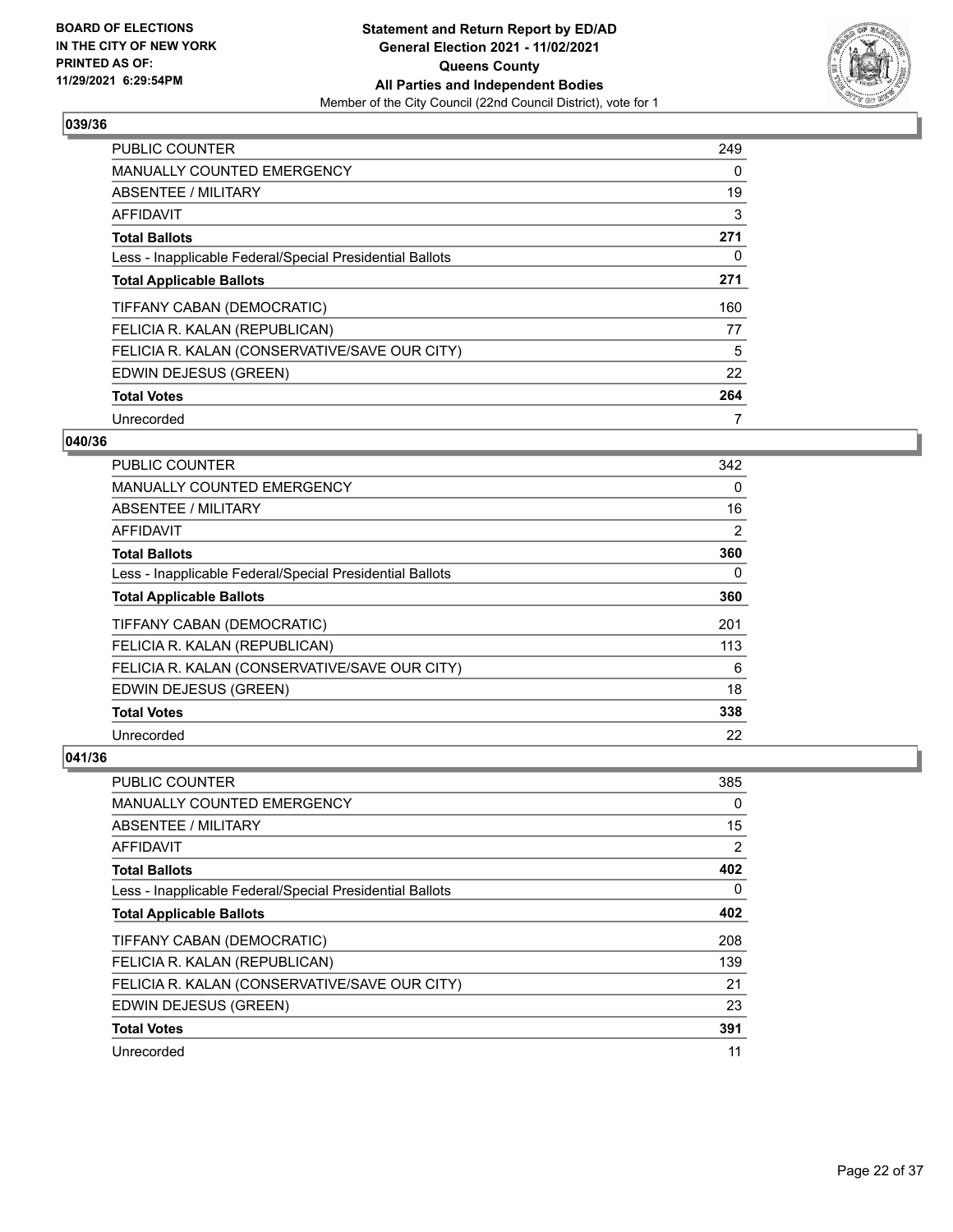

| <b>PUBLIC COUNTER</b>                                    | 273 |
|----------------------------------------------------------|-----|
| <b>MANUALLY COUNTED EMERGENCY</b>                        | 0   |
| ABSENTEE / MILITARY                                      | 15  |
| <b>AFFIDAVIT</b>                                         | 3   |
| <b>Total Ballots</b>                                     | 291 |
| Less - Inapplicable Federal/Special Presidential Ballots | 0   |
| <b>Total Applicable Ballots</b>                          | 291 |
| TIFFANY CABAN (DEMOCRATIC)                               | 154 |
| FELICIA R. KALAN (REPUBLICAN)                            | 96  |
| FELICIA R. KALAN (CONSERVATIVE/SAVE OUR CITY)            | 9   |
| EDWIN DEJESUS (GREEN)                                    | 16  |
| <b>Total Votes</b>                                       | 275 |
| Unrecorded                                               | 16  |

## **043/36**

| <b>PUBLIC COUNTER</b>                                    | 58             |
|----------------------------------------------------------|----------------|
| MANUALLY COUNTED EMERGENCY                               | 0              |
| ABSENTEE / MILITARY                                      | 5              |
| AFFIDAVIT                                                | 0              |
| <b>Total Ballots</b>                                     | 63             |
| Less - Inapplicable Federal/Special Presidential Ballots | $\Omega$       |
| <b>Total Applicable Ballots</b>                          | 63             |
| TIFFANY CABAN (DEMOCRATIC)                               | 30             |
| FELICIA R. KALAN (REPUBLICAN)                            | 27             |
| FELICIA R. KALAN (CONSERVATIVE/SAVE OUR CITY)            | 2              |
| EDWIN DEJESUS (GREEN)                                    | 2              |
| <b>Total Votes</b>                                       | 61             |
| Unrecorded                                               | $\overline{2}$ |

| PUBLIC COUNTER                                           | 231      |
|----------------------------------------------------------|----------|
| MANUALLY COUNTED EMERGENCY                               | $\Omega$ |
| ABSENTEE / MILITARY                                      | 23       |
| AFFIDAVIT                                                | 4        |
| <b>Total Ballots</b>                                     | 258      |
| Less - Inapplicable Federal/Special Presidential Ballots | $\Omega$ |
| <b>Total Applicable Ballots</b>                          | 258      |
| TIFFANY CABAN (DEMOCRATIC)                               | 181      |
| FELICIA R. KALAN (REPUBLICAN)                            | 60       |
| FELICIA R. KALAN (CONSERVATIVE/SAVE OUR CITY)            | 3        |
| EDWIN DEJESUS (GREEN)                                    | 10       |
| <b>Total Votes</b>                                       | 254      |
| Unrecorded                                               | 4        |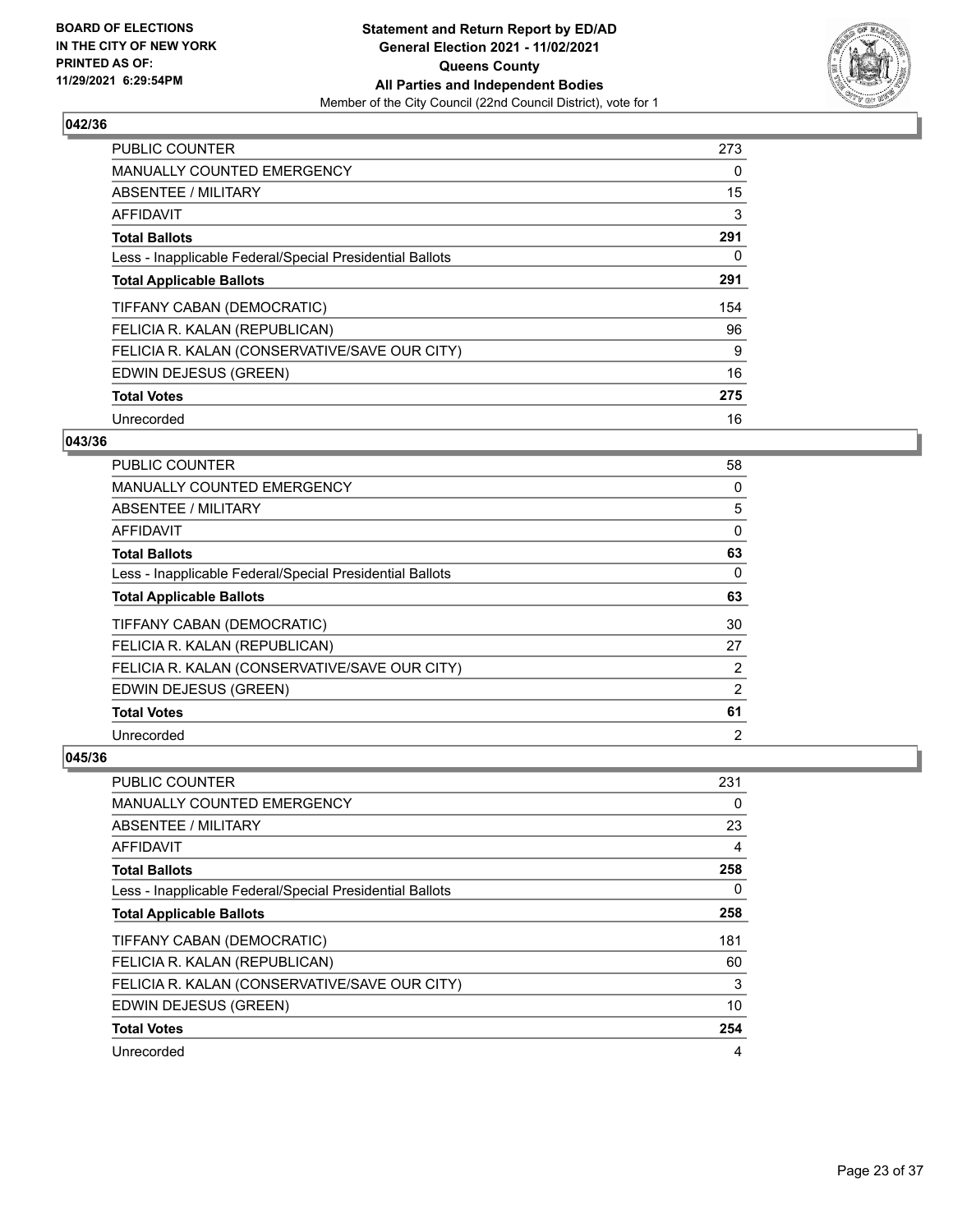

| <b>PUBLIC COUNTER</b>                                    | 178      |
|----------------------------------------------------------|----------|
| <b>MANUALLY COUNTED EMERGENCY</b>                        | 0        |
| ABSENTEE / MILITARY                                      | 15       |
| <b>AFFIDAVIT</b>                                         |          |
| <b>Total Ballots</b>                                     | 194      |
| Less - Inapplicable Federal/Special Presidential Ballots | $\Omega$ |
| <b>Total Applicable Ballots</b>                          | 194      |
| TIFFANY CABAN (DEMOCRATIC)                               | 58       |
| FELICIA R. KALAN (REPUBLICAN)                            | 94       |
| FELICIA R. KALAN (CONSERVATIVE/SAVE OUR CITY)            | 15       |
| EDWIN DEJESUS (GREEN)                                    | 20       |
| <b>Total Votes</b>                                       | 187      |
| Unrecorded                                               | 7        |

## **047/36**

| <b>PUBLIC COUNTER</b>                                    | 239 |
|----------------------------------------------------------|-----|
| <b>MANUALLY COUNTED EMERGENCY</b>                        | 0   |
| ABSENTEE / MILITARY                                      | 11  |
| AFFIDAVIT                                                | 4   |
| <b>Total Ballots</b>                                     | 254 |
| Less - Inapplicable Federal/Special Presidential Ballots | 0   |
| <b>Total Applicable Ballots</b>                          | 254 |
| TIFFANY CABAN (DEMOCRATIC)                               | 96  |
| FELICIA R. KALAN (REPUBLICAN)                            | 118 |
| FELICIA R. KALAN (CONSERVATIVE/SAVE OUR CITY)            | 13  |
| EDWIN DEJESUS (GREEN)                                    | 15  |
| <b>Total Votes</b>                                       | 242 |
| Unrecorded                                               | 12  |

| PUBLIC COUNTER                                           | 232      |
|----------------------------------------------------------|----------|
| <b>MANUALLY COUNTED EMERGENCY</b>                        | 0        |
| ABSENTEE / MILITARY                                      | 19       |
| AFFIDAVIT                                                | 0        |
| <b>Total Ballots</b>                                     | 251      |
| Less - Inapplicable Federal/Special Presidential Ballots | $\Omega$ |
| <b>Total Applicable Ballots</b>                          | 251      |
| TIFFANY CABAN (DEMOCRATIC)                               | 86       |
| FELICIA R. KALAN (REPUBLICAN)                            | 113      |
| FELICIA R. KALAN (CONSERVATIVE/SAVE OUR CITY)            | 17       |
| EDWIN DEJESUS (GREEN)                                    | 24       |
| <b>Total Votes</b>                                       | 240      |
| Unrecorded                                               | 11       |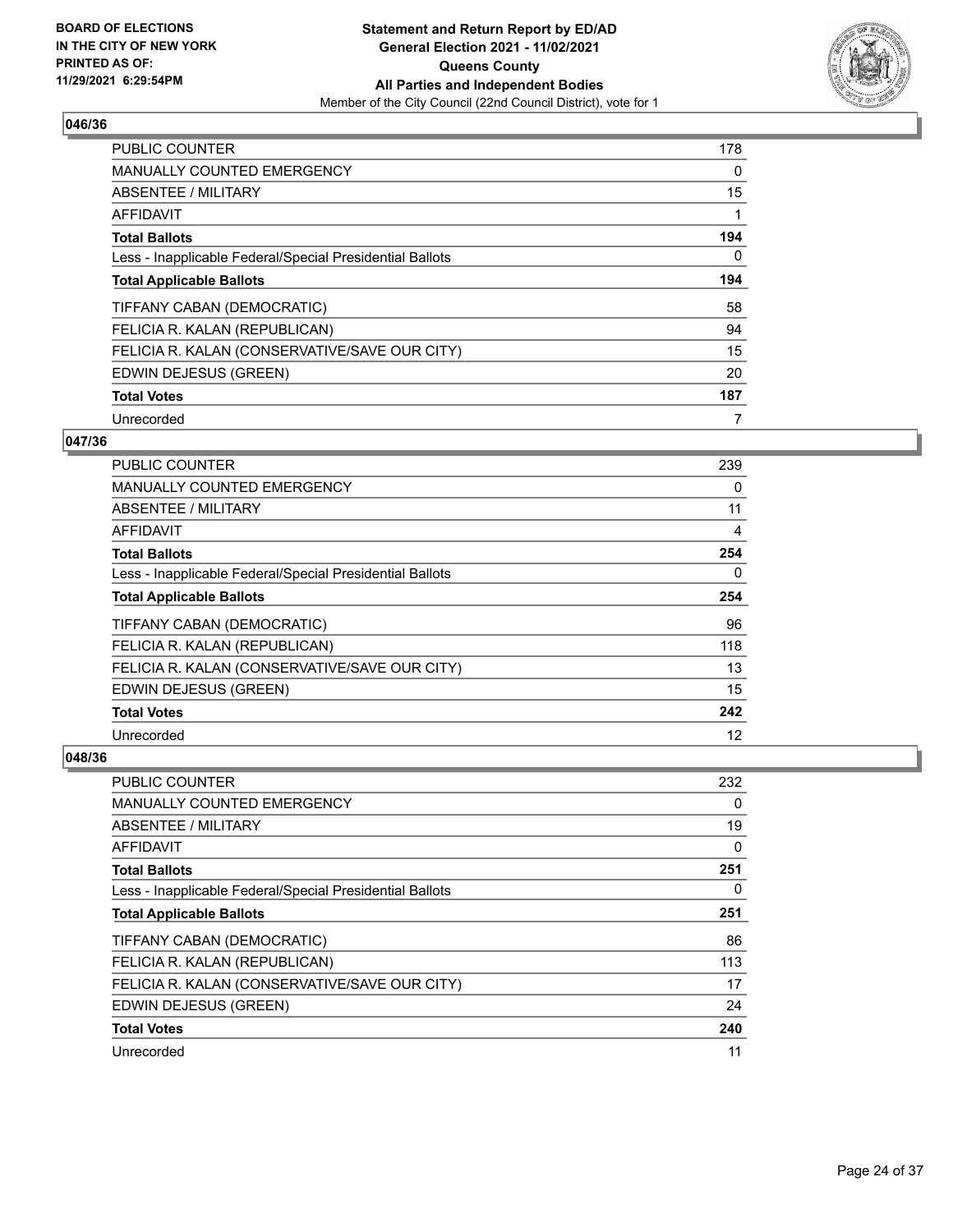

| <b>PUBLIC COUNTER</b>                                    | 253 |
|----------------------------------------------------------|-----|
| <b>MANUALLY COUNTED EMERGENCY</b>                        | 0   |
| ABSENTEE / MILITARY                                      | 8   |
| AFFIDAVIT                                                | 1   |
| <b>Total Ballots</b>                                     | 262 |
| Less - Inapplicable Federal/Special Presidential Ballots | 0   |
| <b>Total Applicable Ballots</b>                          | 262 |
| TIFFANY CABAN (DEMOCRATIC)                               | 189 |
| FELICIA R. KALAN (REPUBLICAN)                            | 44  |
| FELICIA R. KALAN (CONSERVATIVE/SAVE OUR CITY)            | 4   |
| EDWIN DEJESUS (GREEN)                                    | 9   |
| NICHOLAS VELKOV (WRITE-IN)                               | 1   |
| <b>Total Votes</b>                                       | 247 |
| Unrecorded                                               | 15  |

## **050/36**

| PUBLIC COUNTER                                           | 53 |
|----------------------------------------------------------|----|
| MANUALLY COUNTED EMERGENCY                               | 0  |
| <b>ABSENTEE / MILITARY</b>                               | 3  |
| AFFIDAVIT                                                |    |
| <b>Total Ballots</b>                                     | 57 |
| Less - Inapplicable Federal/Special Presidential Ballots | 0  |
| <b>Total Applicable Ballots</b>                          | 57 |
| TIFFANY CABAN (DEMOCRATIC)                               | 23 |
| FELICIA R. KALAN (REPUBLICAN)                            | 30 |
| FELICIA R. KALAN (CONSERVATIVE/SAVE OUR CITY)            | 0  |
| EDWIN DEJESUS (GREEN)                                    | 1  |
| <b>Total Votes</b>                                       | 54 |
| Unrecorded                                               | 3  |

| <b>PUBLIC COUNTER</b>                                    | 28             |
|----------------------------------------------------------|----------------|
| <b>MANUALLY COUNTED EMERGENCY</b>                        | 0              |
| ABSENTEE / MILITARY                                      | 2              |
| AFFIDAVIT                                                | 0              |
| <b>Total Ballots</b>                                     | 30             |
| Less - Inapplicable Federal/Special Presidential Ballots | 0              |
| <b>Total Applicable Ballots</b>                          | 30             |
| TIFFANY CABAN (DEMOCRATIC)                               | 19             |
| FELICIA R. KALAN (REPUBLICAN)                            | 8              |
| FELICIA R. KALAN (CONSERVATIVE/SAVE OUR CITY)            | $\overline{2}$ |
| EDWIN DEJESUS (GREEN)                                    |                |
| <b>Total Votes</b>                                       | 30             |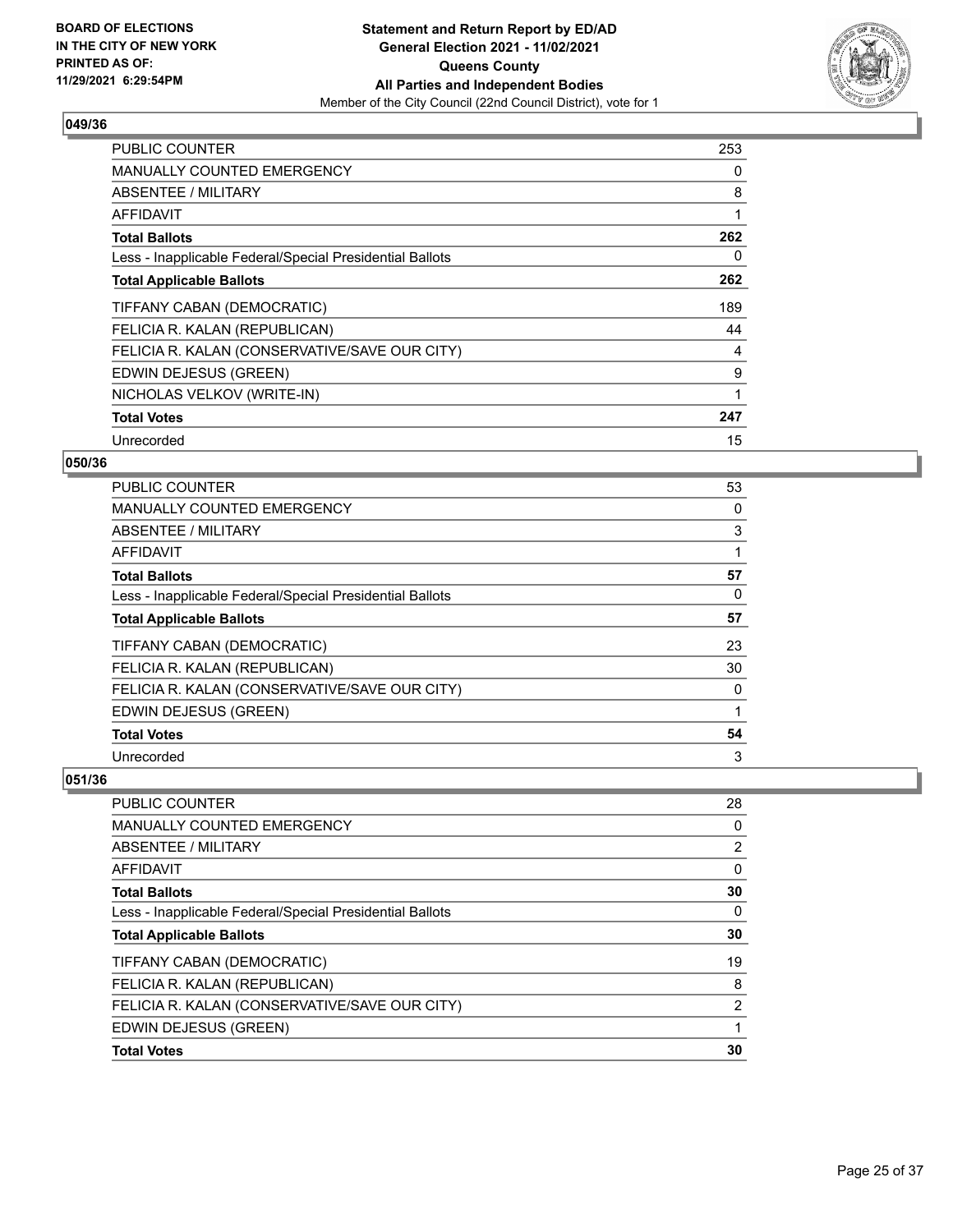

| PUBLIC COUNTER                                           | 293      |
|----------------------------------------------------------|----------|
| <b>MANUALLY COUNTED EMERGENCY</b>                        | $\Omega$ |
| ABSENTEE / MILITARY                                      | 14       |
| AFFIDAVIT                                                | 4        |
| <b>Total Ballots</b>                                     | 311      |
| Less - Inapplicable Federal/Special Presidential Ballots | $\Omega$ |
| <b>Total Applicable Ballots</b>                          | 311      |
| TIFFANY CABAN (DEMOCRATIC)                               | 235      |
| FELICIA R. KALAN (REPUBLICAN)                            | 40       |
| FELICIA R. KALAN (CONSERVATIVE/SAVE OUR CITY)            | 3        |
| EDWIN DEJESUS (GREEN)                                    | 17       |
| <b>Total Votes</b>                                       | 295      |
| Unrecorded                                               | 16       |

## **053/36**

| PUBLIC COUNTER                                           | 325 |
|----------------------------------------------------------|-----|
| MANUALLY COUNTED EMERGENCY                               | 0   |
| ABSENTEE / MILITARY                                      | 29  |
| AFFIDAVIT                                                | 3   |
| <b>Total Ballots</b>                                     | 357 |
| Less - Inapplicable Federal/Special Presidential Ballots | 0   |
| <b>Total Applicable Ballots</b>                          | 357 |
| TIFFANY CABAN (DEMOCRATIC)                               | 136 |
| FELICIA R. KALAN (REPUBLICAN)                            | 184 |
| FELICIA R. KALAN (CONSERVATIVE/SAVE OUR CITY)            | 10  |
| EDWIN DEJESUS (GREEN)                                    | 14  |
| <b>Total Votes</b>                                       | 344 |
| Unrecorded                                               | 13  |

| PUBLIC COUNTER                                           | 338      |
|----------------------------------------------------------|----------|
| <b>MANUALLY COUNTED EMERGENCY</b>                        | 0        |
| ABSENTEE / MILITARY                                      | 18       |
| AFFIDAVIT                                                | 1        |
| <b>Total Ballots</b>                                     | 357      |
| Less - Inapplicable Federal/Special Presidential Ballots | $\Omega$ |
| <b>Total Applicable Ballots</b>                          | 357      |
| TIFFANY CABAN (DEMOCRATIC)                               | 122      |
| FELICIA R. KALAN (REPUBLICAN)                            | 177      |
| FELICIA R. KALAN (CONSERVATIVE/SAVE OUR CITY)            | 20       |
| EDWIN DEJESUS (GREEN)                                    | 19       |
| EVIE HANTZOPOULOS (WRITE-IN)                             | 1        |
| <b>Total Votes</b>                                       | 339      |
| Unrecorded                                               | 18       |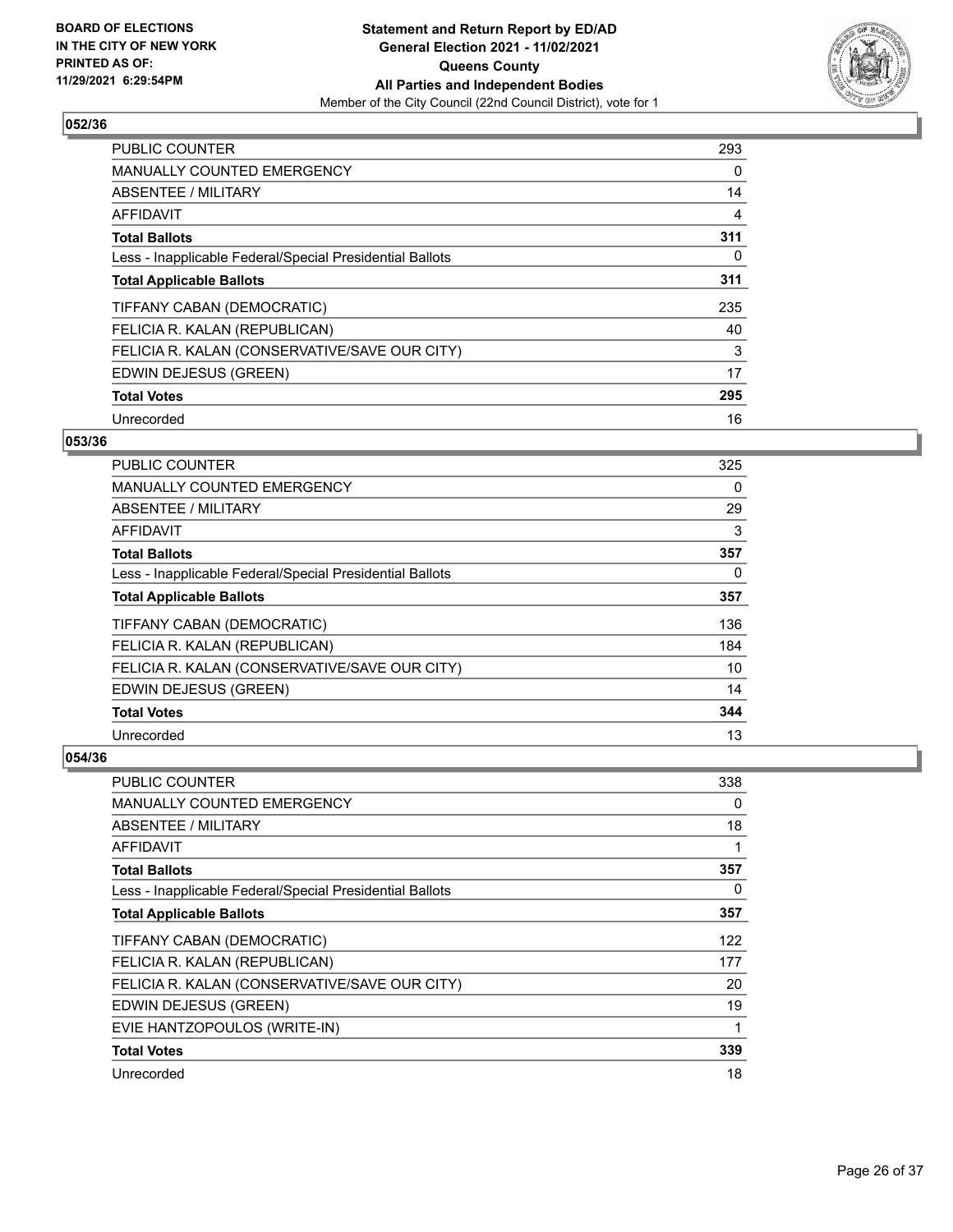

| <b>PUBLIC COUNTER</b>                                    | 298 |
|----------------------------------------------------------|-----|
| <b>MANUALLY COUNTED EMERGENCY</b>                        | 0   |
| ABSENTEE / MILITARY                                      | 23  |
| AFFIDAVIT                                                | 6   |
| <b>Total Ballots</b>                                     | 327 |
| Less - Inapplicable Federal/Special Presidential Ballots | 0   |
| <b>Total Applicable Ballots</b>                          | 327 |
| TIFFANY CABAN (DEMOCRATIC)                               | 172 |
| FELICIA R. KALAN (REPUBLICAN)                            | 108 |
| FELICIA R. KALAN (CONSERVATIVE/SAVE OUR CITY)            | 13  |
| EDWIN DEJESUS (GREEN)                                    | 21  |
| LEONARDO BULLARO (WRITE-IN)                              | 1   |
| <b>Total Votes</b>                                       | 315 |
| Unrecorded                                               | 12  |

## **056/36**

| PUBLIC COUNTER                                           | 227 |
|----------------------------------------------------------|-----|
| <b>MANUALLY COUNTED EMERGENCY</b>                        | 0   |
| ABSENTEE / MILITARY                                      | 16  |
| AFFIDAVIT                                                | 2   |
| <b>Total Ballots</b>                                     | 245 |
| Less - Inapplicable Federal/Special Presidential Ballots | 0   |
| <b>Total Applicable Ballots</b>                          | 245 |
| TIFFANY CABAN (DEMOCRATIC)                               | 131 |
| FELICIA R. KALAN (REPUBLICAN)                            | 70  |
| FELICIA R. KALAN (CONSERVATIVE/SAVE OUR CITY)            | 12  |
| EDWIN DEJESUS (GREEN)                                    | 16  |
| LAUREN ASHCROFT (WRITE-IN)                               | 1   |
| <b>Total Votes</b>                                       | 230 |
| Unrecorded                                               | 15  |

| PUBLIC COUNTER                                           | 200 |
|----------------------------------------------------------|-----|
| <b>MANUALLY COUNTED EMERGENCY</b>                        | 0   |
| <b>ABSENTEE / MILITARY</b>                               | 30  |
| AFFIDAVIT                                                | 2   |
| <b>Total Ballots</b>                                     | 232 |
| Less - Inapplicable Federal/Special Presidential Ballots | 0   |
| <b>Total Applicable Ballots</b>                          | 232 |
| TIFFANY CABAN (DEMOCRATIC)                               | 133 |
| FELICIA R. KALAN (REPUBLICAN)                            | 72  |
| FELICIA R. KALAN (CONSERVATIVE/SAVE OUR CITY)            | 7   |
| EDWIN DEJESUS (GREEN)                                    | 11  |
| EVIE HANTZOPOULOS (WRITE-IN)                             |     |
| <b>Total Votes</b>                                       | 224 |
| Unrecorded                                               | 8   |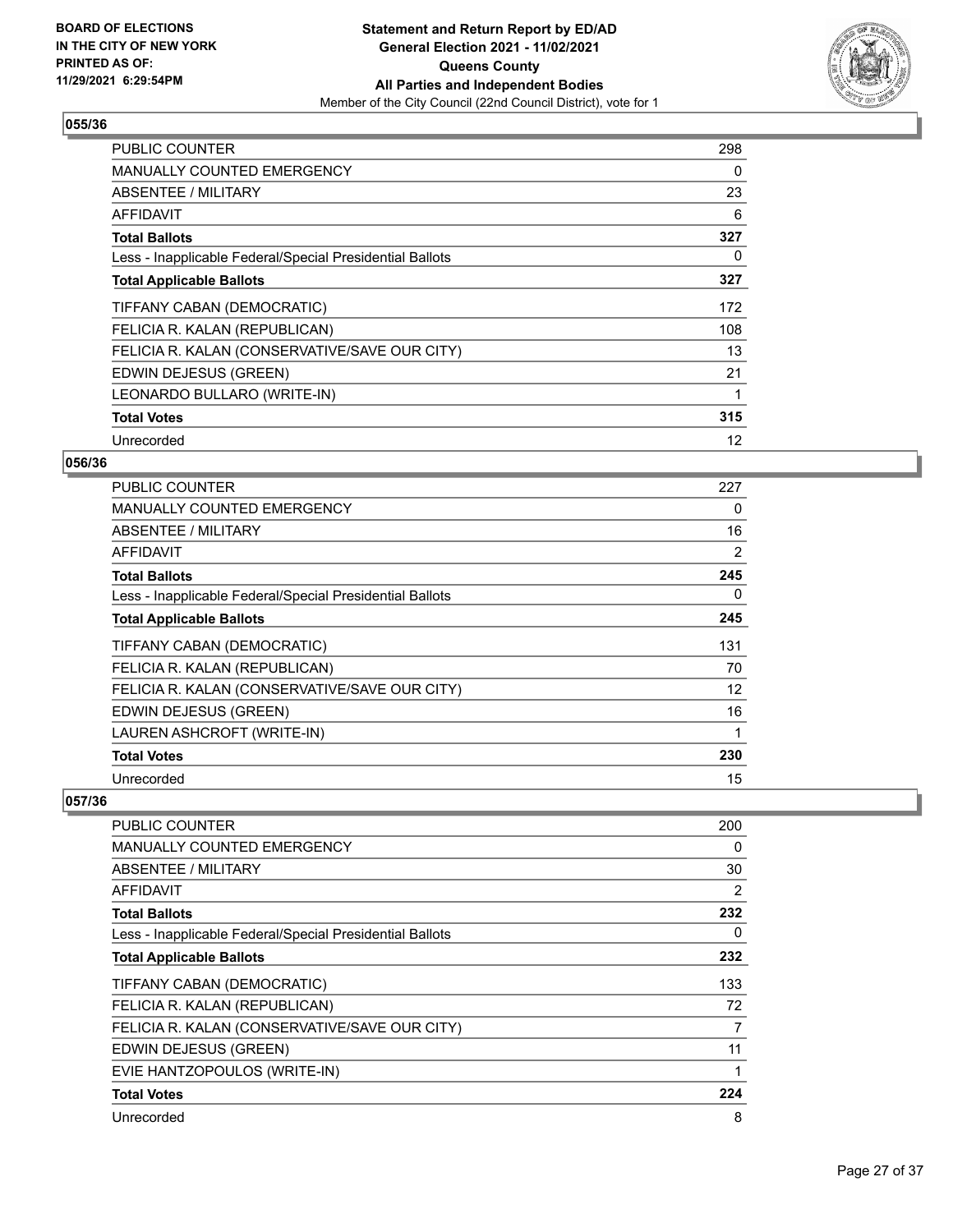

| PUBLIC COUNTER                                           | 181 |
|----------------------------------------------------------|-----|
| <b>MANUALLY COUNTED EMERGENCY</b>                        | 0   |
| ABSENTEE / MILITARY                                      | 7   |
| <b>AFFIDAVIT</b>                                         | 5   |
| <b>Total Ballots</b>                                     | 193 |
| Less - Inapplicable Federal/Special Presidential Ballots | 0   |
| <b>Total Applicable Ballots</b>                          | 193 |
| TIFFANY CABAN (DEMOCRATIC)                               | 125 |
| FELICIA R. KALAN (REPUBLICAN)                            | 52  |
| FELICIA R. KALAN (CONSERVATIVE/SAVE OUR CITY)            | 3   |
| EDWIN DEJESUS (GREEN)                                    | 9   |
| <b>Total Votes</b>                                       | 189 |
| Unrecorded                                               | 4   |

## **059/36**

| PUBLIC COUNTER                                           | 235               |
|----------------------------------------------------------|-------------------|
| <b>MANUALLY COUNTED EMERGENCY</b>                        | 0                 |
| ABSENTEE / MILITARY                                      | 19                |
| <b>AFFIDAVIT</b>                                         | $\overline{2}$    |
| <b>Total Ballots</b>                                     | 256               |
| Less - Inapplicable Federal/Special Presidential Ballots | 0                 |
| <b>Total Applicable Ballots</b>                          | 256               |
| TIFFANY CABAN (DEMOCRATIC)                               | 175               |
| FELICIA R. KALAN (REPUBLICAN)                            | 45                |
| FELICIA R. KALAN (CONSERVATIVE/SAVE OUR CITY)            | 10                |
| EDWIN DEJESUS (GREEN)                                    | $12 \overline{ }$ |
| EVIE HANTZOPOULOS (WRITE-IN)                             | 1                 |
| <b>Total Votes</b>                                       | 243               |
| Unrecorded                                               | 13                |

| <b>PUBLIC COUNTER</b>                                    | 151      |
|----------------------------------------------------------|----------|
| <b>MANUALLY COUNTED EMERGENCY</b>                        | $\Omega$ |
| ABSENTEE / MILITARY                                      | 10       |
| AFFIDAVIT                                                |          |
| <b>Total Ballots</b>                                     | 162      |
| Less - Inapplicable Federal/Special Presidential Ballots | 0        |
| <b>Total Applicable Ballots</b>                          | 162      |
| TIFFANY CABAN (DEMOCRATIC)                               | 91       |
| FELICIA R. KALAN (REPUBLICAN)                            | 37       |
| FELICIA R. KALAN (CONSERVATIVE/SAVE OUR CITY)            | 3        |
| EDWIN DEJESUS (GREEN)                                    | 22       |
| <b>Total Votes</b>                                       | 153      |
| Unrecorded                                               | 9        |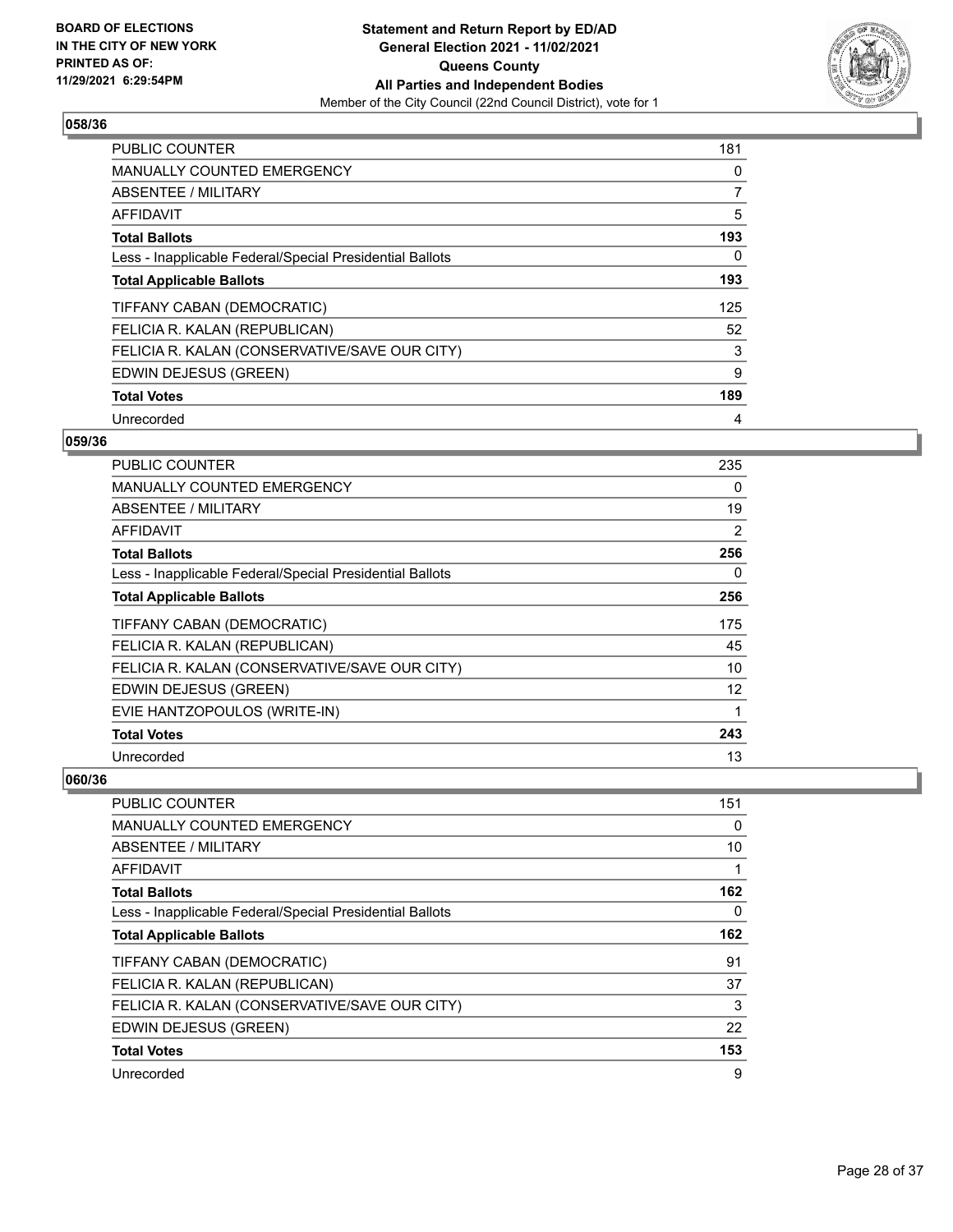

| <b>PUBLIC COUNTER</b>                                    | 242 |
|----------------------------------------------------------|-----|
| <b>MANUALLY COUNTED EMERGENCY</b>                        | 0   |
| <b>ABSENTEE / MILITARY</b>                               | 14  |
| AFFIDAVIT                                                | 4   |
| <b>Total Ballots</b>                                     | 260 |
| Less - Inapplicable Federal/Special Presidential Ballots | 0   |
| <b>Total Applicable Ballots</b>                          | 260 |
| TIFFANY CABAN (DEMOCRATIC)                               | 145 |
| FELICIA R. KALAN (REPUBLICAN)                            | 85  |
| FELICIA R. KALAN (CONSERVATIVE/SAVE OUR CITY)            | 2   |
| EDWIN DEJESUS (GREEN)                                    | 15  |
| AYLA PARSONS (WRITE-IN)                                  | 1   |
| <b>Total Votes</b>                                       | 248 |
| Unrecorded                                               | 12  |

## **062/36**

| <b>PUBLIC COUNTER</b>                                    | 163 |
|----------------------------------------------------------|-----|
| MANUALLY COUNTED EMERGENCY                               | 0   |
| ABSENTEE / MILITARY                                      | 8   |
| AFFIDAVIT                                                | 0   |
| <b>Total Ballots</b>                                     | 171 |
| Less - Inapplicable Federal/Special Presidential Ballots | 0   |
| <b>Total Applicable Ballots</b>                          | 171 |
| TIFFANY CABAN (DEMOCRATIC)                               | 102 |
| FELICIA R. KALAN (REPUBLICAN)                            | 50  |
| FELICIA R. KALAN (CONSERVATIVE/SAVE OUR CITY)            | 3   |
| EDWIN DEJESUS (GREEN)                                    | 7   |
| ROBERT BOLANO (WRITE-IN)                                 | 1   |
| <b>Total Votes</b>                                       | 163 |
| Unrecorded                                               | 8   |

| PUBLIC COUNTER                                           | 148 |
|----------------------------------------------------------|-----|
| <b>MANUALLY COUNTED EMERGENCY</b>                        | 0   |
| ABSENTEE / MILITARY                                      | 16  |
| AFFIDAVIT                                                | 0   |
| <b>Total Ballots</b>                                     | 164 |
| Less - Inapplicable Federal/Special Presidential Ballots | 0   |
| <b>Total Applicable Ballots</b>                          | 164 |
| TIFFANY CABAN (DEMOCRATIC)                               | 97  |
| FELICIA R. KALAN (REPUBLICAN)                            | 39  |
| FELICIA R. KALAN (CONSERVATIVE/SAVE OUR CITY)            | 5   |
| EDWIN DEJESUS (GREEN)                                    | 6   |
| <b>Total Votes</b>                                       | 147 |
| Unrecorded                                               | 17  |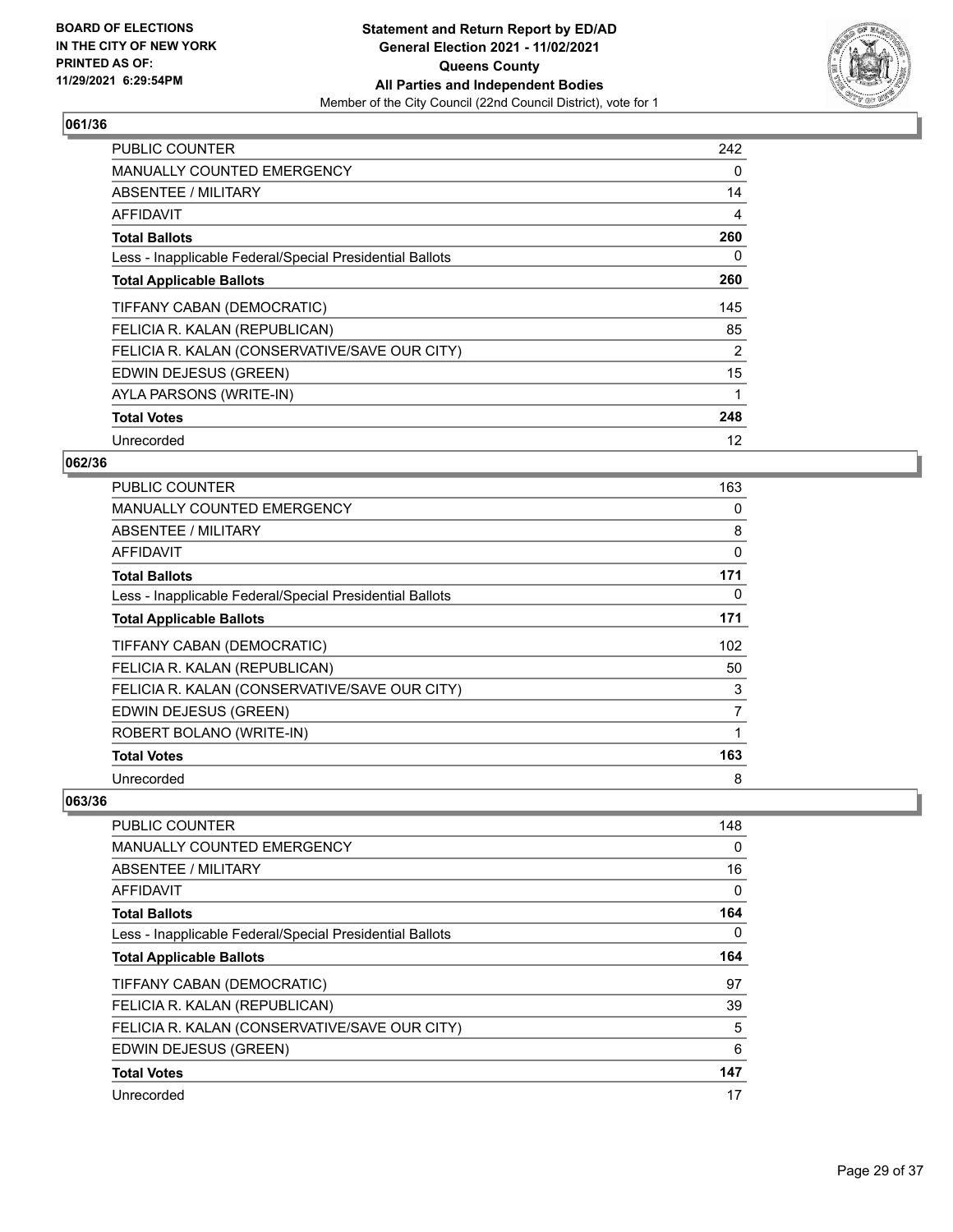

| PUBLIC COUNTER                                           | 181 |
|----------------------------------------------------------|-----|
| <b>MANUALLY COUNTED EMERGENCY</b>                        | 0   |
| ABSENTEE / MILITARY                                      | 17  |
| <b>AFFIDAVIT</b>                                         | 3   |
| <b>Total Ballots</b>                                     | 201 |
| Less - Inapplicable Federal/Special Presidential Ballots | 0   |
| <b>Total Applicable Ballots</b>                          | 201 |
| TIFFANY CABAN (DEMOCRATIC)                               | 129 |
| FELICIA R. KALAN (REPUBLICAN)                            | 39  |
| FELICIA R. KALAN (CONSERVATIVE/SAVE OUR CITY)            | 5   |
| EDWIN DEJESUS (GREEN)                                    | 14  |
| <b>Total Votes</b>                                       | 187 |
| Unrecorded                                               | 14  |

## **067/36**

| <b>PUBLIC COUNTER</b>                                    | 198      |
|----------------------------------------------------------|----------|
| MANUALLY COUNTED EMERGENCY                               | 0        |
| ABSENTEE / MILITARY                                      | 11       |
| AFFIDAVIT                                                | 0        |
| <b>Total Ballots</b>                                     | 209      |
| Less - Inapplicable Federal/Special Presidential Ballots | $\Omega$ |
| <b>Total Applicable Ballots</b>                          | 209      |
| TIFFANY CABAN (DEMOCRATIC)                               | 145      |
| FELICIA R. KALAN (REPUBLICAN)                            | 47       |
| FELICIA R. KALAN (CONSERVATIVE/SAVE OUR CITY)            | 4        |
| EDWIN DEJESUS (GREEN)                                    | 8        |
| <b>Total Votes</b>                                       | 204      |
| Unrecorded                                               | 5        |

| PUBLIC COUNTER                                           | 0 |
|----------------------------------------------------------|---|
| <b>MANUALLY COUNTED EMERGENCY</b>                        | 0 |
| ABSENTEE / MILITARY                                      | 0 |
| AFFIDAVIT                                                | 0 |
| <b>Total Ballots</b>                                     | 0 |
| Less - Inapplicable Federal/Special Presidential Ballots | 0 |
| <b>Total Applicable Ballots</b>                          | 0 |
| TIFFANY CABAN (DEMOCRATIC)                               | 0 |
| FELICIA R. KALAN (REPUBLICAN)                            | 0 |
| FELICIA R. KALAN (CONSERVATIVE/SAVE OUR CITY)            | 0 |
| EDWIN DEJESUS (GREEN)                                    | 0 |
| <b>Total Votes</b>                                       | 0 |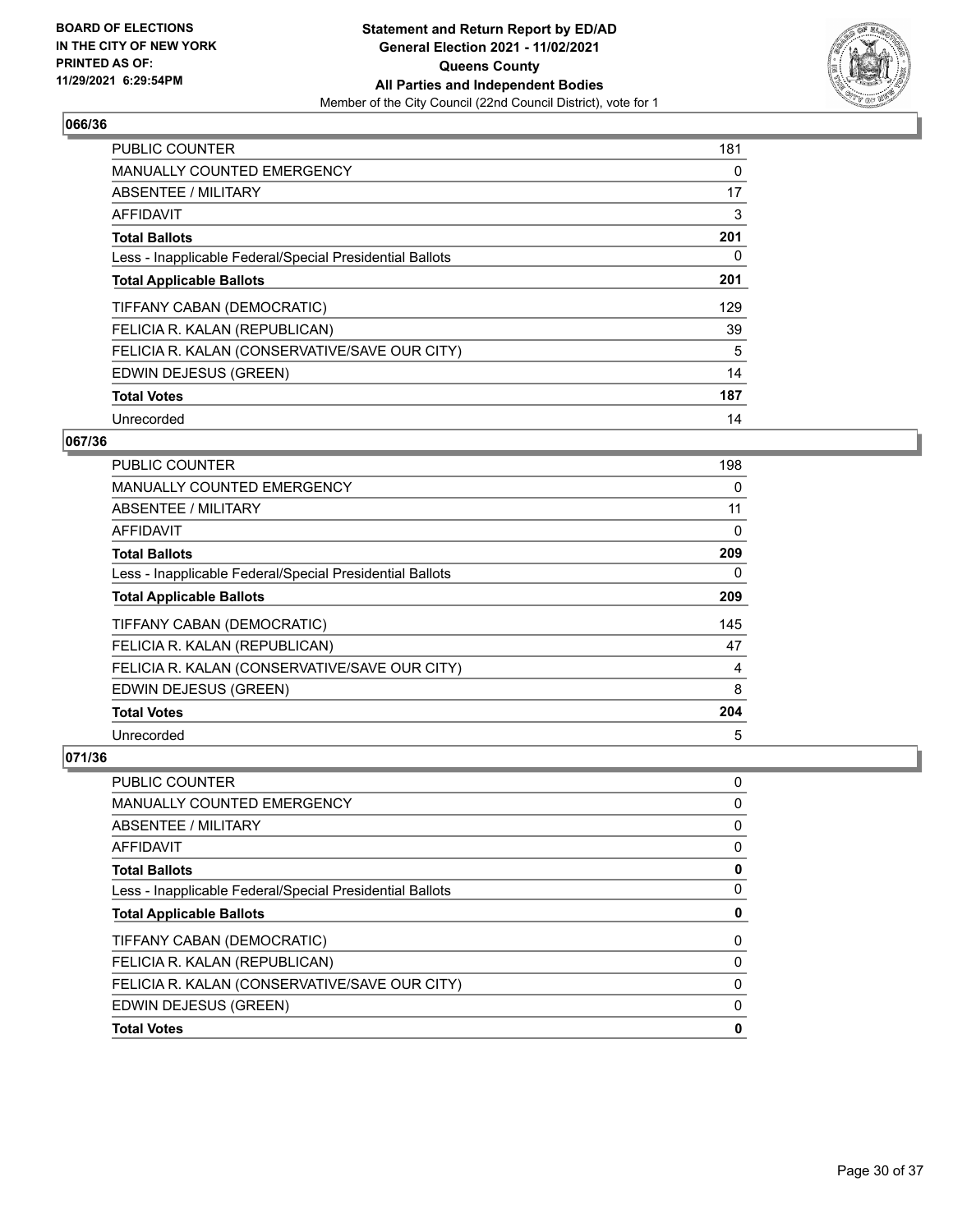

| <b>PUBLIC COUNTER</b>                                    | 255 |
|----------------------------------------------------------|-----|
| <b>MANUALLY COUNTED EMERGENCY</b>                        | 0   |
| ABSENTEE / MILITARY                                      | 18  |
| AFFIDAVIT                                                | 4   |
| <b>Total Ballots</b>                                     | 277 |
| Less - Inapplicable Federal/Special Presidential Ballots | 0   |
| <b>Total Applicable Ballots</b>                          | 277 |
| TIFFANY CABAN (DEMOCRATIC)                               | 198 |
| FELICIA R. KALAN (REPUBLICAN)                            | 49  |
| FELICIA R. KALAN (CONSERVATIVE/SAVE OUR CITY)            | 5   |
| EDWIN DEJESUS (GREEN)                                    | 18  |
| <b>Total Votes</b>                                       | 270 |
| Unrecorded                                               | 7   |

# **073/36**

| <b>PUBLIC COUNTER</b>                                    | 247 |
|----------------------------------------------------------|-----|
| <b>MANUALLY COUNTED EMERGENCY</b>                        | 0   |
| <b>ABSENTEE / MILITARY</b>                               | 16  |
| <b>AFFIDAVIT</b>                                         | 2   |
| <b>Total Ballots</b>                                     | 265 |
| Less - Inapplicable Federal/Special Presidential Ballots | 0   |
| <b>Total Applicable Ballots</b>                          | 265 |
| TIFFANY CABAN (DEMOCRATIC)                               | 203 |
| FELICIA R. KALAN (REPUBLICAN)                            | 36  |
| FELICIA R. KALAN (CONSERVATIVE/SAVE OUR CITY)            | 3   |
| EDWIN DEJESUS (GREEN)                                    | 12  |
| EVIE HANTZOPOULOS (WRITE-IN)                             | 1   |
| KATHRYN GARCIA (WRITE-IN)                                | 1   |
| <b>Total Votes</b>                                       | 256 |
| Unrecorded                                               | 9   |

| <b>PUBLIC COUNTER</b>                                    | 197            |
|----------------------------------------------------------|----------------|
| <b>MANUALLY COUNTED EMERGENCY</b>                        | 0              |
| <b>ABSENTEE / MILITARY</b>                               | 16             |
| AFFIDAVIT                                                | $\overline{2}$ |
| <b>Total Ballots</b>                                     | 215            |
| Less - Inapplicable Federal/Special Presidential Ballots | 0              |
| <b>Total Applicable Ballots</b>                          | 215            |
| TIFFANY CABAN (DEMOCRATIC)                               | 135            |
| FELICIA R. KALAN (REPUBLICAN)                            | 48             |
| FELICIA R. KALAN (CONSERVATIVE/SAVE OUR CITY)            | 7              |
| EDWIN DEJESUS (GREEN)                                    | 9              |
| UNATTRIBUTABLE WRITE-IN (WRITE-IN)                       |                |
| <b>Total Votes</b>                                       | 200            |
| Unrecorded                                               | 15             |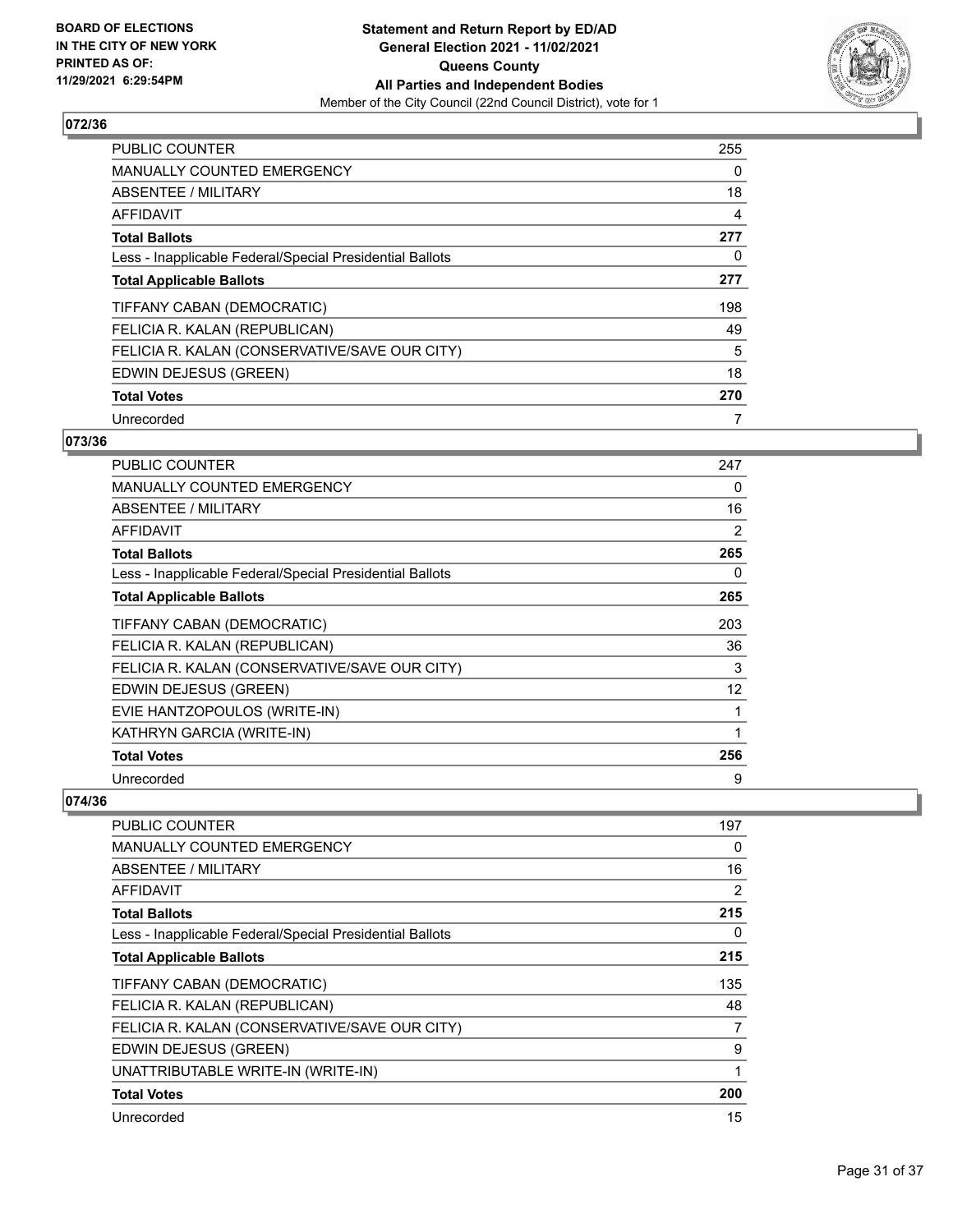

| <b>PUBLIC COUNTER</b>                                    | 175 |
|----------------------------------------------------------|-----|
| <b>MANUALLY COUNTED EMERGENCY</b>                        | 0   |
| ABSENTEE / MILITARY                                      | 18  |
| <b>AFFIDAVIT</b>                                         |     |
| <b>Total Ballots</b>                                     | 194 |
| Less - Inapplicable Federal/Special Presidential Ballots | 0   |
| <b>Total Applicable Ballots</b>                          | 194 |
| TIFFANY CABAN (DEMOCRATIC)                               | 132 |
| FELICIA R. KALAN (REPUBLICAN)                            | 40  |
| FELICIA R. KALAN (CONSERVATIVE/SAVE OUR CITY)            | 8   |
| EDWIN DEJESUS (GREEN)                                    | 5   |
| <b>Total Votes</b>                                       | 185 |
| Unrecorded                                               | 9   |

## **076/36**

| <b>PUBLIC COUNTER</b>                                    | 224 |
|----------------------------------------------------------|-----|
| <b>MANUALLY COUNTED EMERGENCY</b>                        | 0   |
| ABSENTEE / MILITARY                                      | 24  |
| <b>AFFIDAVIT</b>                                         | 3   |
| <b>Total Ballots</b>                                     | 251 |
| Less - Inapplicable Federal/Special Presidential Ballots | 0   |
| <b>Total Applicable Ballots</b>                          | 251 |
| TIFFANY CABAN (DEMOCRATIC)                               | 176 |
| FELICIA R. KALAN (REPUBLICAN)                            | 53  |
| FELICIA R. KALAN (CONSERVATIVE/SAVE OUR CITY)            | 3   |
| EDWIN DEJESUS (GREEN)                                    | 8   |
| EVIE HANTZOPOULOS (WRITE-IN)                             | 1   |
| <b>Total Votes</b>                                       | 241 |
| Unrecorded                                               | 10  |

| <b>PUBLIC COUNTER</b>                                    | 304 |
|----------------------------------------------------------|-----|
| <b>MANUALLY COUNTED EMERGENCY</b>                        | 0   |
| ABSENTEE / MILITARY                                      | 25  |
| AFFIDAVIT                                                | 5   |
| <b>Total Ballots</b>                                     | 334 |
| Less - Inapplicable Federal/Special Presidential Ballots | 0   |
| <b>Total Applicable Ballots</b>                          | 334 |
| TIFFANY CABAN (DEMOCRATIC)                               | 248 |
| FELICIA R. KALAN (REPUBLICAN)                            | 57  |
| FELICIA R. KALAN (CONSERVATIVE/SAVE OUR CITY)            | 7   |
| EDWIN DEJESUS (GREEN)                                    | 12  |
| ROD TOWNSEND (WRITE-IN)                                  |     |
| UNATTRIBUTABLE WRITE-IN (WRITE-IN)                       | 1   |
| <b>Total Votes</b>                                       | 326 |
| Unrecorded                                               | 8   |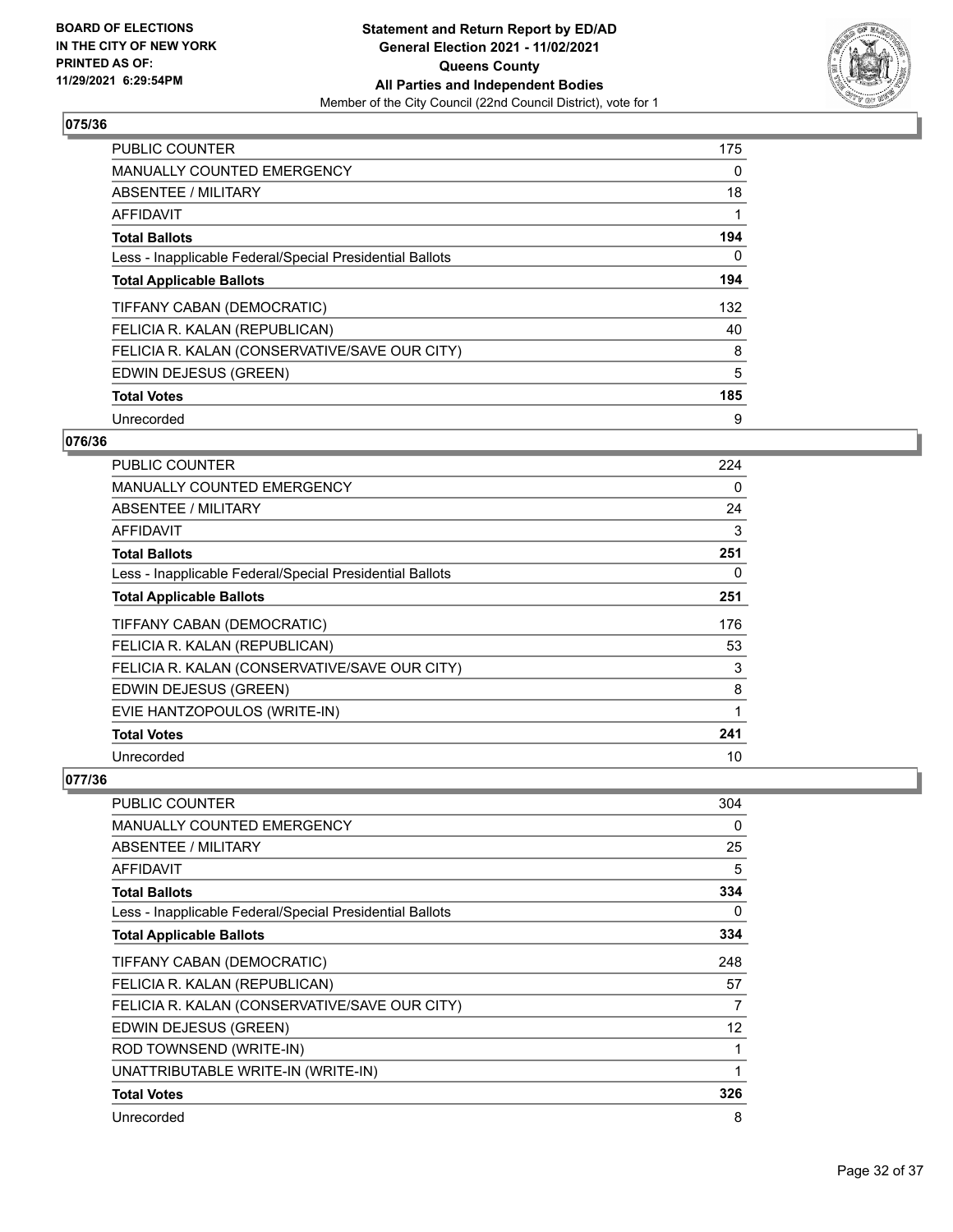

| PUBLIC COUNTER                                           | 159 |
|----------------------------------------------------------|-----|
| <b>MANUALLY COUNTED EMERGENCY</b>                        | 0   |
| ABSENTEE / MILITARY                                      | 7   |
| <b>AFFIDAVIT</b>                                         | 3   |
| <b>Total Ballots</b>                                     | 169 |
| Less - Inapplicable Federal/Special Presidential Ballots | 0   |
| <b>Total Applicable Ballots</b>                          | 169 |
| TIFFANY CABAN (DEMOCRATIC)                               | 115 |
| FELICIA R. KALAN (REPUBLICAN)                            | 41  |
| FELICIA R. KALAN (CONSERVATIVE/SAVE OUR CITY)            | 4   |
| EDWIN DEJESUS (GREEN)                                    | 6   |
| <b>Total Votes</b>                                       | 166 |
| Unrecorded                                               | 3   |

## **079/36**

| PUBLIC COUNTER                                           | 180 |
|----------------------------------------------------------|-----|
| MANUALLY COUNTED EMERGENCY                               | 0   |
| ABSENTEE / MILITARY                                      | 6   |
| AFFIDAVIT                                                | 5   |
| <b>Total Ballots</b>                                     | 191 |
| Less - Inapplicable Federal/Special Presidential Ballots | 0   |
| <b>Total Applicable Ballots</b>                          | 191 |
| TIFFANY CABAN (DEMOCRATIC)                               | 103 |
| FELICIA R. KALAN (REPUBLICAN)                            | 64  |
| FELICIA R. KALAN (CONSERVATIVE/SAVE OUR CITY)            | 6   |
| EDWIN DEJESUS (GREEN)                                    | 12  |
| <b>Total Votes</b>                                       | 185 |
| Unrecorded                                               | 6   |

| <b>PUBLIC COUNTER</b>                                    | 225 |
|----------------------------------------------------------|-----|
| <b>MANUALLY COUNTED EMERGENCY</b>                        | 0   |
| ABSENTEE / MILITARY                                      | 8   |
| AFFIDAVIT                                                | 1   |
| <b>Total Ballots</b>                                     | 234 |
| Less - Inapplicable Federal/Special Presidential Ballots | 0   |
| <b>Total Applicable Ballots</b>                          | 234 |
| TIFFANY CABAN (DEMOCRATIC)                               | 128 |
| FELICIA R. KALAN (REPUBLICAN)                            | 71  |
| FELICIA R. KALAN (CONSERVATIVE/SAVE OUR CITY)            | 4   |
| EDWIN DEJESUS (GREEN)                                    | 23  |
| JOHN M MORENO (WRITE-IN)                                 |     |
| <b>Total Votes</b>                                       | 227 |
| Unrecorded                                               | 7   |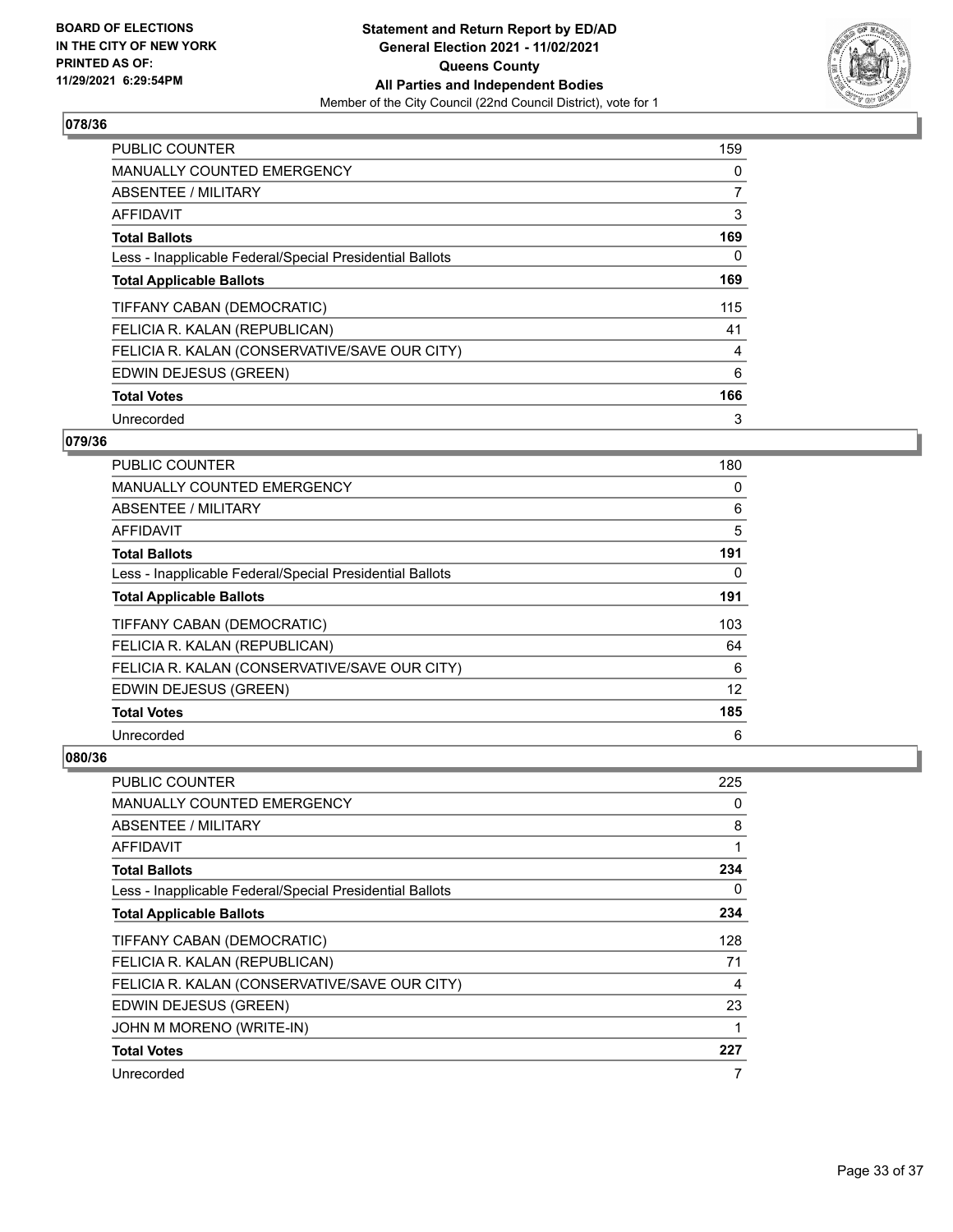

| <b>PUBLIC COUNTER</b>                                    | 295 |
|----------------------------------------------------------|-----|
| <b>MANUALLY COUNTED EMERGENCY</b>                        | 0   |
| ABSENTEE / MILITARY                                      | 15  |
| AFFIDAVIT                                                | 2   |
| <b>Total Ballots</b>                                     | 312 |
| Less - Inapplicable Federal/Special Presidential Ballots | 0   |
| <b>Total Applicable Ballots</b>                          | 312 |
| TIFFANY CABAN (DEMOCRATIC)                               | 194 |
| FELICIA R. KALAN (REPUBLICAN)                            | 89  |
| FELICIA R. KALAN (CONSERVATIVE/SAVE OUR CITY)            | 3   |
| EDWIN DEJESUS (GREEN)                                    | 17  |
| EVIE HANTZOPOULOS (WRITE-IN)                             | 1   |
| <b>Total Votes</b>                                       | 304 |
| Unrecorded                                               | 8   |

## **082/36**

| <b>PUBLIC COUNTER</b>                                    | 245 |
|----------------------------------------------------------|-----|
| <b>MANUALLY COUNTED EMERGENCY</b>                        | 0   |
| ABSENTEE / MILITARY                                      | 26  |
| AFFIDAVIT                                                | 4   |
| <b>Total Ballots</b>                                     | 275 |
| Less - Inapplicable Federal/Special Presidential Ballots | 0   |
| <b>Total Applicable Ballots</b>                          | 275 |
| TIFFANY CABAN (DEMOCRATIC)                               | 142 |
| FELICIA R. KALAN (REPUBLICAN)                            | 105 |
| FELICIA R. KALAN (CONSERVATIVE/SAVE OUR CITY)            | 13  |
| EDWIN DEJESUS (GREEN)                                    | 9   |
| EVIE HANTZOPOULOS (WRITE-IN)                             | 1   |
| <b>Total Votes</b>                                       | 270 |
| Unrecorded                                               | 5   |

| PUBLIC COUNTER                                           | 180            |
|----------------------------------------------------------|----------------|
| <b>MANUALLY COUNTED EMERGENCY</b>                        | 0              |
| ABSENTEE / MILITARY                                      | 9              |
| AFFIDAVIT                                                | $\overline{2}$ |
| <b>Total Ballots</b>                                     | 191            |
| Less - Inapplicable Federal/Special Presidential Ballots | 0              |
| <b>Total Applicable Ballots</b>                          | 191            |
| TIFFANY CABAN (DEMOCRATIC)                               | 65             |
| FELICIA R. KALAN (REPUBLICAN)                            | 82             |
| FELICIA R. KALAN (CONSERVATIVE/SAVE OUR CITY)            | 7              |
| EDWIN DEJESUS (GREEN)                                    | 23             |
| <b>Total Votes</b>                                       | 177            |
| Unrecorded                                               | 14             |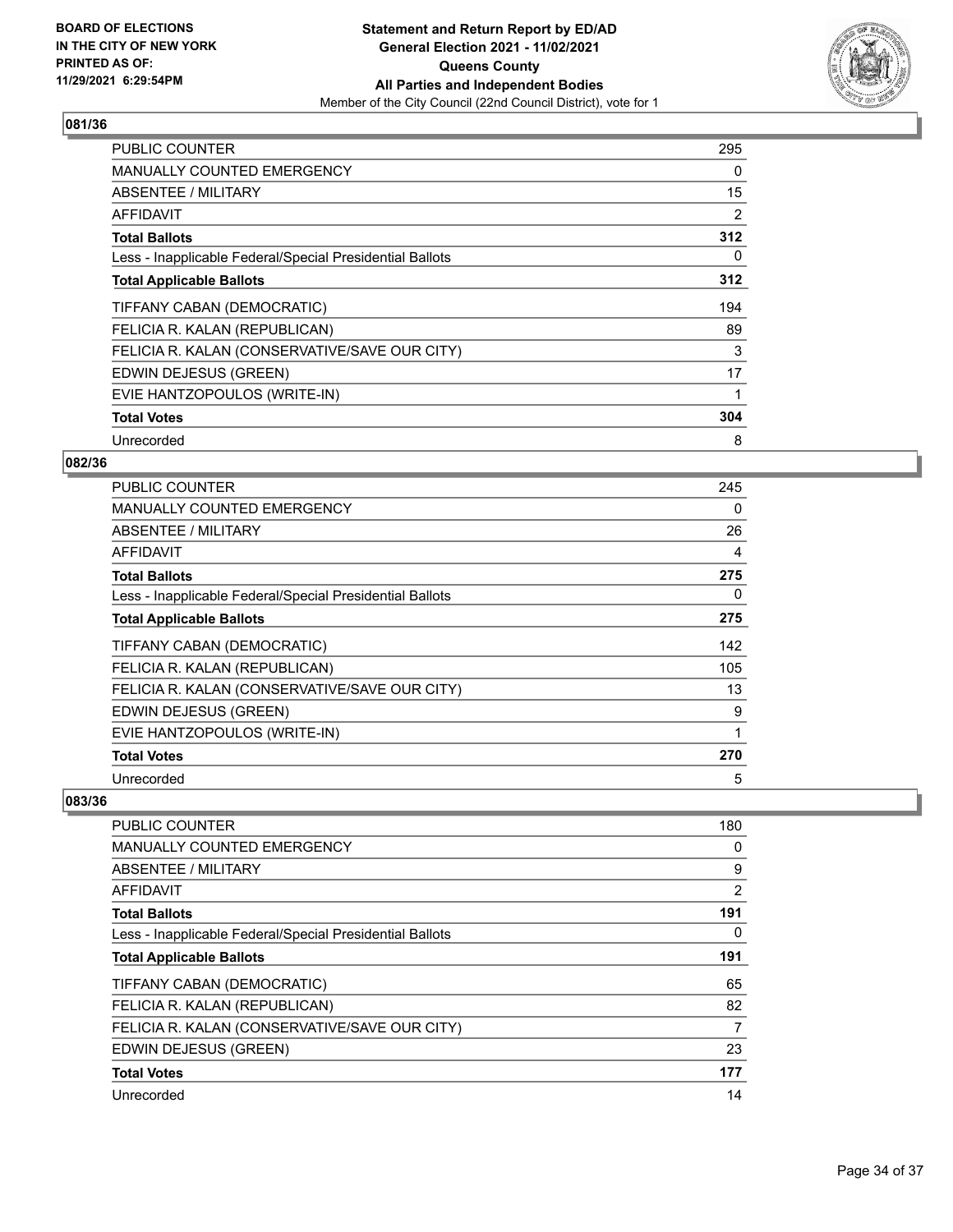

| PUBLIC COUNTER                                           | 232 |
|----------------------------------------------------------|-----|
| <b>MANUALLY COUNTED EMERGENCY</b>                        | 0   |
| ABSENTEE / MILITARY                                      | 21  |
| <b>AFFIDAVIT</b>                                         | 4   |
| <b>Total Ballots</b>                                     | 257 |
| Less - Inapplicable Federal/Special Presidential Ballots | 0   |
| <b>Total Applicable Ballots</b>                          | 257 |
| TIFFANY CABAN (DEMOCRATIC)                               | 144 |
| FELICIA R. KALAN (REPUBLICAN)                            | 71  |
| FELICIA R. KALAN (CONSERVATIVE/SAVE OUR CITY)            | 11  |
| EDWIN DEJESUS (GREEN)                                    | 16  |
| <b>Total Votes</b>                                       | 242 |
| Unrecorded                                               | 15  |

## **002/37**

| PUBLIC COUNTER                                           | 168 |
|----------------------------------------------------------|-----|
| MANUALLY COUNTED EMERGENCY                               | 0   |
| ABSENTEE / MILITARY                                      | 23  |
| AFFIDAVIT                                                | 0   |
| <b>Total Ballots</b>                                     | 191 |
| Less - Inapplicable Federal/Special Presidential Ballots | 0   |
| <b>Total Applicable Ballots</b>                          | 191 |
| TIFFANY CABAN (DEMOCRATIC)                               | 143 |
| FELICIA R. KALAN (REPUBLICAN)                            | 27  |
| FELICIA R. KALAN (CONSERVATIVE/SAVE OUR CITY)            | 3   |
| EDWIN DEJESUS (GREEN)                                    | 3   |
| <b>Total Votes</b>                                       | 176 |
| Unrecorded                                               | 15  |

| PUBLIC COUNTER                                           | 180            |
|----------------------------------------------------------|----------------|
| <b>MANUALLY COUNTED EMERGENCY</b>                        | $\Omega$       |
| ABSENTEE / MILITARY                                      | 12             |
| AFFIDAVIT                                                | 4              |
| <b>Total Ballots</b>                                     | 196            |
| Less - Inapplicable Federal/Special Presidential Ballots | $\Omega$       |
| <b>Total Applicable Ballots</b>                          | 196            |
| TIFFANY CABAN (DEMOCRATIC)                               | 160            |
| FELICIA R. KALAN (REPUBLICAN)                            | 14             |
| FELICIA R. KALAN (CONSERVATIVE/SAVE OUR CITY)            | $\overline{2}$ |
| EDWIN DEJESUS (GREEN)                                    | 10             |
| <b>Total Votes</b>                                       | 186            |
| Unrecorded                                               | 10             |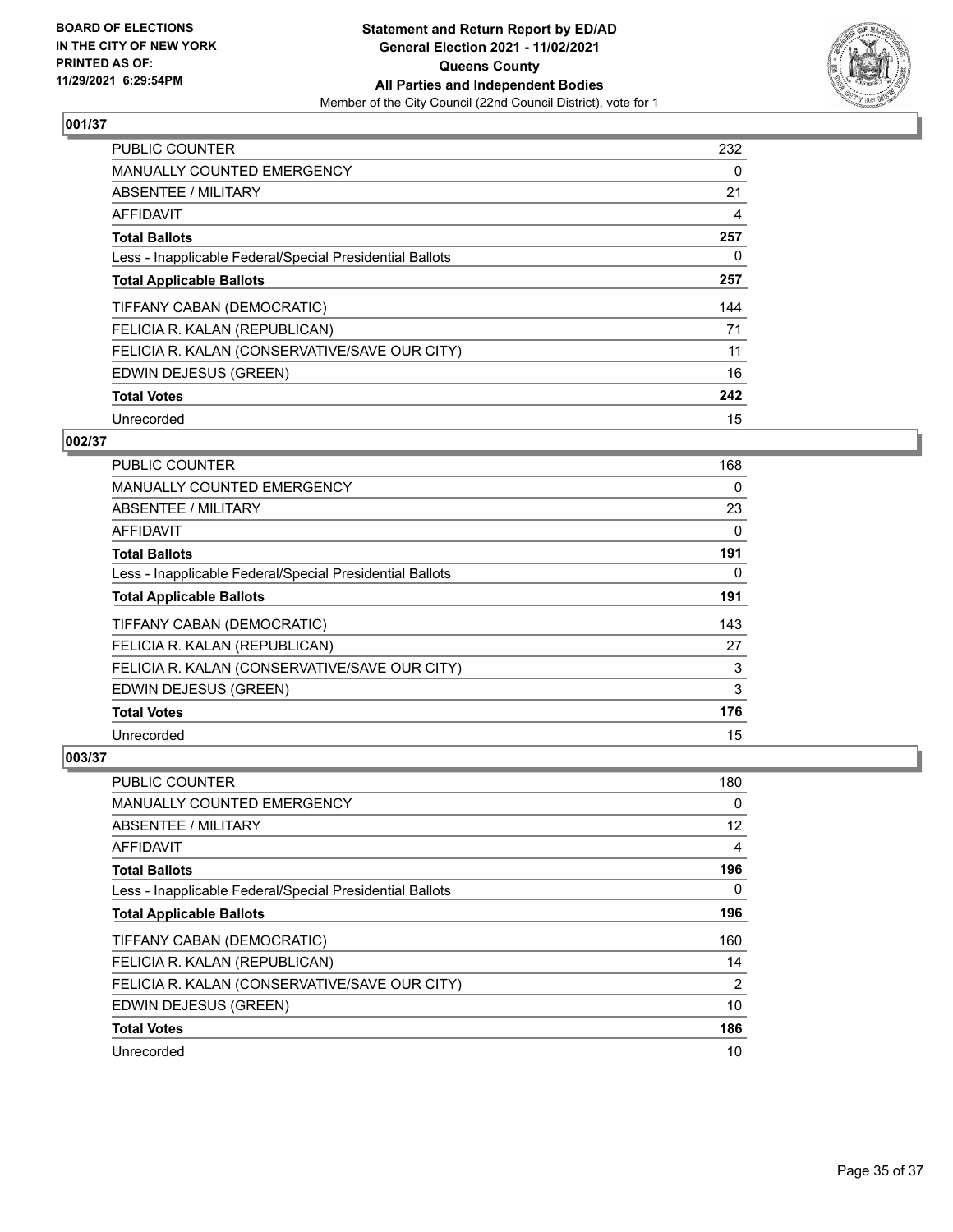

| PUBLIC COUNTER                                           |     |
|----------------------------------------------------------|-----|
| <b>MANUALLY COUNTED EMERGENCY</b>                        |     |
| ABSENTEE / MILITARY                                      | 11  |
| <b>AFFIDAVIT</b>                                         | 2   |
| <b>Total Ballots</b>                                     | 177 |
| Less - Inapplicable Federal/Special Presidential Ballots | 0   |
| <b>Total Applicable Ballots</b>                          | 177 |
| TIFFANY CABAN (DEMOCRATIC)                               | 150 |
| FELICIA R. KALAN (REPUBLICAN)                            | 11  |
| FELICIA R. KALAN (CONSERVATIVE/SAVE OUR CITY)            | 3   |
| EDWIN DEJESUS (GREEN)                                    | 9   |
| <b>Total Votes</b>                                       | 173 |
| Unrecorded                                               | 4   |

| 073/37 COMBINED into: 072/37 |                                                          |          |
|------------------------------|----------------------------------------------------------|----------|
| <b>Total Votes</b>           |                                                          | 0        |
|                              | EDWIN DEJESUS (GREEN)                                    | 0        |
|                              | FELICIA R. KALAN (CONSERVATIVE/SAVE OUR CITY)            | 0        |
|                              | FELICIA R. KALAN (REPUBLICAN)                            | 0        |
|                              | TIFFANY CABAN (DEMOCRATIC)                               | 0        |
|                              | <b>Total Applicable Ballots</b>                          | 0        |
|                              | Less - Inapplicable Federal/Special Presidential Ballots | 0        |
| <b>Total Ballots</b>         |                                                          | 0        |
| AFFIDAVIT                    |                                                          | 0        |
|                              | ABSENTEE / MILITARY                                      | 0        |
|                              | <b>MANUALLY COUNTED EMERGENCY</b>                        | $\Omega$ |
| PUBLIC COUNTER               |                                                          | 0        |